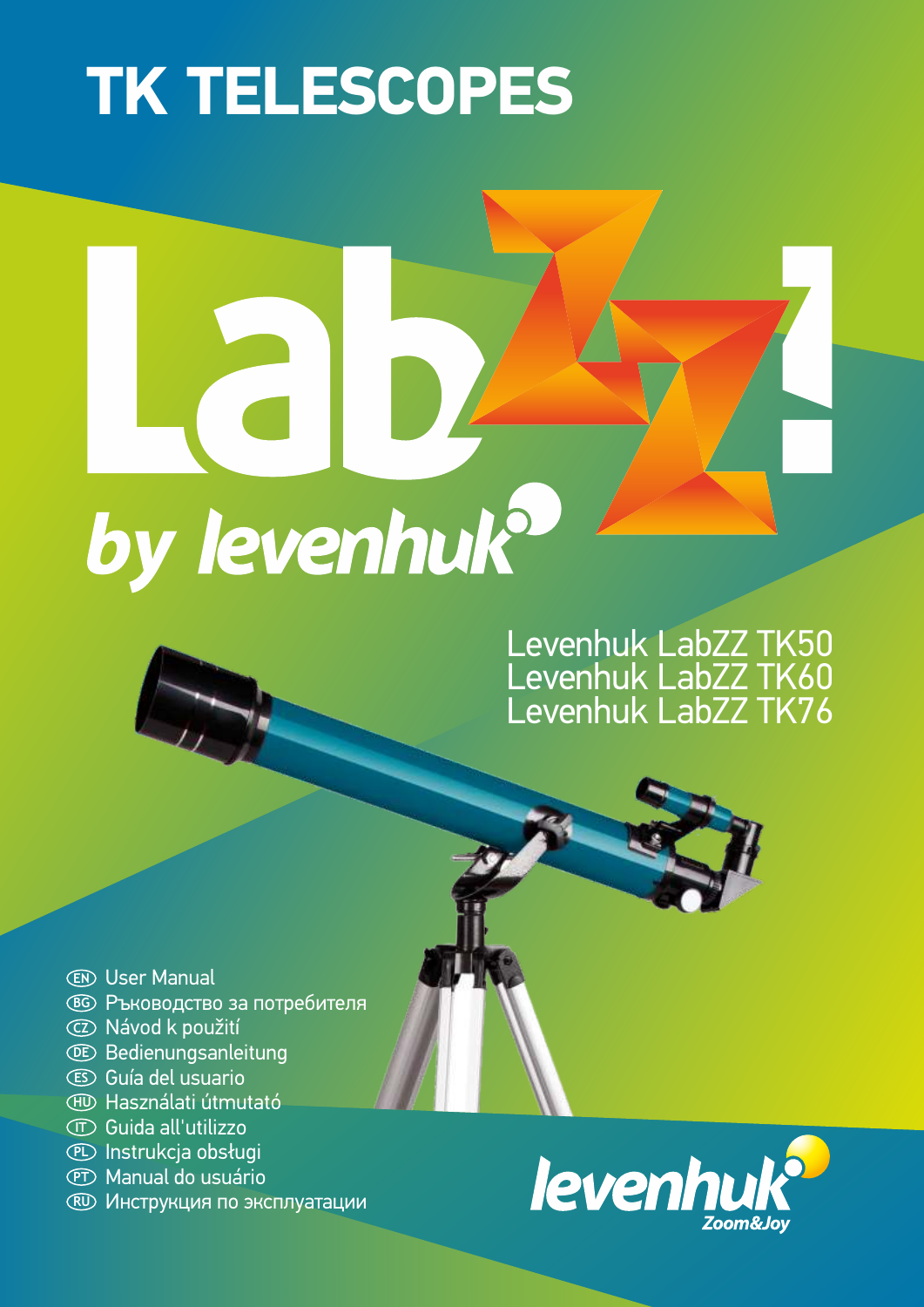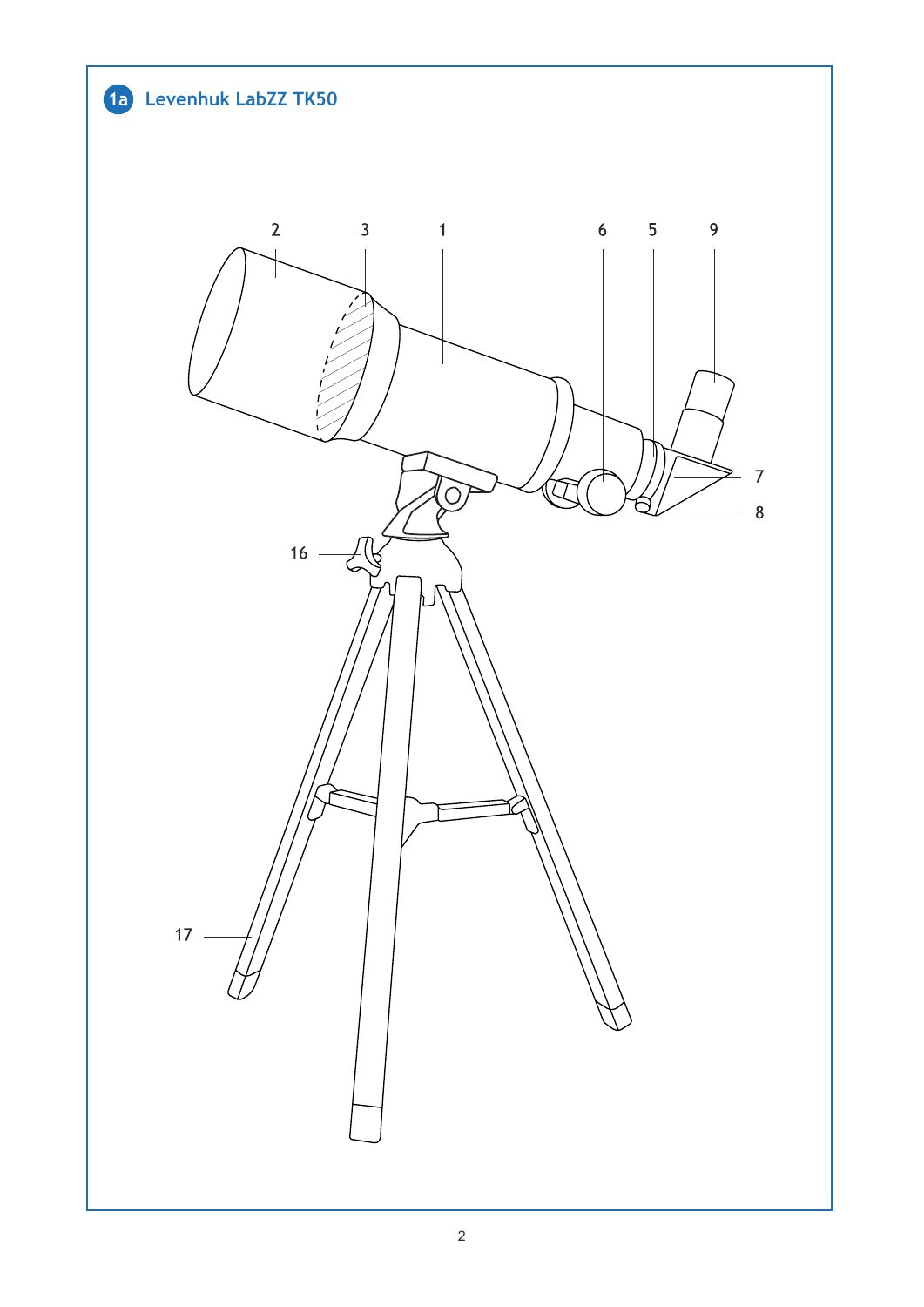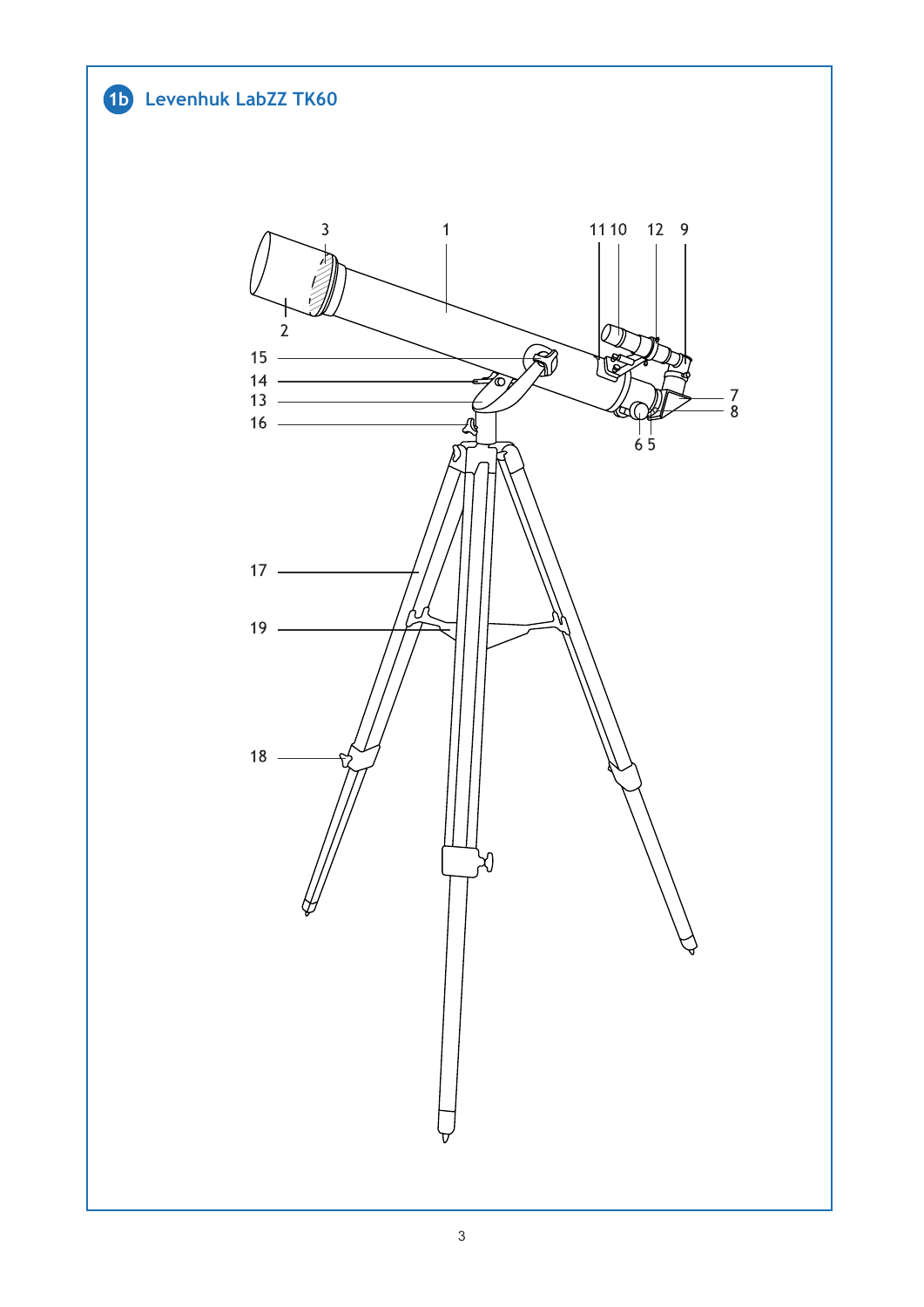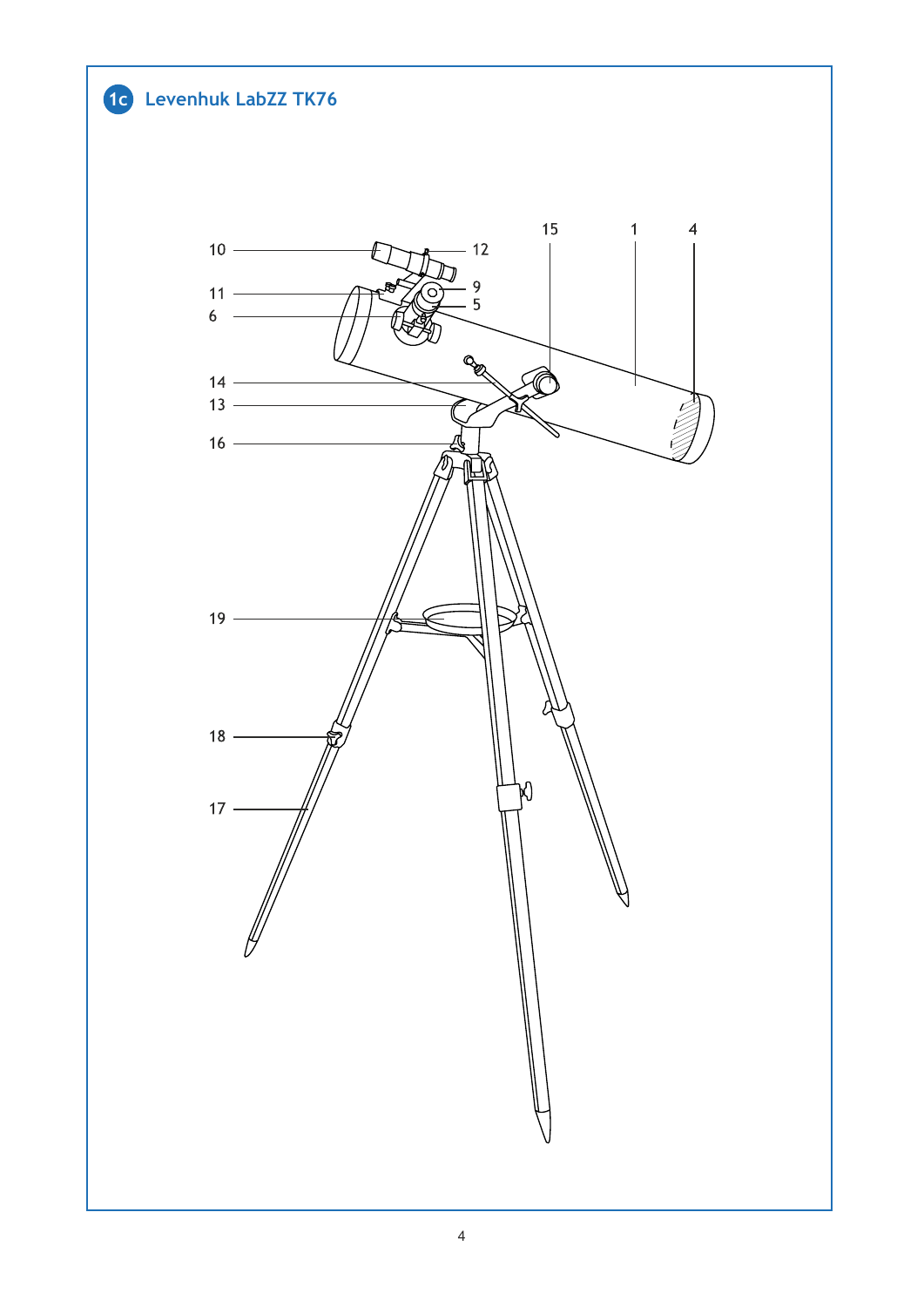### **EN**

- 1. Telescope tube
- 2. Dew cap
- 3. Objective lens
- 4. Primary mirror
- 5. Focuser
- 6. Focusing knob
- 7. Diagonal mirror
- 8. Diagonal mirror thumbscrew
- 9. Eyepiece
- 10. Finderscope
- 11. Finderscope bracket
- 12. Finderscope adjustment screws
- 13. Fork mount
- 14. Altitude slow-motion control
- 15. Altitude lock knob
- 16. Azimuth lock knob
- 17. Tripod leg
- 18. Tripod lock knob
- 19. Accessory tray

### **BG**

- 1. Тръба на телескопа
- 2. Защитна капачка срещу роса

1. Tubus teleskopu 2. Rosnice 3. Čočka objektivu 4. Primární zrcátko 5. Okulárový výtah 6. Zaostřovací šroub 7. Diagonální zrcátko

10. Pointační dalekohled

9. Okulár

**CZ**

17. Noha stativu

1. Teleszkóp tubus 2. Párafogó csésze 3. Tárgylencse 4. Elsődleges tükör 5. Fókuszállító 6. Fókuszállító gomb 7. Diagonális tükör

**HU**

9. Szemlencse 10. Keresőtávcső

csavarok

11. Keresőtávcső talpazata

állítható csavar

15. Magassági szorítógomb 16. Azimut szorítógomb 17. Háromlábú állvány lába

13. Villa alakú állvány

19. Tartozéktartó tálca

1. Tubo do telescópio 2. Tampa anti-humidade 3. Lente da objetiva 4. Espelho principal 5. Focalizador 6. Botão de focagem 7. Espelho diagonal 8. Parafuso do espelho

11. Suporte do buscador

13. Montagem em garfo

17. Perna do tripé

altitude

12. Parafusos de ajuste do buscador

14. Controlo de movimento lento de 15. Botão de bloqueio da altitude 16. Botão de bloqueio do azimute

18. Botão de bloqueio do tripé 19. Tabuleiro de acessórios

9. Ocular 10. Buscador

**PT**

diagonal

8. A diagonális tükörhöz való, kézzel

12. A keresőtávcső állítására szolgáló

14. Magassági lassú mozgatású vezérlő

18. Háromlábú állvány szorítógombja

8. Křídlatý šroub diagonálního zrcátka

11. Konzola pointačního dalekohledu 12. Šrouby seřízení hledáčku 13. Vidlicová montáž 14. Jemné nastavení elevace 15. Aretační šroub nastavení elevace 16. Aretační šroub nastavení azimutu

18. Uzamykací šroub trojnožky 19. Přihrádka na příslušenství

- 3. Леща на обектива
- 4. Главно огледало
- 5. Фокусиращо устройство
- 6. Бутон за фокусиране
- 7. Диагонално огледало
- 
- 8. Винт с накатка на диагоналното огледало
- 9. Окуляр
- 10. Визьор
- 11. Скоба на визьора
- 12. Винтове за регулиране на визьора
- 13. Монтировка с вилка
- 14. Управление за бавно движение по 15. Бутон за фиксиране на надморската височина
- височина
- 16. Бутон за фиксиране на азимут
- 17. Крак на триножника
- 18. Бутон за фиксиране на триножника
- 19. Поставка за принадлежности

- **DE**
- 1. Teleskoptubus
- 2. Taukappe
- 
- 3. Objektivlinse
- 4. Primärspiegel
- 5. Fokussierer (Scharfsteller)
- 6. Fokussierrad
- 7. Zenitspiegel (Diagonalspiegel)
- 8. Zenitspiegel-Rändelschraube
- 9. Okular
- 10. Sucherrohr
- 11. Sucherteleskop-Halterung
- 12. Sucherteleskop-Einstellschrauben
- 
- 13. Gabelmontierung
- 14. Höhen-Feinabstimmung
- 15. Höhen-Arretierung
- 16. Azimut-Arretierung
- 17. Stativbein
- 18. Stativfeststellknopf
- 19. Zubehörablage

### **IT**

- 1. Tubo del telescopio
- 2. Paraluce
- 3. Lente obiettivo
- 4. Specchio primario
- 5. Focheggiatore
- 6. Manopola della messa a fuoco
- 7. Diagonale a specchio
- 8. Vite a testa alettata del
- diagonale a specchio
- 9. Oculare
- 10. Cercatore
- 11. Supporto del cercatore 12. Vite di regolazione del
- cercatore
- 13. Montatura a forcella
- 14. Regolazione fine dell'altezza
- 15. Manopola di blocco dell'altezza
- 16. Manopola di bloccaggio
- azimutale
- 17. Gamba del treppiede
- 18. Manopola di blocco del treppiede
- 19. Vassoio degli accessori

### 3. Lente del objetivo 4. Espejo principal

**ES**

- 5. Enfocador
- 6. Mando de enfoque

1. Tubo del telescopio 2. Protector de rocío

- 7. Espejo diagonal 8. Tornillo de mariposa del espejo diagonal
- 9. Ocular
- 10. Buscador
- 11. Horquilla del buscador
- 12. Tornillos de ajuste del buscador
- 13. Montura de horquilla
- 14. Control de movimiento lento de altitud
- 15. Bloqueo de altitud
- 16. Bloqueo de azimut
- 17. Pata del trípode
- 18. Perilla de bloqueo del trípode
- 19. Bandeja de accesorios

1. Tubus teleskopu 2. Odrośnik

10. Luneta nastawcza

13. Montaż widłowy

17. Noga statywu

poziomie

7.

**PL**

9. Okular

3. Soczewka obiektywowa 4. Lustro główne 5. Wyciąg

6. Pokrętło ustawiania ostrości

8. Śruba radełkowana lustra

Lustro diagonalne diagonalnego

11. Wspornik lunety nastawczej 12. Śruby do regulacji lunety nastawczej

18. Pokrętło blokady statywu 19. Półka na akcesoria

14. Pokrętło mikroruchów w pionie 15. Pokrętło blokujące teleskop w pionie 16. Pokrętło blokujące teleskop w

5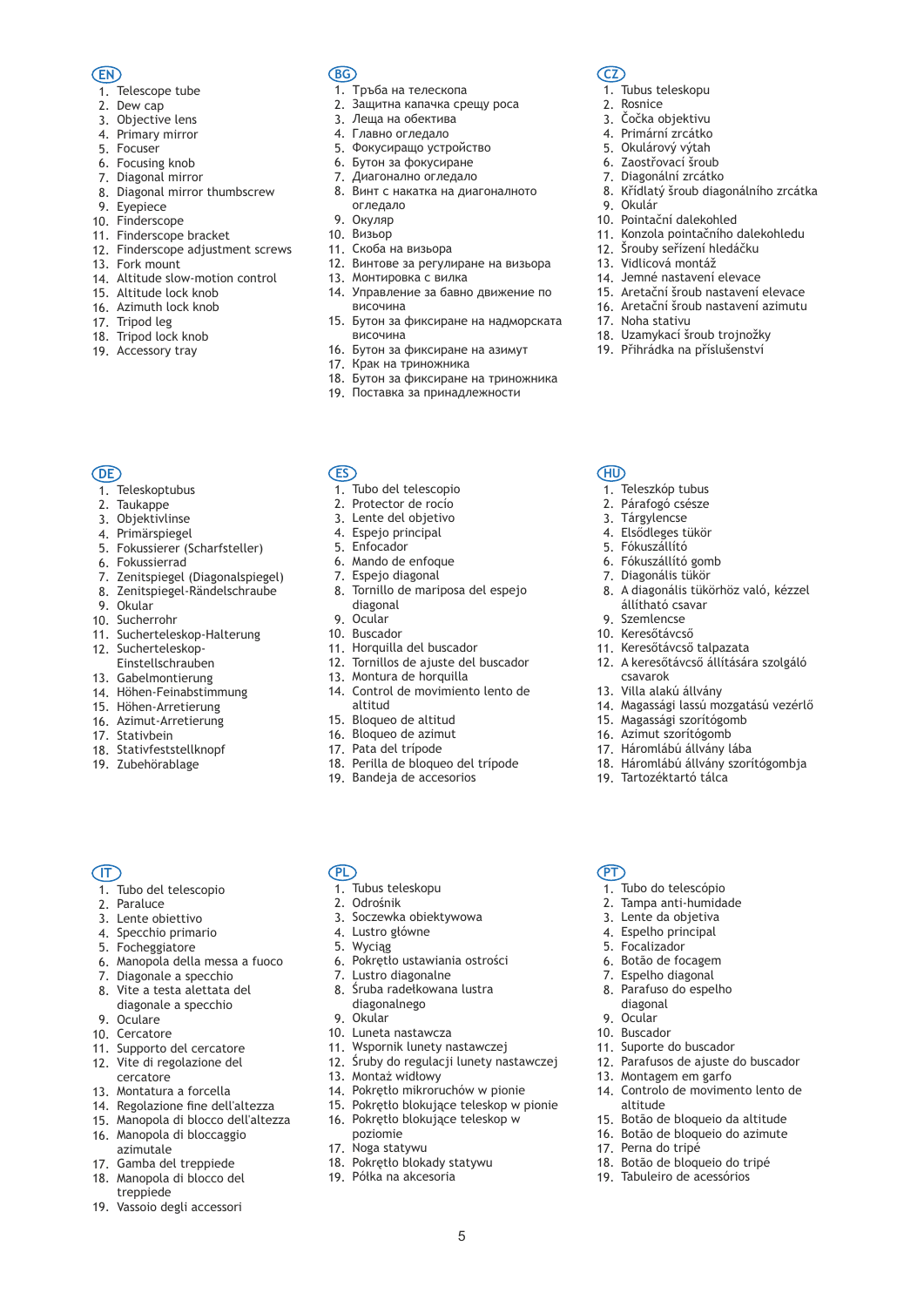### **RU**

- 1. Труба телескопа
- 2. Бленда
- 3. Объектив
- 4. Главное зеркало
- 5. Фокусер
- 6. Ручка фокусировки
- 7. Диагональное зеркало
- 8. Фиксатор диагонального зеркала
- 9. Окуляр
- 10. Искатель
- 11. Крепление искателя
- 12. Юстировочные винты искателя
- 13. Хомут
- 14. Ручка регулировки по высоте
- 15. Фиксатор оси высоты
- 16. Фиксатор оси азимута
- 17. Ножка треноги
- 18. Фиксатор высоты ножек треноги
- 19. Лоток для аксессуаров











# 2. **EN**

- 1. Diagonal mirror
	- Barlow lens
- 3. Eyepiece

### **HU**

- 1. Diagonális tükör
- 2. Barlow-lencse
- 3. Szemlencse

### **BG**

- 1. Диагонално
- 2. огледало Леща на Барлоу
- 3. Окуляр

### **IT**

- 1. Specchio diagonale
- 2. 3. Lente di Barlow

Oculare

- 1. Diagonální zrcátko
- 2. Barlowova čočka
- 3. Okulár

### **PL**

**CZ**

- 1. Lustro ukośne
- 2. Soczewka Barlowa
- 3. Okular

### **DE**

- 1. Diagonalspiegel
- 2. Barlow-Linse 3. Okular
- 

### **PT**

- 1. Espelho diagonal
- 2. Lente de Barlow 3. Ocular

## **ES**

- 1. Espejo diagonal
- 2. Lente de Barlow 3. Ocular

### **RU**

- 1. Диагональное
- 2. зеркало Линза Барлоу
	- 3. Окуляр
	-

6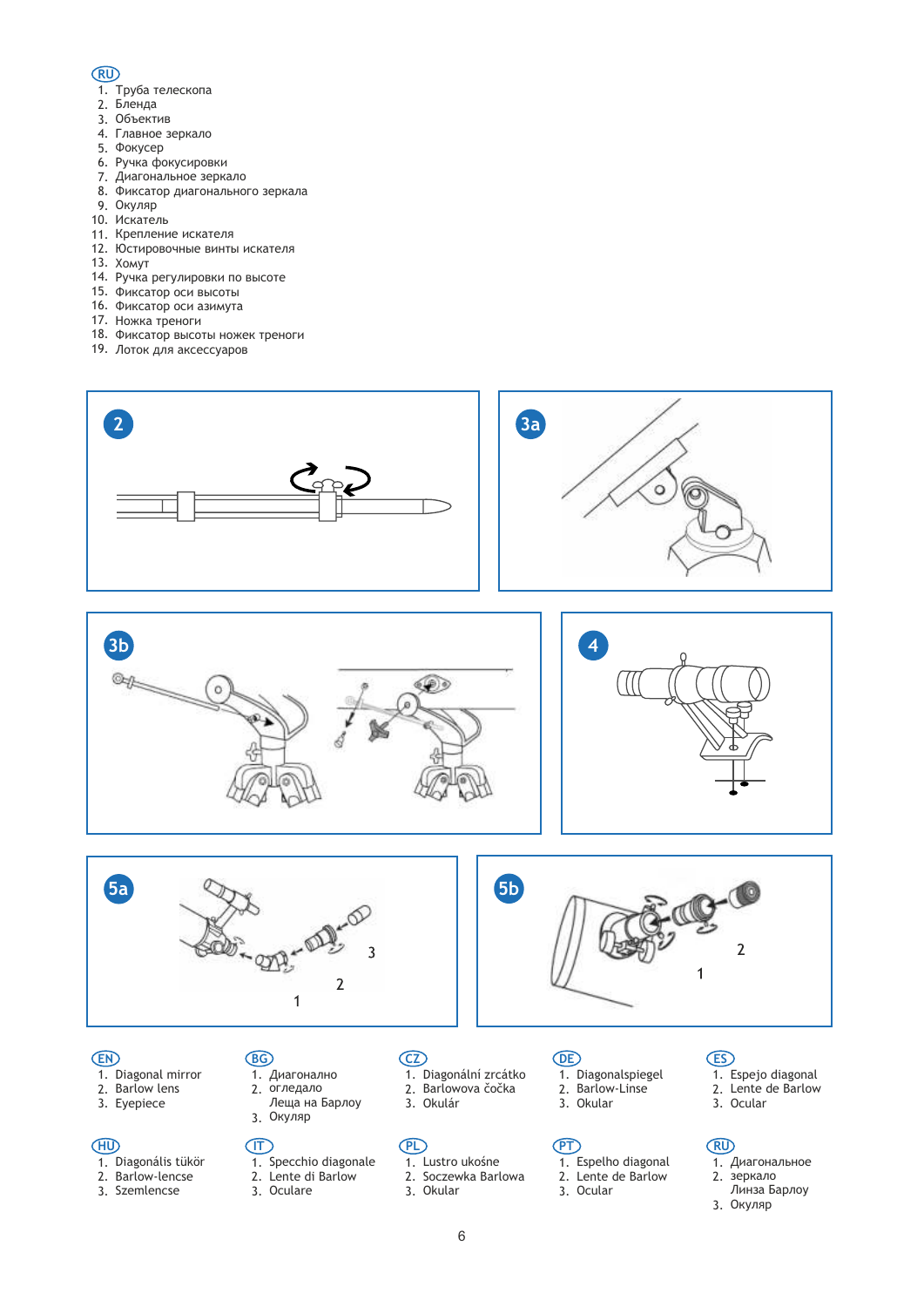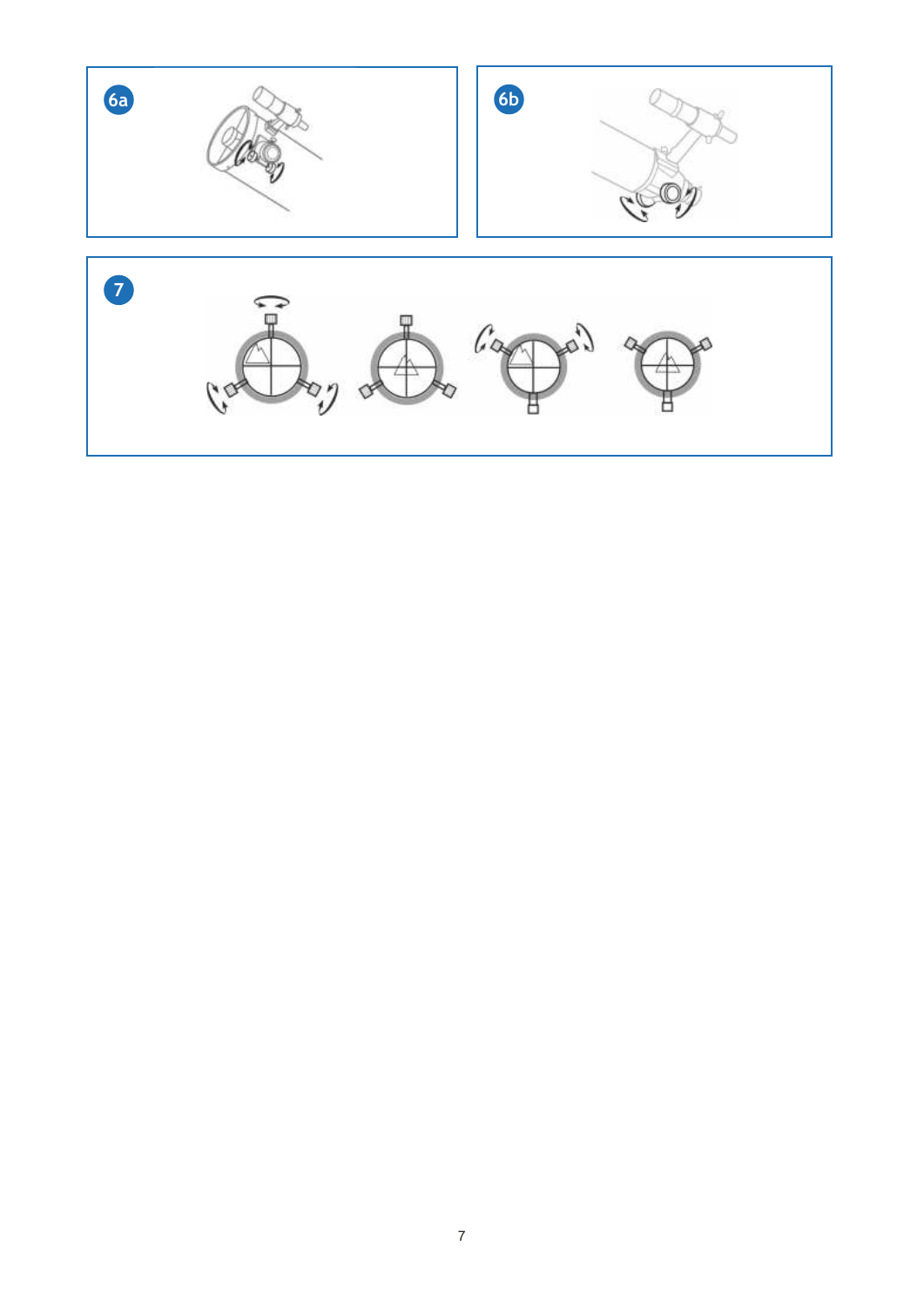### **Dear friend!**

Levenhuk LabZZ TK telescopes will open up the amazing world of exciting scientific discoveries! With the telescope in the kit you can study the Moon, planets and bright stars, unravel the mysteries of the endless Cosmos and observe the most distant objects. Your experience with Levenhuk LabZZ TK telescopes will be both informative and entertaining. Carefully read the entire manual before operating the telescope or microscope. Don't lose it; you might need it later.

**EN**

### **Information for parents**

Dear adults! Remember that you are responsible for your child at all times. Always ensure the child's safety when working with the telescope. Read this entire manual carefully, especially the handling and maintenance instructions. Even if your child is old enough and reads well, repeat all the rules aloud one more time before beginning to work with the instruments. Make sure that he or she clearly understands these instructions.

> **CAUTION! CHOKING HAZARD! These devices include small parts. The telescopes are designed for children over 5 years of age and should only be used under adult supervision.**

### **Telescope's construction**

- 1. **Objective lens**. The most important part of the telescope. The objective is a lens system that gathers light from the distant object and forms its image. The objective should always be pointed in the direction of the object you want to observe.
- 2. **Telescope tube**. Light rays collected by the objective travel down the optical tube to enter the eyepiece.
- 3. **Eyepiece**. You look at the Moon, planets and stars through the eyepiece. The eyepiece enlarges images of objects many times; that's why all objects look bigger than when observed with the naked eye.
- 4. **Dew cap**. The shade is a short tube that is put on the objective. It's needed to not let the light from street lamps, car lights, windows and other close-by light sources get in the objective and ruin the resulting image of the object you want to observe.
- 5. **Primary mirror**. One of the most important parts of the reflector. With the help of the main mirror, the light rays are collected in a single beam. This mirror is made of special glass and has a protective coating, so ensure that you do not touch it.
- 6. **Finderscope** is a small telescope that is attached to the tube of the big telescope. The finderscope has small magnification and wide field of view (the latter means that you can see larger areas at once). The finderscope is made to help you find the desired object more quickly and easily. After you've found the object using the finderscope, you can observe it in detail through the telescope.
- 7. **Finderscope bracket** is required to attach the finderscope to the telescope tube. **4**
- 8. **Finderscope adjustment screws** will help you to tune to the observed object as accurately as possible. Turn the screws so that the image is centered. **7**
- 9. **Fork mount** is used for the stable mounting of the telescope tube on the mount.
- 10. **Focuser** is a special device in which the eyepiece is inserted. The focuser is needed for bringing the eyepiece closer or farther from the objective. By doing so, you can achieve the maximum clarity of images.
- 11. If the image you see through the eyepiece isn't clear, rotate the **focusing knob** carefully. **6a 6b**
- 12. **Diagonal mirror**. If you want to observe objects high above your head, use the diagonal mirror so you don't have to throw your head back. The diagonal mirror is inserted in the focuser. It deflects light rays so you can observe from a more comfortable position.
- 13. **Altazimuth mount** is a special mechanism that allows you to move the telescope tube up-down and right-left.
- 14. **Azimuth lock knob** moves the tube horizontally.
- 15. **Altitude lock knob** is used to move the telescope tube vertically.
- 16. **Altitude slow-motion control** is used to fix the telescope after adjusting the position of the telescope vertically and it enables you to move the telescope tube more smoothly.
- 17. **Tripod**. The telescope should be very stable so the images you see don't shake. This is why the tube is installed on a special support — the tripod.
- 18. **Tripod lock knob** enables you to securely lock the tripod height after adjusting the leg height. Loosen the lock knob to extend or retract the tripod legs. Tighten the lock knob to fix the height of the tripod legs. **2**
- 19. **Accessory tray** is located between the legs of the tripod. You can put replacement eyepieces, a diagonal mirror, a Barlow lens, and other telescope accessories on it. The tray also helps stabilize the telescope.

### **How to assemble your telescope**

It is very important to assemble the telescope correctly so it works the right way. Examine the telescope carefully. Try to remember the names of its parts, where each part goes and what it's needed for. It's better to assemble the telescope with adult help.

- 1. Open the box and put out all the parts. Double-check the box when it's empty some small parts might still be in there.
- 2. Slowly loosen the tripod locking knobs and gently pull out the lower section of each tripod leg. Tighten the clamps to hold the legs in place. Spread the tripod legs apart to stand the tripod upright (except for LabZZ TK50).
- 3. Spread the tripod legs and install it on a flat surface so it is stable.
- 4. Place the accessory tray on top of the bracket, and secure it with thumbscrews from underneath. Attach the equatorial mount to the tripod head (except for LabZZ TK50).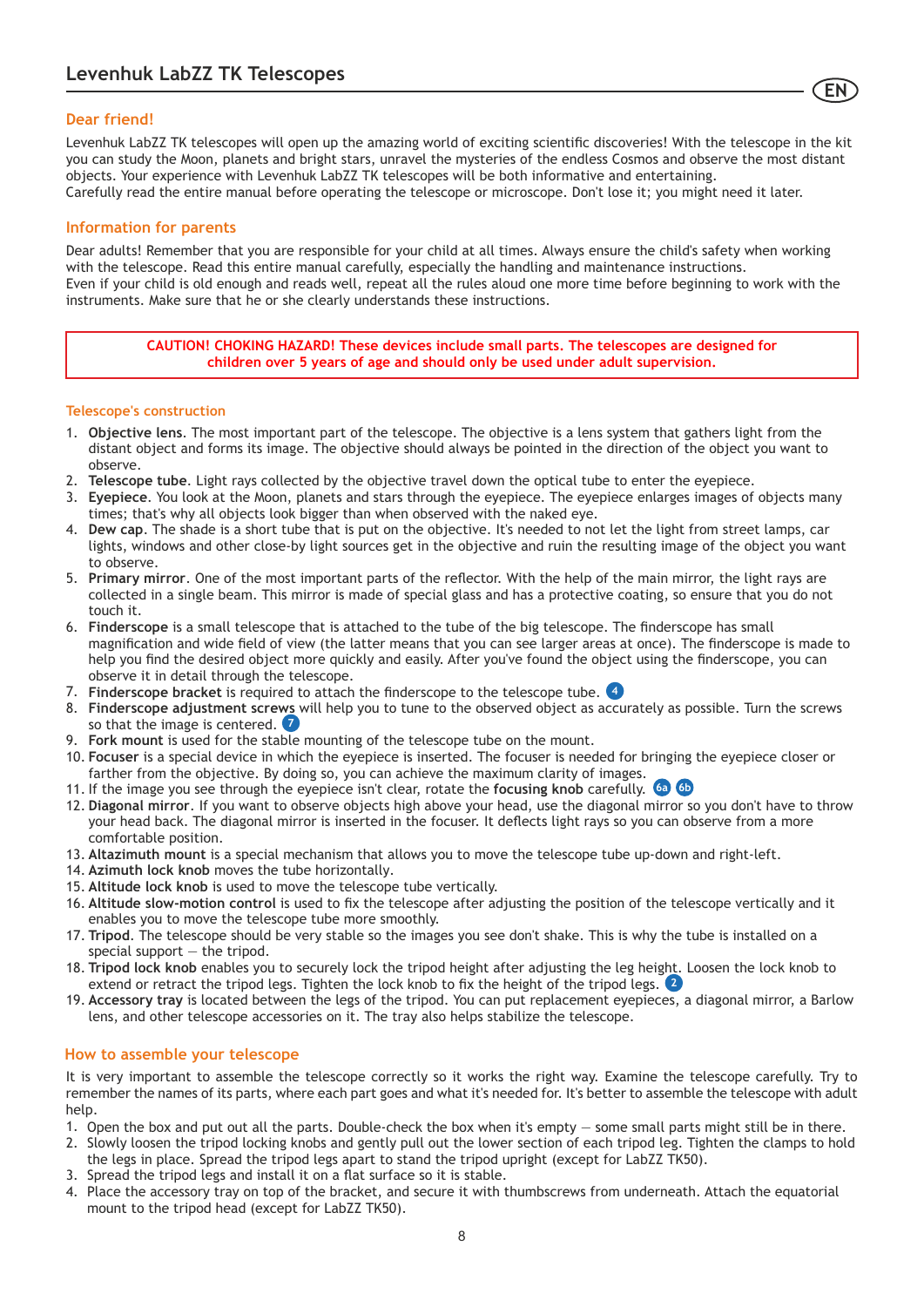**Attention!** Do not overtighten the screw as you may accidentally damage the screw thread.

5. Loosen the finderscope mounting screws and slide it in the finderscope base. Carefully tighten the screws. The finderscope should be installed in a way so it points in the same direction as the telescope tube. To align the finderscope, choose a distant object that is at least 550 yards (500 meters) away and point the telescope at the object. Adjust the telescope so that the object is in the center of the view in your eyepiece. Check the finderscope to see if the object is also centered on the crosshairs. Use three adjustment screws to center the finderscope crosshairs on the object.

### **How to install the mount**

### **Mount without a fork 3a**

- Remove the altitude lock knob from the mount head.
- Place the telescope optical tube on the altazimuth mount so that the hole in the optical tube lines up with the hole in the mount head.
- Insert the altitude lock knob through the mount head and optical tube. Make sure the hole is clear all the way through before tightening the knob. Secure the altitude lock knob.

### **Fork mount 3b**

- Remove the screw from the altitude slow-motion control.
- Insert the altitude slow-motion control into the side hole of the fork mount.
- Place the telescope tube between fork arms so that holes on the tube match the arm holes. Fasten the telescope tube to the mount with thumbscrews.
- Attach the other end of the altitude slow-motion control to the tube by connecting the screw holes of the altitude slow-motion control and the telescope tube.

### **How to work with the telescope**

Before starting observations it is very important to install eyepieces and all additional parts correctly.

**Focuser**. Turn the focusing knob toward the telescope until it will not go farther. Then start turning the knob towards yourself slowly until the image is clear. **Attention!** Before focusing the view (adjusting its sharpness), make sure that eyepiece is inserted in the focuser. Otherwise, you won't see an image. **6a 6b**

**Erecting Eyepiece**. You will find the erecting eyepiece in the box with the telescope (except for LabZZ TK76). The erecting eyepiece can be used for lunar and planetary observations and you can also observe a great number of distant terrestrial objects with it such as buildings, towers, antennas and others!

**Attention!** The erecting eyepiece should be inserted directly into the focuser, without the diagonal mirror.

**Diagonal mirror**: Pull out the erecting eyepiece and insert the diagonal mirror into the focuser.

**Eyepieces**. After the diagonal mirror is inserted into the focuser, insert the eyepiece in it. It's better to start observing using an eyepiece with low magnification and wide field of view. It's better to start observing using an eyepiece with low magnification and wide field of view. **5a 5b**

**Barlow lens**. The Barlow Lens is used together with eyepieces to achieve maximum magnification. It expands the cone of the focused light before it reaches the focal point, so that the telescope's focal length appears longer to the eyepiece. In addition to increasing magnification, the benefits of using a Barlow lens include improved eye relief, and reduced spherical aberration of the eyepiece. For this reason, a Barlow plus a lens often outperform a single lens producing the same magnification. And the best advantage is that a Barlow lens can potentially double the number of eyepieces in your collection.

### **How to start observing**

**CAUTION! Never look at the Sun and the sky around it through a telescope! It can ruin eyesight and even cause blindness!**

Before you start exploring the Cosmos, you should learn to operate the telescope during the day. Use the erecting eyepiece to observe different terrestrial objects — houses, trees, antennas on the rooftops and many others! This way you will learn to control the telescope and focus on desired objects. Besides, it's a lot of fun!

**Attention!** The telescope should be used in a place protected from the wind.

When you get to observing the Moon, planets and stars at night, remember to choose locations away from street lamps, car lights and window lights. Try to observe on nights when the stars shine bright and evenly.

Point the telescope at the desired object, for example, the Moon. Looking through the finderscope, slowly move the tube until the object is in the center. Now look through the eyepiece and you will see the image of the object magnified many times!

When working with the telescope, be careful and patient. Don't push it and don't move it from its place. After some training you will learn to move the telescope tube without losing the object from the sight of the eyepiece.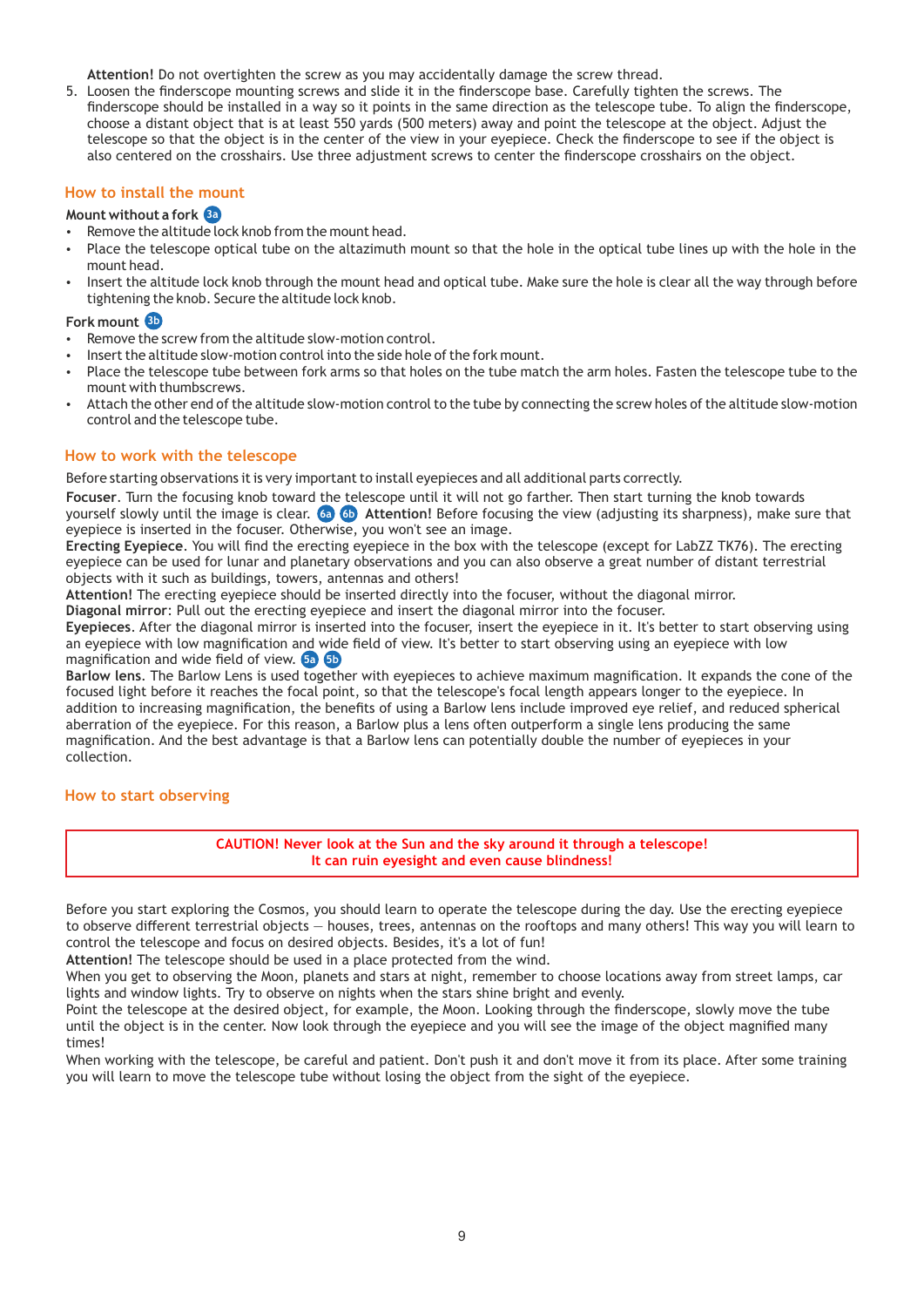### **Specifications**

|                            | <b>LabZZ TK50</b>                          | LabZZ TK60 | LabZZ TK76          |
|----------------------------|--------------------------------------------|------------|---------------------|
| Optical design             | refractor                                  |            | Newtonian reflector |
| Optics material            | optical glass with anti-reflective coating |            |                     |
| Aperture, mm               | 50                                         | 60         | 76                  |
| Focal length, mm           | 360                                        | 700        | 700                 |
| Highest practical power, x | 100                                        | 120        | 152                 |
| <b>Focal ratio</b>         | f/7                                        | f/11.6     | f/9                 |
| Tube material              | metal                                      |            |                     |
| Mount                      | azimuth (AZ)                               |            |                     |
| Eyepiece barrel diameter   | 0.965"                                     |            | 1.25"               |
| <b>Tripod</b>              | aluminium, 350mm<br>aluminium, 600-1000mm  |            |                     |
| Accessory tray             | $+$                                        |            |                     |
| Finderscope                |                                            |            | 5x24, optical       |
| Eyepieces                  | 6mm, 20mm<br>4mm, 12.5mm, 20mm             |            |                     |
| Diagonal mirror            | 90°                                        |            |                     |
| <b>Barlow lens</b>         |                                            | 3x         | 2x                  |
| Erecting eyepiece          | 1.5x                                       |            |                     |

The manufacturer reserves the right to make changes to the product range and specifications without prior notice.

### **Care and maintenance**

- џ **Never, under any circumstances, look directly at the Sun through this device without a special filter, or look at another bright source of light or at a laser, as this may cause PERMANENT RETINAL DAMAGE and may lead to BLINDNESS.**
- Take necessary precautions when using the device with children or others who have not read or who do not fully understand these instructions.
- Do not try to disassemble the device on your own for any reason, including to clean the mirror. For repairs and cleaning of any kind, please contact your local specialized service center.
- Protect the device from sudden impact and excessive mechanical force.
- Do not touch the optical surfaces with your fingers. To clean the telescope exterior, use only special cleaning wipes and special optics cleaning tools from Levenhuk.
- Store the device in a dry, cool place away from hazardous acids and other chemicals, away from heaters, open fire and other sources of high temperatures.
- Replace the dust cap over the front end of the telescope whenever it is not in use. This prevents dust or dirt from settling on the mirror or lens surfaces.
- џ **Children should use the telescope under adult supervision only.**

### **Levenhuk International Lifetime Warranty**

All Levenhuk telescopes, microscopes, binoculars and other optical products, except for accessories, carry a **lifetime warranty** against defects in materials and workmanship. Lifetime warranty is a guarantee on the lifetime of the product on the market. All Levenhuk accessories are warranted to be free of defects in materials and workmanship for **six months** from date of retail purchase. The warranty entitles you to free repair or replacement of the Levenhuk product in any country where a Levenhuk office is located if all warranty conditions are met.

For further details, please visit our web site: www.levenhuk.com/warranty

If warranty problems arise, or if you need assistance in using your product, contact the local Levenhuk branch.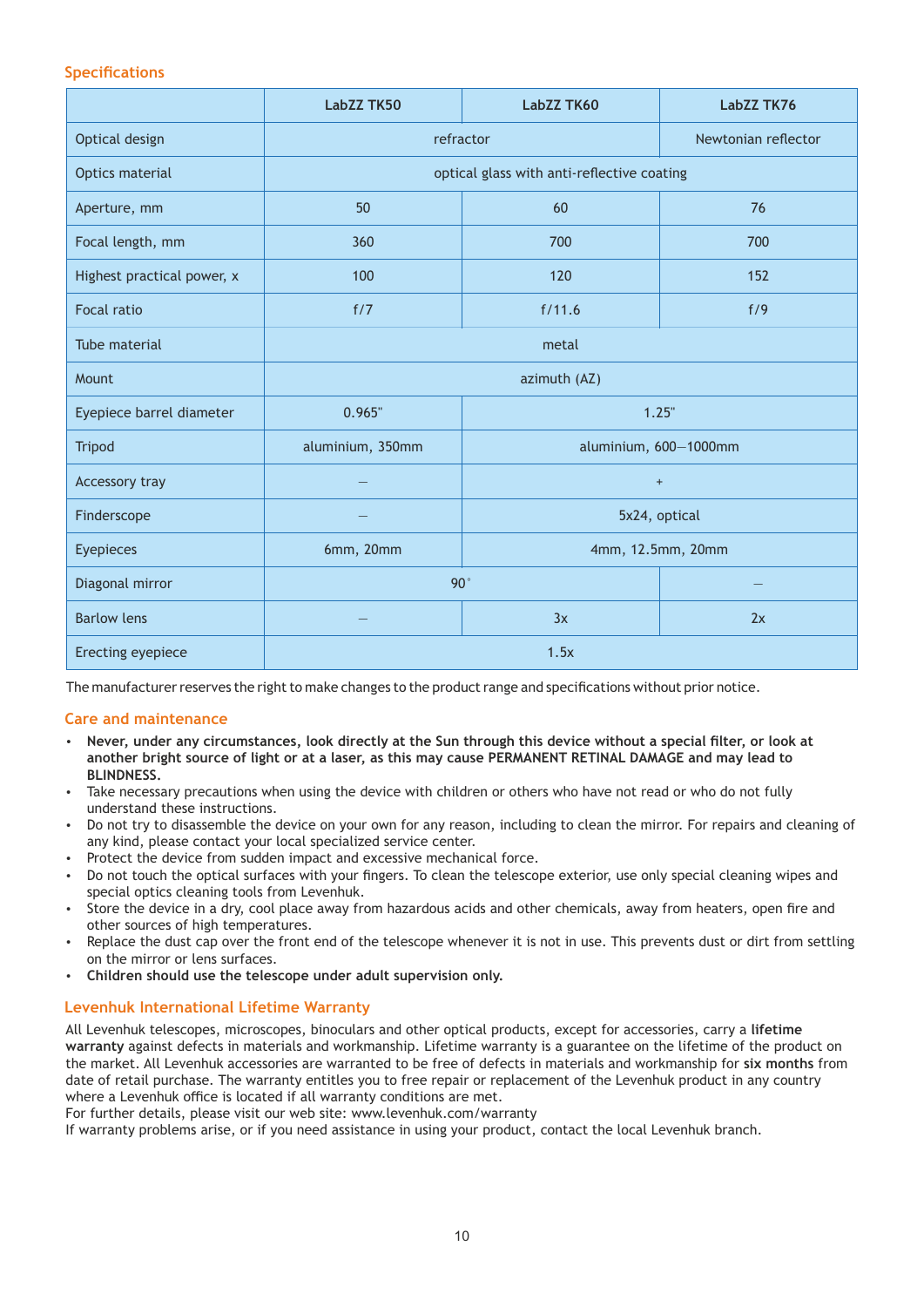### **Скъпи приятелю!**

Телескопите Levenhuk LabZZ TK ще разкрият забележителния свят на вълнуващи научни открития! С телескопа можете да изучавате Луната, планетите и ярките звезди, да разгадавате мистериите на безкрайния Космос и да наблюдавате най-отдалечените обекти. Вашето изживяване с Levenhuk LabZZ TK ще бъде едновременно полезно и занимателно. Прочетете внимателно цялото ръководство, преди да пристъпите към работа с телескопа или микроскопа. Не го губете– може да Ви потрябва по-късно.

**BG**

### **Информация за родителите**

Скъпи възрастни! Не забравяйте, че Вие сте отговорни за детето си по всяко време. Винаги осигурявайте безопасността на детето при работа с телескопа. Прочетете внимателно цялото ръководство, по-специално инструкциите за работа и поддръжка.

Дори ако детето Ви е достатъчно голямо и чете добре, повторете всички правила на глас още веднъж, преди да започнете работа с инструментите. Уверете се, че детето ясно разбира тези инструкции.

**!ОПАСНОСТ ОТ ЗАДАВЯНЕ! Тези устройства съдържат малки части. Телескопите са предназначени за деца на възраст над 5 години и трябва да се използват само под надзора на възрастен.**

### **Части на телескопа**

- 1. **Лещи на обектива.** Най-важната част на телескопа. Обективът е система от лещи, която събира светлина от отдалечения обект и образува неговото изображение. Обективът трябва винаги да бъде насочен в посоката на обекта, който искате да наблюдавате.
- 2. **Тръба на телескопа.** Светлините лъчи, събрани от обектива, преминават надолу през оптичната тръба, за да влязат в окуляра.
- 3. **Окуляр.** Вие гледате Луната, планетите и звездите през окуляра. Окулярът уголемява изображенията на обектите многократно. По тази причина всички обекти изглеждат по-големи, отколкото при наблюдаване с невъоръжено око.
- 4. **Защитна капачка срещу роса.** Засенчващият елемент е къса тръба, която се поставя върху обектива. Тя е необходима, за да не прониква светлината от уличните лампи, светлините на автомобилите, прозорците и други близки светлинни източници в обектива и да влошават полученото изображение на обекта, който искате да наблюдавате.
- 5. **Главно огледало.** Една от най-важните части на рефлекторния телескоп. С помощта на главното огледало светлинните лъчи се събират в единичен лъч. Това огледало е произведено от специално стъкло и има защитно покритие, така че внимавайте да не го докосвате.
- 6. **Визьор** това е малък телескоп, който е прикрепен към тръбата на големия телескоп. Визьорът има малко увеличение и широко зрително поле (последното означава, че можете да виждате по-големи области наведнъж). Визьорът има за цел да Ви помогне да намирате желания обект по-бързо и по-лесно. След като намерите обекта с помощта на визьора, можете да го наблюдавате детайлно през телескопа.
- 7. **Скоба на визьора** е необходима за прикрепяне на визьора към тръбата на телескопа. **4**
- 8. **Винтовете за регулиране на визьора** ще Ви помогнат за възможно най-точно насочване към наблюдавания обект. Въртете винтовете по такъв начин, че изображението да се центрира. **7**
- 9. **Вилковата монтировка** се използва за стабилно закрепване на тръбата на телескопа върху монтировката.
- 10. **Фокусиращо устройство**  това е специално устройство, в което се поставя окулярът. Фокусиращото устройство е нужно за преместване на окуляра по-близо до или по-далече от обектива. Това се прави, за да можете да постигате максимална яснота на изображенията.
- 11. Ако изображението, което виждате през окуляра, не е ясно, завъртете внимателно **бутона за фокусиране. 6a 6b**
- 12. **Диагонално огледало.** Ако искате да наблюдавате обекти, които са високо над главата Ви, използвайте диагоналното огледало, за да не се налага да отмятате главата си назад. Диагоналното огледало е поставено във фокусиращото устройство. То отклонява светлинните лъчи по такъв начин, че да можете да наблюдавате от поудобна позиция.
- 13. **Азимутална монтировка**  това е специален механизъм, който Ви дава възможност да движите тръбата на телескопа нагоре-надолу и наляво-надясно.
- 14. **Бутон за фиксиране на азимут** движи тръбата хоризонтално.
- 15. **Бутон за фиксиране на надморската височина** движи тръбата на телескопа вертикално.
- 16. **Управлението за бавно движение по височина** се използва за фиксиране на телескопа след вертикалното регулиране на позицията му и Ви позволява да местите тръбата на телескопа по-плавно.
- 17. **Триножник.** Телескопът трябва да е много стабилен, за да не трептят гледаните от Вас изображения. По тази причина тръбата се монтира на специална опора — триножник.
- 18. **Бутонът за фиксиране на триножника** Ви позволява надеждно фиксиране на височината на триножника, след като сте регулирали височината на краката. Развийте бутона за фиксиране, за да удължите или приберете краката на триножника. Затегнете бутона за фиксиране, за да фиксирате височината на краката на триножника. **2**
- 19. **Поставката за принадлежности** се намира между краката на триножника. Можете да поставите резервни окуляри, диагонално огледало, леща на Барлоу и други принадлежности за телескопи в нея. Поставката също помага за стабилизиране на телескопа.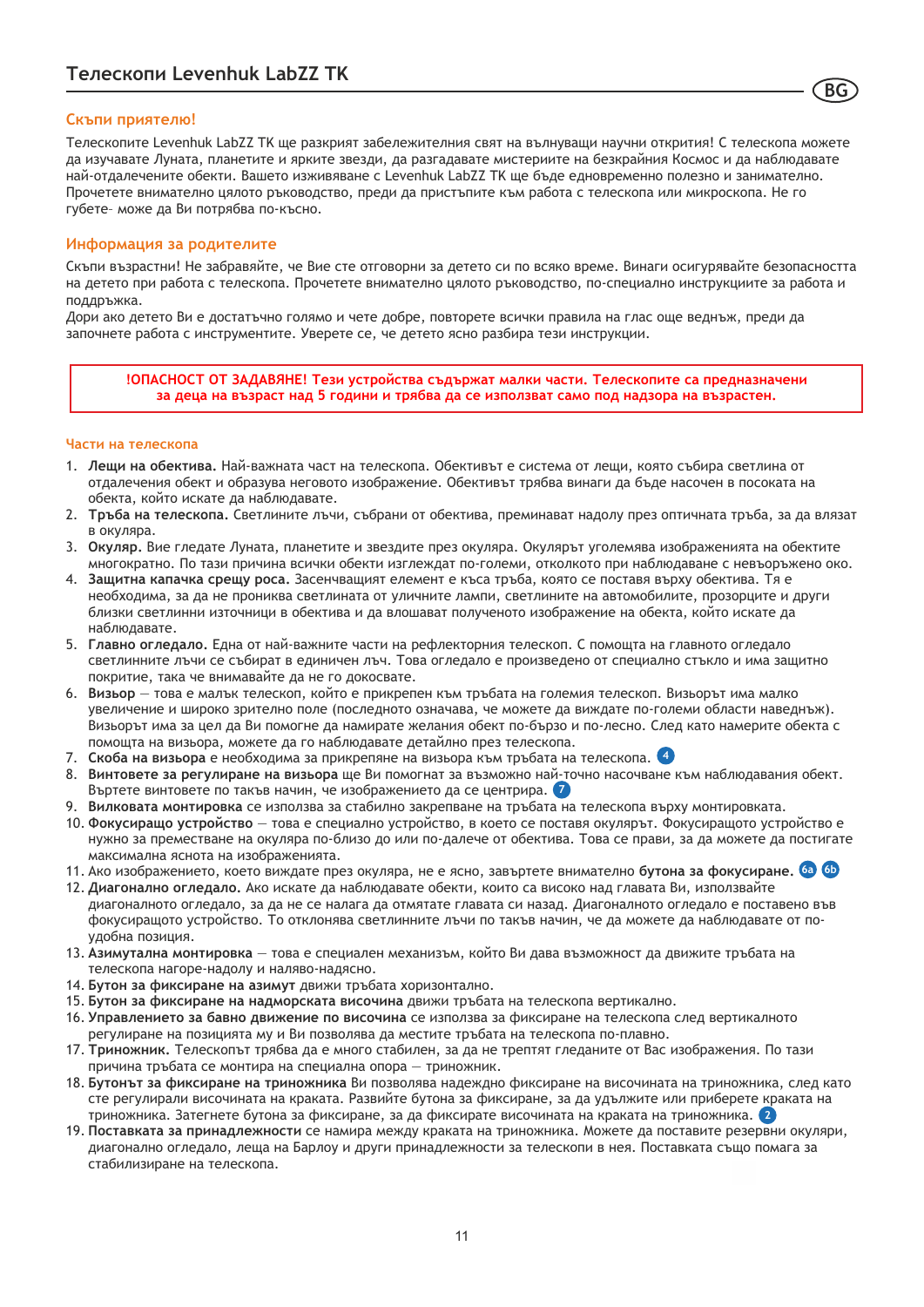### **Как да сглобите телескопа си**

Много е важно да сглобите телескопа правилно, за да работи, както трябва. Изучете телескопа внимателно. Опитайте се да запомните наименованията на неговите части, къде се поставя всяка част и за какво се използва. По-добре е телескопът да се сглоби с помощта на възрастен.

- 1. Отворете кутията и извадете всички части. Проверете кутията още веднъж, когато е празна възможно е някои малки части да са все още в нея.
- 2. Разхлабете внимателно застопоряващите бутони на триножника и издърпайте внимателно долната секция на всеки от краката на триножника. Затегнете винтовете, за да застопорите краката. Отдалечете краката на триножника, за да се разположи триножникът във вертикално положение (с изключение на LabZZ TK50).
- 3. Разтворете краката на триножника и го поставете на равна повърхност, за да е стабилен.
- 4. Поставете поставката за принадлежности върху скобата и я закрепете отдолу с винтовете с глава с накатка. Закрепете екваториалната монтиовка към главата на триножника (с изключение на LabZZ TK50). **Внимание!** Не затягайте прекомерно винта, тъй като може случайно да повредите резбата му.
- 5. Разхлабете монтажните винтове на визьора и го плъзнете в основата на визьора. Внимателно затегнете винтовете. Визьорът трябва да бъде монтиран така, че да сочи в същата посока като тръбата на телескопа. За да подравните визьора, изберете отдалечен обект, който е най-малко на 500 метра от Вас, и насочете телескопа към него. Регулирайте телескопа по такъв начин, че обектът да се намира в средата на полето на обзор на окуляра. Погледнете през визьора, за да видите дали обектът е центриран също и върху кръстосаната решетка. Използвайте трите регулиращи винта, за да центрирате кръстосаната решетка на визьора върху обекта.

### **Как се сглобява монтировката**

### **Монтировка без вилка 3a**

- џ Отстранете бутона за фиксиране на надморската височина от главата на монтировката.
- Поставете оптичната тръба на телескопа върху азимуталната монтировка по такъв начин, че отворът в оптичната тръба да се подравни с отвора в главата на монтировката.
- Вкарайте бутона за фиксиране на надморската височина през главата на монтировката и оптичната тръба. Уверете се, че отворът е свободен по цялата си дължина, преди да затегнете бутона. Застопорете бутона за фиксиране на надморската височина.

### **Монтировка с вилка 3b**

- Демонтирайте винта от управлението за бавно движение по височина.
- Вкарайте управлението за бавно движение по височина в страничния отвор на вилковата монтировка.
- џ Поставете тръбата на телескопа между рамената на вилката, така че отворите на тръбата да съвпаднат с отворите в рамената. Закрепете тръбата на телескопа към монтировката с винтове с глава с накатка.
- Закрепете другия край на управлението за бавно движение по височина към тръбата чрез свързване на отворите за винтове на управлението за бавно движение по височина и тръбата на телескопа.

### **Как се работи с телескопа**

Преди да започнете наблюдения, е много важно да монтирате правилно окулярите и всички допълнителни части.

**Фокусиращо устройство:** Завъртете бутона за фокусиране към телескопа, докато не може да се движи повече. След това започнете бавно да въртите бутона към Вас, докато изображението не стане ясно. **Внимание!** Преди да **6a 6b** фокусирате изгледа (да регулирате остротата му), се уверете, че окулярът е вкаран във фокусиращото устройство. В противен случай няма да видите изображение.

**Изваждащ се окуляр:** В кутията с телескопа ще намерите окуляр за прав образ (с изключение на LabZZ TK76). Окулярът за прав образ може да се използва за наблюдения на Луната и планетите, а с него можете да наблюдавате и най-различни далечни наземни обекти, като например сгради, кули, антени и други!

**Внимание!** Окулярът за прав образ трябва да се вкара директно във фокусиращото устройство без диагоналното огледало.

**Диагонално огледало:** Издърпайте окуляра за прав образ и поставете диагоналното огледало във фокусиращото устройство.

**Окуляр:** След като диагоналното огледало се постави във фокусиращото устройство, вкарайте в него окуляра. Подобре е да започнете наблюденията с окуляр с малко увеличение и широко зрително поле. **5a 5b**

**Леща на Барлоу.** Лещата на Барлоу се използва заедно с окулярите за постигане на максимално увеличение. Тя разширява конуса на фокусираната светлина, преди да достигне до фокусната точка, така че фокусната дължина на телескопа се явява по-дълга към окуляра. Освен повишеното увеличение, предимствата на използването на леща на Барлоу включват подобрено разстояние от очите и намалена сферична аберация на окуляра. Поради това Барлоу плюс леща често превъзхожда използването на една леща, предоставяйки същото увеличение. Най-голямото предимство е, че лещата на Барлоу може потенциално да удвои броя окуляри в колекцията Ви.

### **Как да започнем да наблюдаваме**

**ВНИМАНИЕ! Никога не гледайте на слънцето и небето около него през телескоп! Може да съсипе зрението и дори да причини слепота!**

Преди да пристъпите към изследването на Космоса, трябва да се научите как да работите с телескопа праз деня. Използвайте окуляра за прав образ, за да наблюдавате различни наземни обекти — къщи, дървета, антени по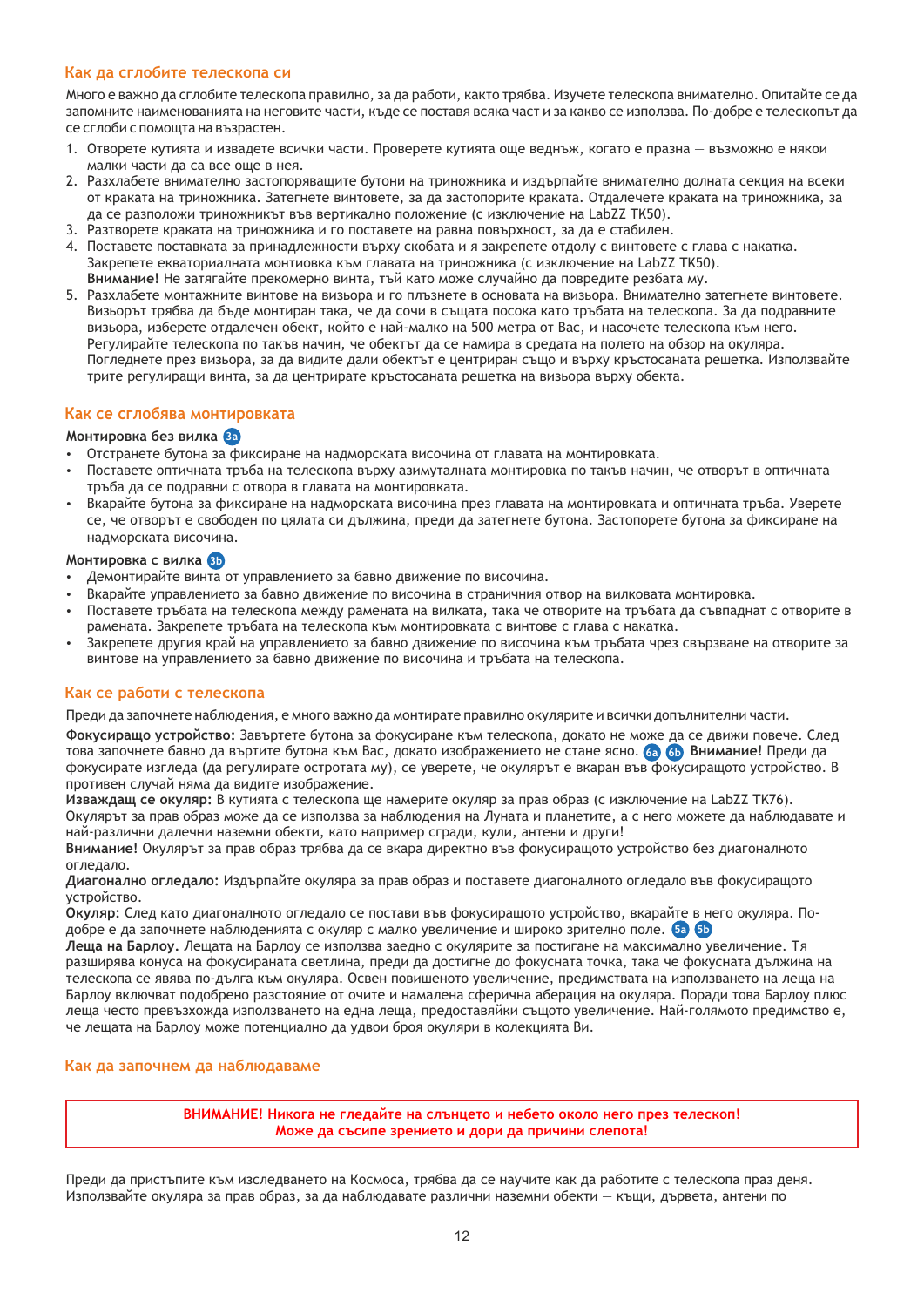покривите и много други! По този начин ще се научите да контролирате телескопа и да се фокусирате върху желаните обекти. Освен това е страшно забавно!

**Внимание!** Телескопът трябва да се използва на защитено от вятъра място.

Когато стигнете до наблюдение на Луната, планетите и звездите през нощта, не забравяйте да избирате места, далечe от уличните лампи, светлините на автомобилите и светлините на прозорците. Опитайте да наблюдавате по време на нощи, когато звездите светят ярко и равномерно.

Насочете телескопа към желания обект — например Луната. Докато гледате през визьора, бавно придвижете тръбата, докато обектът не застане в центъра. Сега погледнете през окуляра и ще видите изображението на обекта с многократно увеличение!

Когато работите с телескопа, бъдете внимателни и търпеливи. Не го бутайте и не го местете от мястото му. След известно обучение ще се научите да движите тръбата на телескопа, без да губите обекта от полето на окуляра.

### **Спецификации**

|                                         | <b>LabZZ TK50</b>                   | LabZZ TK60                              | LabZZ TK76                      |
|-----------------------------------------|-------------------------------------|-----------------------------------------|---------------------------------|
| Оптична конструкция                     | рефракторен телескоп                |                                         | Нютонов рефлекторен<br>телескоп |
| Материал на оптиката                    |                                     | оптично стъкло с антирефлексно покритие |                                 |
| Апертура, mm                            | 50                                  | 60                                      | 76                              |
| Фокусно разстояние, mm                  | 360                                 | 700                                     | 700                             |
| Най-голямо практическо<br>увеличение, х | 100                                 | 120                                     | 152                             |
| Фокусно отношение                       | f/7                                 | f/11,6                                  | f/9                             |
| Материал на тръбата                     | метал                               |                                         |                                 |
| Монтировка                              | азимут (AZ)                         |                                         |                                 |
| Диаметър на тръбата на<br>окуляра       | 0,965"                              | 1,25"                                   |                                 |
| Триножник                               | от алуминий, 350 mm                 | от алуминий, 600-1000 mm                |                                 |
| Поставка за<br>принадлежности           |                                     | $\begin{array}{c} + \end{array}$        |                                 |
| Визьор                                  |                                     | 5х24, оптичен                           |                                 |
| Окуляри                                 | 4 mm, 12,5 mm, 20 mm<br>6 mm, 20 mm |                                         |                                 |
| Диагонално огледало                     | 90°                                 |                                         |                                 |
| Леща на Барлоу                          |                                     | 3x                                      | 2x                              |
| Изваждащ се окуляр                      | 1,5x                                |                                         |                                 |

Производителят си запазва правото да прави промени на гамата продукти и спецификациите им без предварително уведомление.

### **Грижи и поддръжка**

- џ **Никога, при никакви обстоятелства, не гледайте директно към Слънцето през това устройство без специален филтър и не гледайте в друг ярък източник на светлина или лазер, тъй като това може да причини НЕВЪЗВРАТИМО УВРЕЖДАНЕ НА РЕТИНАТА и може да доведе до СЛЕПОТА.**
- Предприемете необходимите превантивни мерки при използване на това устройство от деца или други, които не са прочели или които не са разбрали напълно тези инструкции.
- Не се опитвайте да разглобявате устройството сами по никаква причина, включително и за почистване на огледалото. За ремонти и почистване, моля, обръщайте се към местния специализиран сервизен център.
- Предпазвайте устройството от внезапни удари и прекомерна механична сила.
- Не пипайте оптичните повърхности с пръсти. За почистване на телескопа отвън, използвайте само специални кърпички и течности за почистване на оптика от Levenhuk.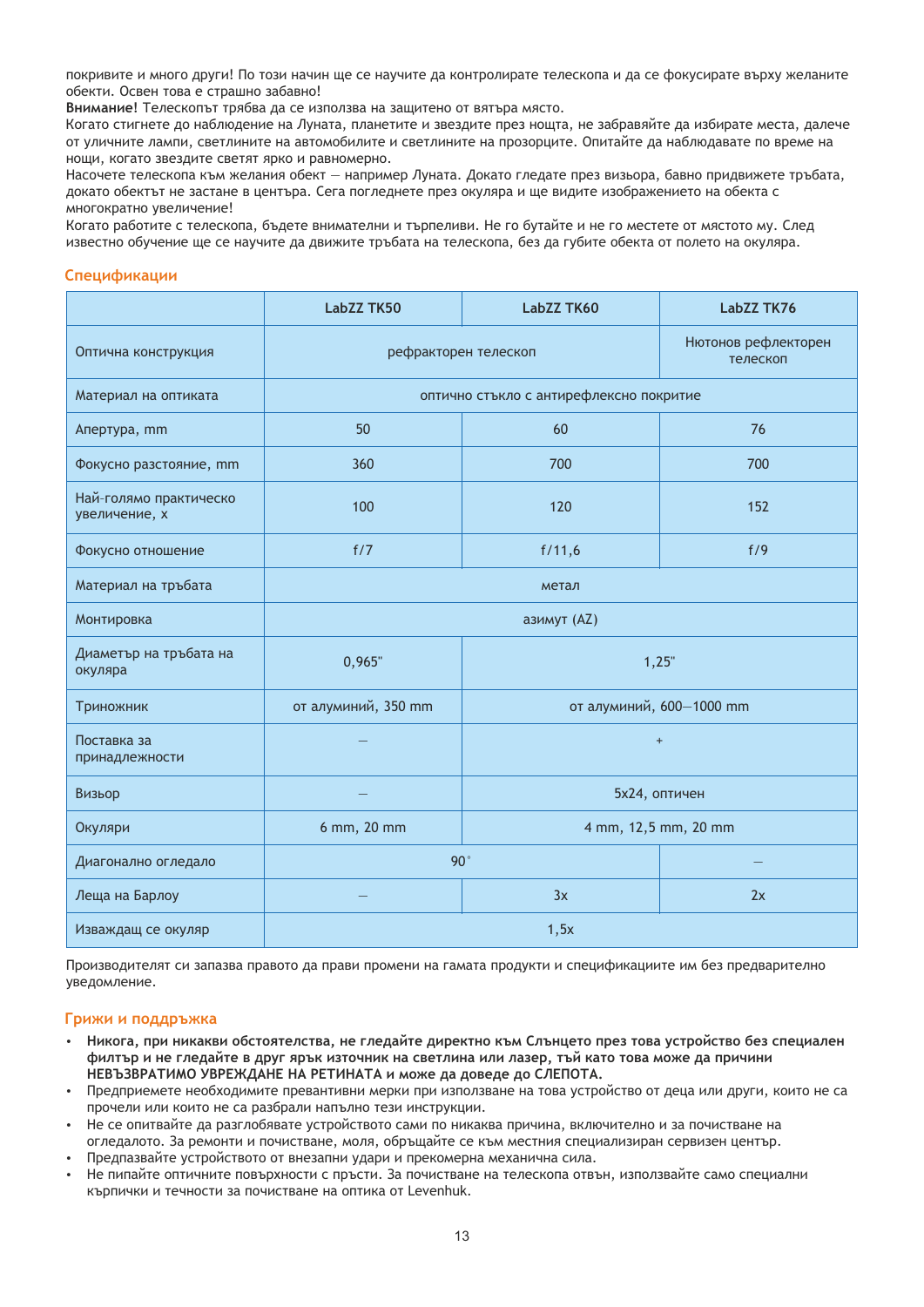- џ Съхранявайте устройството на сухо и хладно място, далеч от опасни киселини и други химикали, далеч от отоплителни уреди, открит огън и други източници на високи температури.
- Поставяйте капачката против прах върху предния край на телескопа всеки път, когато не го използвате. Това предотвратява наслагването на прах и замърсявания върху повърхностите на огледалото и лещата.
- џ **Децата трябва да използват телескопа само под надзора на възрастни.**

### **Международна доживотна гаранция от Levenhuk**

Всички телескопи, микроскопи, бинокли и други оптични продукти от Levenhuk, с изключение на аксесоарите, имат **доживотна гаранция** за дефекти в материалите и изработката. Доживотната гаранция представлява гаранция, валидна за целия живот на продукта на пазара. За всички аксесоари Levenhuk се предоставя гаранция за липса на дефекти на материалите и изработката за период от **две години** от датата на покупка на дребно. Levenhuk ще ремонтира или замени всеки продукт или част от продукт, за които след проверка от страна на Levenhuk се установи наличие на дефект на материалите или изработката. Задължително условие за задължението на Levenhuk да ремонтира или замени такъв продукт е той да бъде върнат на Levenhuk заедно с документ за покупка, който е задоволителен за Levenhuk.

За повече информация посетете нашата уебстраница: www.levenhuk.bg/garantsiya

Ако възникнат проблеми с гаранцията или ако се нуждаете от помощ за използването на Вашия продукт, свържете се с местния представител на Levenhuk.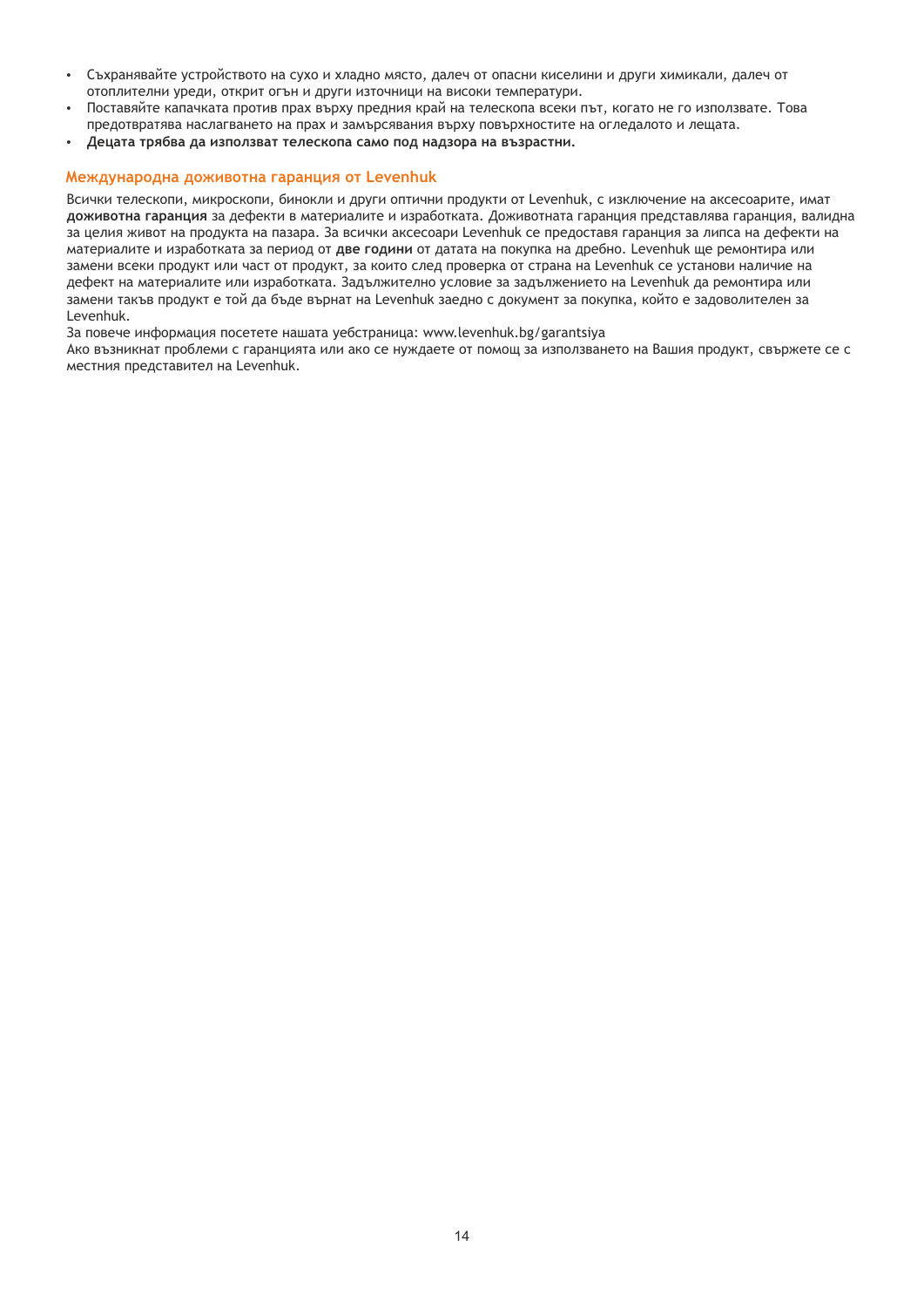### **Vážení přátelé!**

Teleskopy Levenhuk LabZZ TK vám zpřístupní úžasný svět vědeckých objevů! Pomocí teleskopu v sadě můžete studovat Měsíc, planety a jasné hvězdy, odhalovat záhady nekonečného vesmíru a pozorovat nejvzdálenější objekty. Vaše zážitky Levenhuk LabZZ TK budou poučné i zábavné.

**CZ**

Před zahájením práce s teleskopem si pozorně přečtěte celý návod. Neztraťte jej, může se vám později hodit.

### **Informace pro rodiče**

Vážení dospělí! Nezapomínejte na to, že za své děti vždy odpovídáte vy sami. Při práci s mikroskopem nebo teleskopem neustále dbejte na bezpečnost dítěte. Pozorně si pročtěte celý návod, zejména pokyny týkající se manipulace a údržby. I když je vaše dítě dostatečně staré a dobře čte, zopakujte mu před zahájením práce s přístrojem ještě jednou všechny pokyny. Ujistěte se, že tyto pokyny dobře chápe.

> **POZOR! NEBEZPEČÍ UDUŠENÍ! Přístroje obsahují malé součásti. Teleskopy jsou určeny pro děti ve věku nad 5 let a měly by se používat pouze pod dohledem dospělé osoby.**

### **Konstrukce teleskopu**

- 1. **Objektiv.** Nejdůležitější součást teleskopu. Objektiv je systém čoček, které zachycují světlo přicházející ze vzdáleného objektu a utvářejí jeho obraz. Objektiv je potřeba vždy namířit směrem k objektu, který chcete pozorovat.
- 2. **Tubus teleskopu.** Světelné paprsky zachycené objektivem putují optickým tubusem směrem dolů a vstupují do okuláru.
- 3. **Okulár.** Přes okulár se díváte na Měsíc, planety a hvězdy. Okulár mnohonásobně zvětšuje obraz pozorovaného objektu. Proto se všechny objekty jeví větší, než když je pozorujeme pouhým okem.
- 4. **Rosnice.** Tato clona je krátká trubice umístěná na tubus. Je potřebná k odstínění světla z pouličního osvětlení, reflektorů vozidel, osvětlených oken a jiných blízkých světelných zdrojů, aby neproniklo do objektivu a nezničilo výsledný obraz objektu, který chcete pozorovat.
- 5. **Primární zrcátko.** Jedna z nejdůležitějších části reflektoru. S pomocí primárního zrcátka jsou světelné paprsky shromážděny do jediného světelného kuželu. Toto zrcátko je vyrobeno ze speciálního skla a má ochrannou vrstvu, proto se jej nikdy nedotýkejte.
- 6. **Pointační dalekohled** je se o malý dalekohled připojený k tubusu velkého teleskopu. Hledáček má malé zvětšení a široké zorné pole (to znamená, že můžete v jednom záběru pozorovat velké oblasti). Slouží k tomu, aby vám pomohl jednodušeji a rychleji najít požadovaný objekt. Jakmile objekt zaměříte hledáčkem, můžete jej detailně pozorovat teleskopem.
- 7. **Držák pointačního dalekohledu** je potřeba k jeho připevnění na tubus teleskopu. **4**
- 8. **Seřizovací šrouby pointačního dalekohledu** vám pomohou provést nejpřesnější možné zaměření pozorovaného objektu. Otočte šrouby tak, aby byl pozorovaný objekt vycentrovaný. **7**
- 9. **Vidlicová montáž** se používá pro stabilní připevnění tubusu teleskopu na montáž.
- 10. **Okulárový výtah** je speciální zařízení, do něhož se vkládá okulár. Okulárový výtah slouží k přiblížení nebo oddálení okuláru od objektivu. Díky tomu můžete dosáhnout maximální čistoty obrazu.
- 11. Není-li obraz, který vidíte v okuláru čistý, opatrně pootočte **zaostřovacím šroubem. 6a 6b**
- 12. **Diagonální (neboli zenitové) zrcátko.** Pokud chcete pozorovat objekty vysoko nad hlavou, použijte diagonální (někdy označované jako zenitové) zrcátko, abyste nemuseli příliš zaklánět hlavu. Diagonální zrcátko se vkládá do okulárového výtahu. Odklání světelné paprsky tak, abyste mohli pozorovat v pohodlnější poloze.
- 13. **Azimutální montáž** je speciální mechanismus, který vám umožňuje vertikální a horizontální natáčení tubusu.
- 14. **Aretační šroub nastavení azimutu** pohybuje tubusem horizontálně.
- 15. **Aretační šroub elevace** pohybuje tubusem vertikálně.
- 16. **Jemné nastavení elevace** se používá k zafixování teleskopu po nastavení jeho vertikální pozice a umožňuje plynulejší posouvání tubusu teleskopu.
- 17. **Stativ.** Teleskop by měl být velmi stabilní, aby se pozorovaný obraz netřásl. Proto se tubus instaluje na speciální opěrné zařízení — stativ.
- 18. **Uzamykací šroub stativu** umožňuje po nastavení výšky nohou bezpečně zafixovat výšku stativu. Uvolněte šroub a vysuňte nebo zasuňte nohy stativu. Utáhněte šroub a zafixujte tak výšku nohou stativu. **2**
- 19. **Přihrádka na příslušenství** je umístěna mezi nohami stativu. Můžete si na ni odkládat náhradní okuláry, diagonální zrcátko, Barlowovy čočky a další příslušenství k teleskopům. Přihrádka také pomáhá stabilizovat teleskop.

### **Jak sestavit svůj teleskop**

Aby teleskop pracoval tak, jak má, je velmi důležité jej správně sestavit. Teleskop si řádně prohlédněte. Zkuste si zapamatovat názvy jeho jednotlivých částí, kam příslušná součást patří a k čemu je potřeba. Při sestavování teleskopu je lepší využít pomoci dospělé osoby.

- 1. Otevřete krabici a vyndejte z ní všechny součásti. Prázdnou krabici ještě jednou zkontrolujte mohou v ní stále být některé drobné součástky.
- 2. Pomalu uvolněte aretační šrouby stativu a opatrně vysuňte spodní část každé nohy stativu. Utažením šroubů nohy zafixujte v nastavené poloze. Nohy stativu roztáhněte tak, aby bylo stativ možno vzpřímeně postavit (kromě LabZZ TK50).
- 3. Roztáhněte nohy stativu a umístěte jej na rovném povrchu, aby byl stabilní.
- 4. Odkládací přihrádku na příslušenství položte nahoru na konzolu a zespod ji upevněte pomocí křídlatého šroubu. Uložte paralaktickou montáž na hlavici stativu (kromě LabZZ TK50).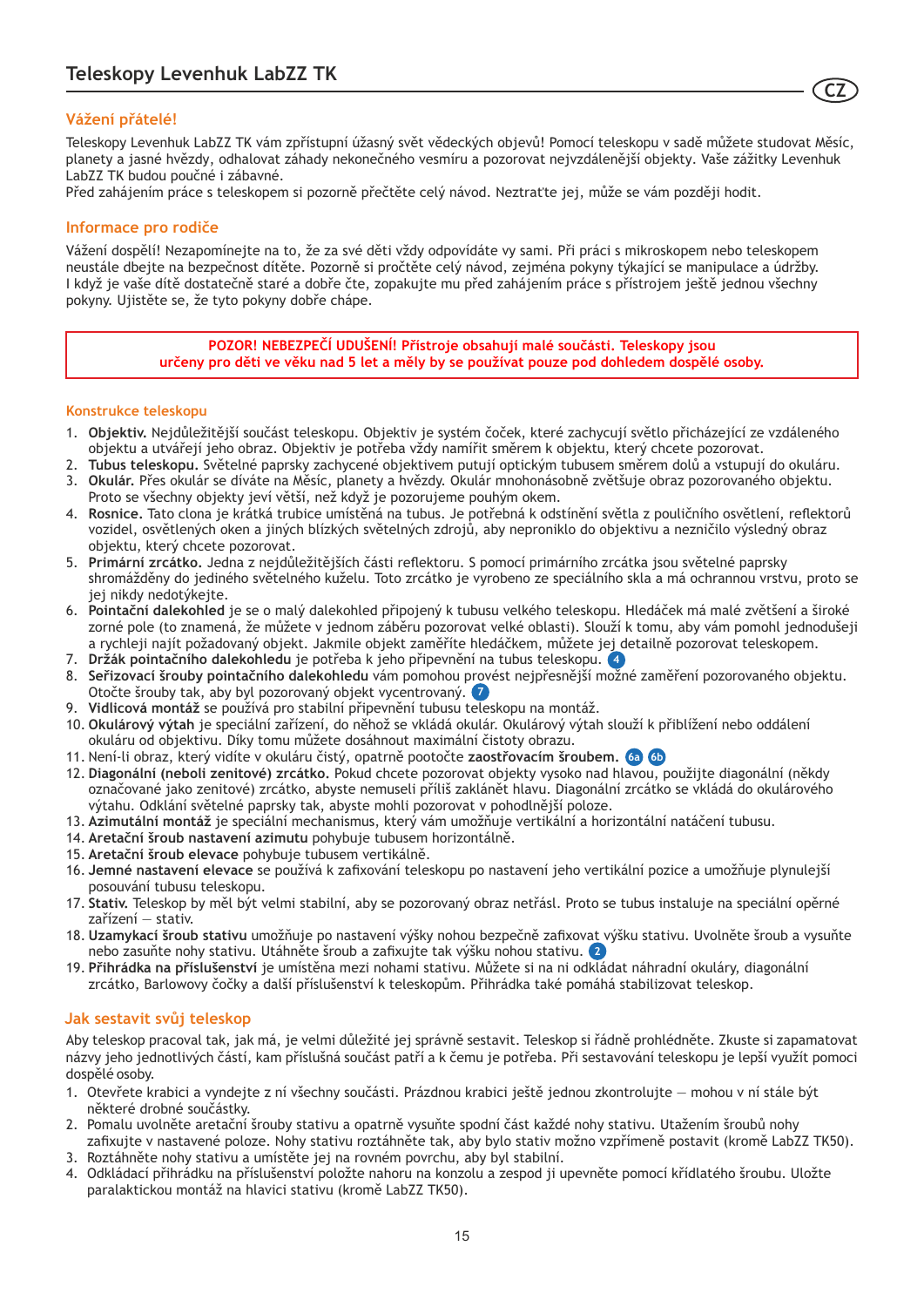**Pozor!** Šroub neutahujte příliš napevno, mohli byste nechtěně poškodit závit šroubu.

5. Uvolněte montážní šrouby hledáčku nasuňte jej na patici hledáčku. Srouby opatrně utáhněte. Hledáček je třeba umístit tak, aby mířil stejným směrem jako tubus teleskopu. Při seřizování pointačního dalekohledu si vyberte objekt ve vzdálenosti nejméně 500 m a namiřte na něj teleskop. Teleskop nastavte tak, aby byl objekt ve středu zorného pole vašeho okuláru. V pointačním dalekohledu zkontrolujte, zda je objekt vystředěn i na nitkovém kříži. K vycentrování nitkového kříže na objektu použijte tři stavěcí šrouby.

### **Postup instalace montáže**

### **Montáž bez vidlice 3a**

- Odšroubujte pojistný šroub elevace z hlavice montáže.
- џ Uložte optický tubus teleskopu na azimutální montáž tak, aby otvor v optickém tubusu lícoval s otvorem v hlavici montáže.
- Pojistný šroub elevace zasuňte přes hlavici montáže a optický tubus (před utažením šroubu zajistěte, aby byla kompletní cesta šroubu bez překážek). Pojistný šroub elevace utáhněte tak, aby byl tubus upevněn.

### **Modely s vidlicovou montáží 3b**

- џ Vyjměte šroub z jemného nastavení elevace.
- џ Vložte jemné nastavení elevace do bočního otvoru vidlicové montáže.
- Tubus teleskopu vložte mezi ramena vidlice tak, aby otvory na tubusu lícovaly s otvory v rameni. Pomocí křídlatých šroubů připevněte tubus teleskopu k montáži.
- Připojte druhý konec jemného nastavení elevace k tubusu pomocí otvorů pro šrouby na jemném nastavení elevace a na tubusu teleskopu.

### **Práce s teleskopem**

Před zahájením pozorování je velmi důležité správně instalovat okuláry a další součásti.

**Okulárový výtah:** Zaostřovacím šroubem otáčejte směrem k teleskopu až na doraz. Pak šroubem začněte otáčet směrem k sobě, dokud nebude obraz jasný. **Pozor!** Před zaostřováním obrazu (úpravou jeho ostrosti) se ujistěte, zda je v **6a 6b** okulárovém výtahu vložen okulár. V opačném případě žádný obraz neuvidíte.

**Vzpřimovací okulár:** V krabici s teleskopem naleznete dva okuláry (kromě LabZZ TK76). Čím menší je číslo na okuláru, tím vyšší hodnoty zvětšení nabízí. Pozorování doporučujeme zahájit pomocí okuláru s malým zvětšením a širokým zorným polem. Vzpřimovací okulár lze použít k pozorování Měsíce a planet, ale i velkého počtu pozemských objektů, například budov, věží, antén a dalších.

**Pozor!** Vzpřimovací okulár se vkládá přímo do okulárového výtahu, bez diagonálního zrcátka.

**Diagonální zrcátko:** Vytáhněte vzpřimovací okulár a do okulárového výtahu vložte diagonální zrcátko.

**Okulár:** Po vložení diagonálního zrcátka do okulárového výtahu vložte okulár. Nabízí vyšší zvětšení a je vynikající pro pozorování v noci. **5a 5b**

**Barlowova čočka.** Barlowova čočka se používá v kombinaci s okuláry za účelem dosažení maximálního zvětšení. Barlowova čočka zvyšuje zvětšení okuláru a zároveň zmenšuje zorné pole. Kromě vyššího zvětšení jsou dalšími výhodami Barlowovy čočky lepší oční reliéf a menší sférická aberace okuláru. Jejím největším přínosem je to, že může potenciálně zdvojnásobit počet okulárů ve vaší sbírce.

### **Jak zahájit pozorování**

**DŮLEŽITÉ UPOZORNĚNÍ! Přes teleskop se nikdy nedívejte přímo do Slunce nebo jeho bezprostředního okolí! Mohlo by dojít k poškození vašeho zraku nebo dokonce oslepnutí!**

Než začnete zkoumat vesmír, měli byste se naučit teleskop obsluhovat během dne. Pomocí vzpřimovacího okuláru pozorujte pozemské objekty — budovy, stromy, antény na střechách a řadu dalších! Tak se naučíte teleskop ovládat a zaostřovat na požadované objekty. A navíc je to skvělá zábava!

**Pozor!** Teleskop používejte v místě chráněném před větrem.

Až se dostanete k pozorování Měsíce, planet a hvězd na obloze, nezapomeňte si vybrat místo co nejdále od pouličního osvětlení, reflektorů automobilů a svítících oken. Pozorování provádějte hlavně během nocí, kdy hvězdy září jasně a rovnoměrně.

Teleskop namiřte na požadovaný objekt, například Měsíc. Dívejte se do pointačního dalekohledu a přitom pomalu pohybujte tubusem, dokud nebude objekt ve středu zorného pole. A teď se podívejte do okuláru a uvidíte v něm mnohonásobně zvětšený obraz objektu!

Při práci s teleskopem postupujte opatrně a trpělivě. Neopírejte se o něj a nepřemisťujte jej. Po určitém tréninku se naučíte tubusem teleskopu pohybovat tak, abyste pozorovaný objekt neztratili ze zorného pole okuláru.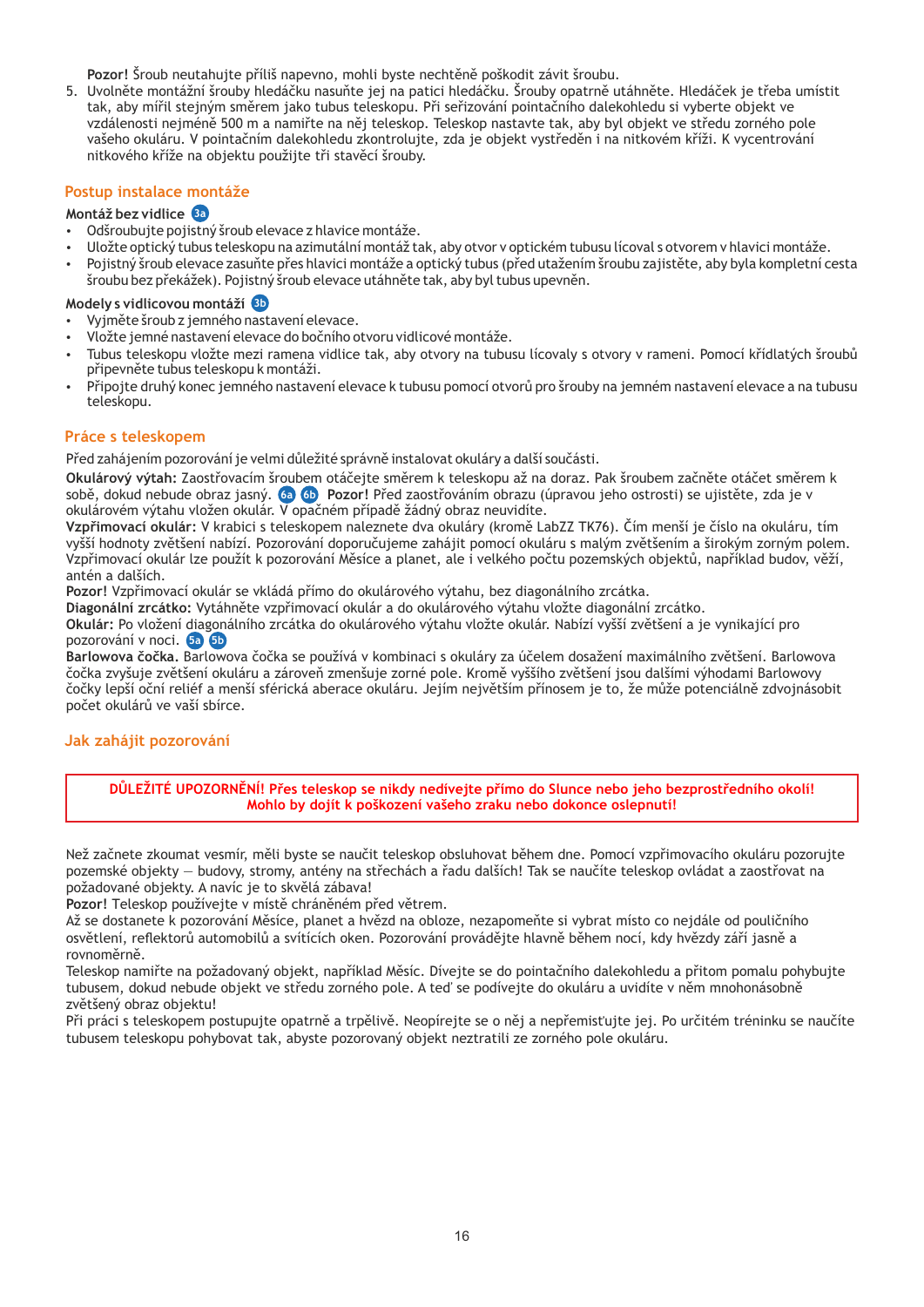### **Specifikace**

|                                          | LabZZ TK50                          | LabZZ TK60           | LabZZ TK76            |
|------------------------------------------|-------------------------------------|----------------------|-----------------------|
| Optická konstrukce                       | refraktor                           |                      | Newtonovský reflektor |
| Materiál optiky                          | optické sklo s antireflexní vrstvou |                      |                       |
| Apertura, mm                             | 50                                  | 60                   | 76                    |
| Ohnisková vzdálenost, mm                 | 360                                 | 700                  | 700                   |
| Nejvyšší praktické<br>zvětšení, x        | 100                                 | 120                  | 152                   |
| Světelnost                               | f/7                                 | f/11,6               | f/9                   |
| Materiál tubusu                          | kov                                 |                      |                       |
| Montáž                                   |                                     | azimutální (AZ)      |                       |
| Okulárový výtah                          | 0,965"                              | 1,25"                |                       |
| <b>Stativ</b>                            | hliník, 350 mm                      | hliník, 600-1000 mm  |                       |
| Odkládací přihrádka pro<br>příslušenství |                                     | $+$                  |                       |
| Pointační dalekohled                     |                                     | 5x24, optický        |                       |
| Okuláry                                  | 6 mm, 20 mm                         | 4 mm, 12,5 mm, 20 mm |                       |
| Diagonální zrcátko                       | 90°                                 |                      |                       |
| Barlowova čočka                          |                                     | 3x                   | 2x                    |
| Kolmý okulár                             | 1,5x                                |                      |                       |

Společnost Levenhuk si vyhrazuje právo provádět bez předchozího upozornění úpravy jakéhokoliv výrobku, případně zastavit jeho výrobu.

### **Péče a údržba**

- џ **Nikdy, za žádných okolností, se tímto přístrojem bez speciálního filtru nedívejte přímo do slunce, jiného jasného světelného zdroje nebo laseru, neboť hrozí nebezpečí TRVALÉHO POŠKOZENÍ SÍTNICE a případně i OSLEPNUTÍ.**
- Při použití tohoto přístroje dětmi nebo osobami, které tento návod nečetly nebo s jeho obsahem nebyly plně srozuměny, přijměte nezbytná preventivní opatření.
- џ Z žádného důvodu se nepokoušejte přístroj rozebírat, a to ani za účelem vyčištění zrcadla. S opravami veškerého druhu se obracejte na své místní specializované servisní středisko.
- Přístroj chraňte před prudkými nárazy a nadměrným mechanickým namáháním.
- џ Nedotýkejte se svými prsty povrchů optických prvků. K vyčištění vnějších částí teleskopu používejte výhradně speciální čisticí ubrousky a speciální nástroje k čištění optiky dodávané společností Levenhuk.
- Přístroj ukládejte na suchém, chladném místě, mimo dosah nebezpečných kyselin nebo jiných chemikálií, topných těles, otevřeného ohně a jiných zdrojů vysokých teplot.
- Pokud teleskop nepoužíváte, zakryjte jeho čelní stranu prachovým víčkem. Tím zabráníte usazování prachu na povrchu zrcadla nebo čoček.
- џ **Děti by měly teleskop používat pouze pod dohledem dospělé osoby.**

### **Mezinárodní doživotní záruka Levenhuk**

Na veškeré teleskopy, mikroskopy, triedry a další optické výrobky značky Levenhuk, s výjimkou příslušenství, se poskytuje **doživotní záruka** pokrývající vady materiálu a provedení. Doživotní záruka je záruka platná po celou dobu životnosti produktu na trhu. Na veškeré příslušenství značky Levenhuk se poskytuje záruka toho, že je dodáváno bez jakýchkoli vad materiálu a provedení, a to po dobu **dvou let** od data zakoupení v maloobchodní prodejně. Tato záruka vám v případě splnění všech záručních podmínek dává nárok na bezplatnou opravu nebo výměnu výrobku značky Levenhuk v libovolné zemi, v níž se nachází pobočka společnosti Levenhuk.

Další informace — navštivte naše webové stránky: www.levenhuk.cz/zaruka

V případě problémů s uplatněním záruky, nebo pokud budete potřebovat pomoc při používání svého výrobku, obraťte se na místní pobočku společnosti Levenhuk.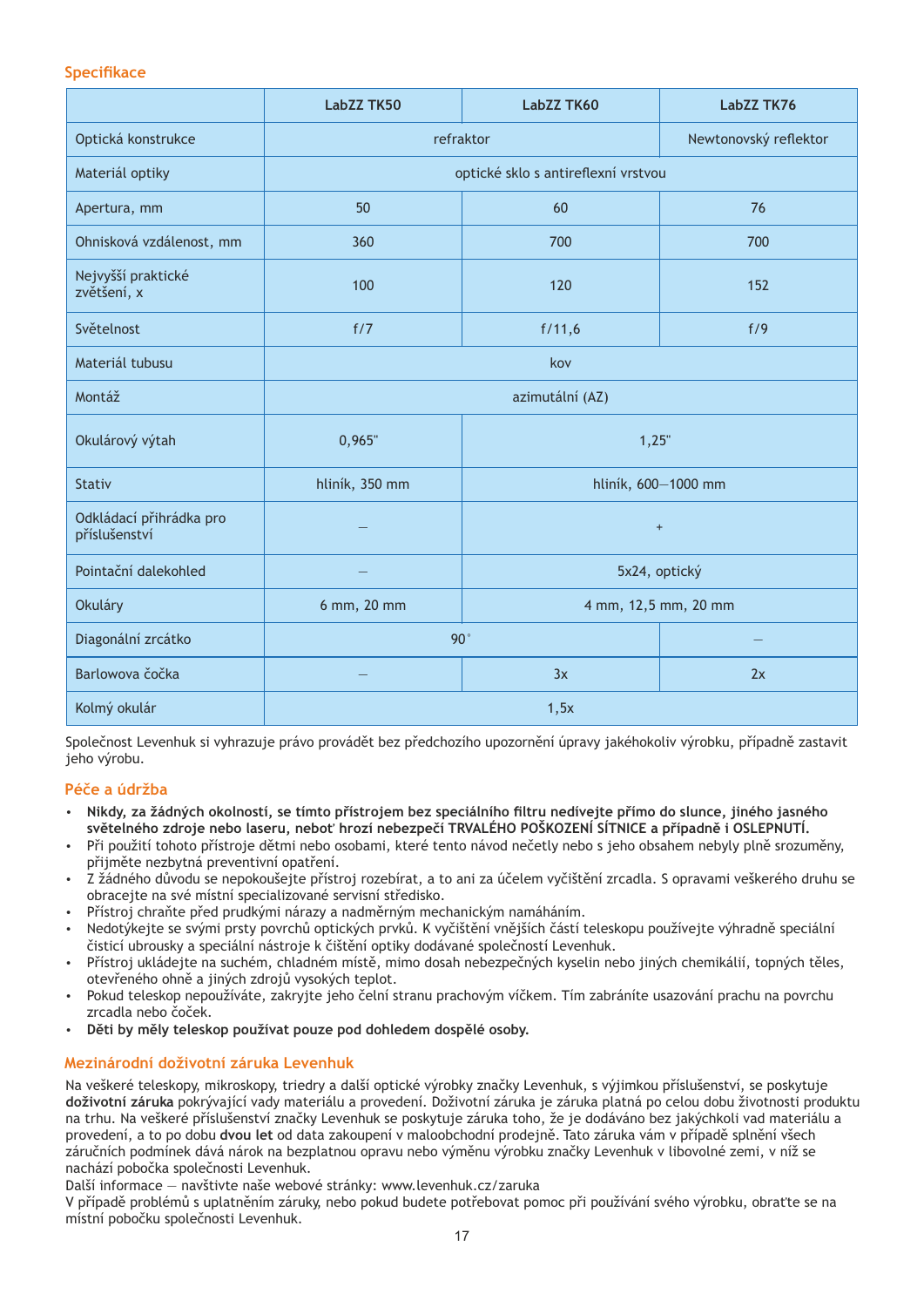### **Hallo, junger Entdecker!**

Levenhuks LabZZ-TK-Teleskope eröffnen dir eine faszinierende Welt voller aufregender wissenschaftlicher Entdeckungen! Mit dem Teleskop aus dem Set kannst du den Mond, die Planeten und tausende Sterne studieren, die Geheimnisse des Weltalls entdecken und Dinge beobachten, die ganz, ganz weit von dir entfernt sind. Mit dem Levenhuk LabZZ TK wirst du viel Neues lernen und vor allem: viel Spaß haben!

Bitte lies diese Anleitung sorgfältig von Anfang bis Ende durch, bevor du etwas mit dem Teleskop unternimmst. Verlier die Anleitung nicht, vielleicht brauchst du sie später noch einmal.

### **Informationen für Eltern**

Liebe Erwachsene! Bitte denken Sie daran, dass Sie immer die Verantwortung für Ihr Kind tragen. Sorgen Sie immer für die Sicherheit Ihres Kindes, wenn es sich mit dem Teleskop beschäftigt. Lesen Sie die gesamte Anleitung sorgfältig durch, insbesondere die Hinweise zu Bedienung und Pflege. Auch wenn Ihr Kind schon gut lesen kann, sollten Sie alle Regeln ein weiteres Mal laut vorlesen, bevor Ihr Kind das Teleskop benutzen darf. Achten Sie darauf, dass Ihr Kind die Anweisungen auch versteht.

**VORSICHT! ERSTICKUNGSGEFAHR! Bei den Instrumenten gibt es Kleinteile, die von kleinen Kindern verschluckt werden können. Die Teleskope sind für Kinder ab 5 Jahren gedacht, dürfen nur unter der Aufsicht Erwachsener benutzt werden.**

### **Dein Teleskop**

- 1. **Objektiv:** Der wichtigste Teil eines Linsenteleskops. Das Objektiv besteht aus Linsen, die das Licht weit entfernter Dinge sammeln und ein Bild daraus entstehen lassen. Das Objektiv muss auf das Objekt zeigen, das du beobachten möchtest.
- 2. **Teleskoptubus (Telekoprohr):** Die Lichtstrahlen werden vom Objektiv (der großen Linse) gesammelt, laufen anschließend weiter durch den Teleskoptubus, danach erreichen sie das Okular (die kleine Linse, durch die du schaust).
- 3. **Okular:** Um den Mond, die Planeten und die Sterne zu sehen, musst du ins Okular schauen. Das Okular ist die kleine Linse, die du hinten oder an der Seite in das Teleskop stecken kannst. Dieses Okular vergrößert das Bild sehr stark. Deswegen sieht alles viel größer aus, als wenn du es mit dem bloßen Auge beobachtest.
- 4. **Taukappe:** Diese Blende ist ein kurzes Rohr , das auf das Objektiv gesteckt wird. Es verhindert, dass Licht von Straßenlaternen, Autoscheinwerfern, Fenstern und anderen Lichtquellen in der Nähe ins Objektiv eindringt und dort das Bild verschlechtert, das du eigentlich beobachten wolltest. Übrigens schützt die Taukappe auch davor, dass das Objektiv deines Teleskops schnell beschlägt, sich feiner Wassernebel darauf absetzt. Dieses Wasser nennt man Tau – und deswegen heißt die Taukappe auch Taukappe.
- 5. **Hauptspiegel:** Eines der wichtigsten Bauteile eines Spiegelteleskops, das man auch Reflektor nennt (weil ein Spiegel das Licht reflektiert). Mit dem Hauptspiegel, der leicht gewölbt ist, werden die Lichtstrahlen auf einen kleinen Punkt gebündelt. Dieser Spiegel besteht aus Spezialglas und ist mit einer Schutzschicht versehen. Die Schutzschicht ist empfindlich. Also: Nicht anfassen!
- 6. **Sucherteleskop:** Ein kleines Teleskop, das außen am Tubus des großen Teleskops befestigt wird. Das Sucherrohr hat eine geringe Vergrößerung, dafür kannst du aber eine Menge um den Mittelpunkt herum sehen. So kannst du auch größere Bereiche auf einmal sehen. Das Sucherrohr hilft dir, das gesuchte Objekt schneller und einfacher zu finden. Zuerst peilst du das Objekt über das Sucherteleskop an und bringst es genau in die Mitte. Danach schaust du durch das Okular – und kannst das Objekt jetzt stark vergrößert mit allen Einzelheiten studieren.
- 7. **Sucherteleskop-Halterung:** Hier wird das kleine Sucherteleskop am Teleskoptubus angebracht. **4**
- 8. **Sucherteleskop-Einstellschrauben:** Mit diesen Schrauben stellst du das Sucherteleskop genau ein, nämlich so, dass es auf genau dieselbe Stelle wie das große Teleskop zeigt, an dem es befestigt ist. **7**
- 9. **Gabelmontierung:** Diese Halterung (Astronomen sagen Montierung dazu) hält den Teleskoptubus so, dass du ihn bewegen und bequem hindurchschauen kannst.
- 10. **Fokussierer (Scharfsteller):** Eine bewegliche Halterung, in die das Okular eingesetzt wird. Daran befindet sich das Fokusrad, das den Abstand zwischen Teleskop und Okular ein klein wenig verändert. Durch Drehen an diesem Fokusrad stellst du das Bild scharf ein.
- 11. Wenn das Bild im Okular nicht scharf ist, drehst du langsam und vorsichtig am **Fokusrad. 6a 6b**
- 12. **Zenitspiegel (Diagonalspiegel).** Wenn ein Objekt ganz hoch am Himmel (den höchsten Punkt am Himmel nennt man Zenit) steht, müsstest du dich bei einem Linsenteleskop ganz tief bücken oder sogar auf den Boden legen, um durch das Okular schauen zu können. Ganz schön unbequem. Dafür gibt es den Zenitspiegel. Der Zenitspiegel dreht das Bild und sorgt dafür, dass du von der Seite durch das Okular schauen kannst. Dazu setzt du einfach den Zenitspiegel in den Fokussierer ein, danach das Okular in den Fokussierer.
- 13. **Altazimut-Montierung.** Eine spezielle Halterung für den Teleskoptubus, mit der du das Teleskop nach oben, unten, links und rechts drehen kannst.
- 14. Die **Azimut-Arretierung** erlaubt horizontale Bewegungen des Tubus.
- 15. Die **Höhen-Arretierung** erlaubt vertikale Bewegungen des Tubus.
- 16. **Höhen-Feinabstimmung** dient zur Fixierung des Teleskops, nachdem die Position des Teleskops vertikal eingestellt wurde, und ermöglicht es Ihnen, den Teleskoptubus leichter zu bewegen.
- 17. **Stativ:** Damit das Bild möglichst wenig wackelt, muss das Teleskop stabil aufgestellt werden. Dafür (und dafür, dass die Höhe so stimmt, dass du bequem hindurchschauen kannst) sorgt das Stativ.
- 18. **Stativfeststellknopf:** Mit diesem Knopf musst du die Stativbeine verriegeln, wenn sie herausgezogen sind. Vergiss das bloß nicht – sonst bricht dein Telekop zusammen! Stell die Höhe so ein, dass es für dich bequem ist, danach ziehst du den

18

**DE**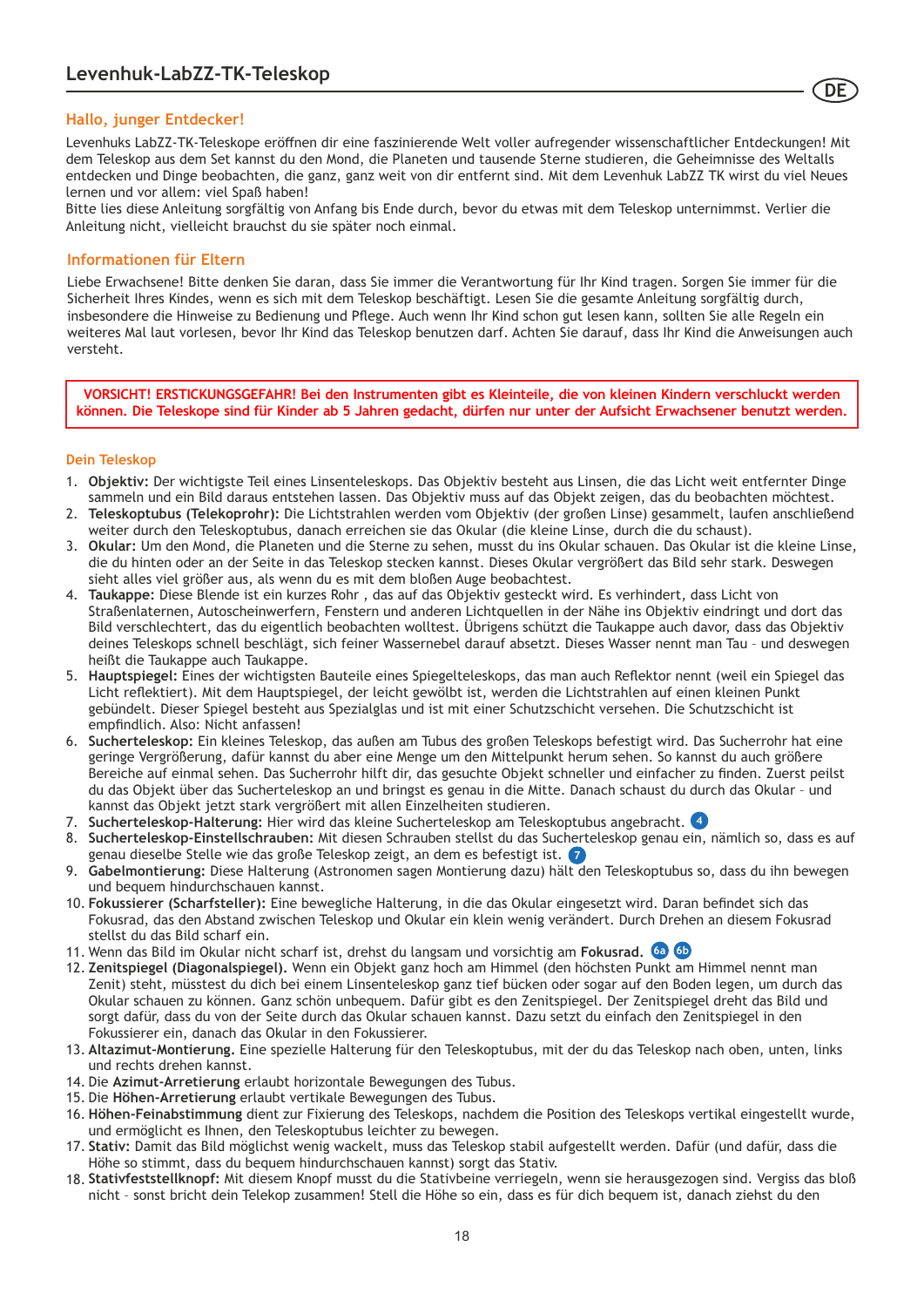Stativfeststellknopf gut an. Wenn du die Beine wieder einschieben möchtest, löst du den Feststellknopf wieder. Dabei SEHR GUT aufpassen – am besten einen Erwachsenen fragen! **2**

19. **Zubehörablage** ist eine Ablage zwischen den Beinen des Stativs, auf das Sie Ersatzokulare, einen Diagonalspiegel, eine Barlowlinse und anderes Teleskopzubehör legen können.

### **So baust du dein Teleskop zusammen**

Es ist sehr wichtig, das Teleskop richtig zusammenzubauen, damit alles korrekt funktioniert. Sieh dir das Teleskop in Ruhe an. Versuche, dir die Namen seiner Teile zu merken. Finde heraus, wofür sie da sind und wo sie hingehören. Am besten lässt du dir beim Zusammenbau von einem Erwachsenen helfen.

- 1. Offne die Schachtel, hol alle Teile heraus und leg sie ordentlich auf einen Tisch. Schau dir die leere Schachtel anschließend noch einmal gut an – es könnten sich noch kleine Teile darin verbergen.
- Löse langsam die Feststellknöpfe an den Stativbeinen, zieh die unteren Teile der Beine langsam heraus. Danach ziehst du 2. die Feststellknöpfe wieder gut an, damit die Beine nicht nach oben oder unten rutschen können. Zieh die Beine des Stativs auseinander (nicht mit Gewalt!), bis es nicht mehr weiter geht. Stell das Stativ dann auf den Boden (außer LabZZ TK50).
- 3. Achte darauf, dass das Stativ möglichst gerade steht. Dazu muss der Boden natürlich eben sein.
- 4. Leg die Zubehörablage auf die "Nasen" zwischen den Stativbeinen. Danach schraubst du die Ablage von unten mit Rändelschrauben (die geriffelten Schrauben, die du mit den Fingern anziehen kannst) fest. Set jetzt die Montierung (die Fernrohrhalterung) auf den Kopf des Stativs (außer LabZZ TK50) **Achtung!** Zieh die Schrauben nicht zu fest an, nicht mit Gewalt! Wenn sich die Schrauben nur noch schwer drehen lassen, reicht das. Wenn du noch weiter drehst, kann etwas kaputtgehen.
- Löse die Halteschrauben am Sucherteleskop, schieb das kleine Teleskop in die Sucherteleskop-Halterung. Zieh die 5. Halteschrauben wieder handfest an. Vergiss nicht, dass die große Linse des Sucherteleskops nach vorne zeigen muss. Jetzt muss das Sucherteleskop ordentlich eingestellt werden. Das geht so: Schau dich um – du brauchst ein Ziel, das sehr weit entfernt ist, gute 500 m oder mehr. Das kann ein Kirchturm sein, ein Hochspannungsmast, ein Hochhaus, so etwas in der Art. Richte das ganze Teleskop grob auf dieses Ziel, schau dann durch das Okular und peile eine bestimmte Stelle dieses Ziels an – zum Beispiel eine Kugel oder ein Kreuz auf der Kirchturmspitze, die Spitze des Hochspannungsmastes, die Ecke eines Fensters am Hochhaus, je nachdem. Auf jeden Fall muss es etwas recht Kleines sein. Diese Stelle muss genau in der Mitte des Bildes liegen, das du durch das Okular siehst. Tipp: Mit einem Aufrechtokular geht das alles viel einfacher, du wirst sehen. Weiter: Schau jetzt durch das Sucherteleskop, achte darauf, dass du dabei nicht an das Teleskop stößt und sich alles verstellt. Schau beim Einstellen auch immer zwischendurch wieder durch das Okular, damit du sicher sein kannst, dass dein angepeiltes Ziel immer noch genau in der Mitte ist. Jetzt drehst du an den Sucherteleskop-Einstellschrauben, bis dein angepeiltes Ziel auch genau in der Mitte des Sucherteleskops erscheint (meist ist ein Fadenkreuz darin, das genau auf das Ziel zeigen muss). Dabei musst ein bisschen experimentieren, weil beim Drehen einer Schraube meist auch die anderen Schrauben nachgestellt werden müssen. Das dauert ein bisschen, ist aber wirklich wichtig. Am Ende müssen alle Einstellschrauben stramm sitzen, keine darf locker bleiben. Wenn alles stimmt: Abschlussprobe! Genau dieselbe Stelle deines Ziels ist genau in der Mitte, wenn du durch das Sucherteleskop schaust – und genau in der Mitte, wenn du durch das Okular blickst. Fertig!

### **Halterung montieren**

### **Montierung ohne Gabel 3a**

- џ Schrauben Sie die Höhenwinkel-Arretierung aus dem Kopf der Montierung heraus.
- џ Platzieren Sie den optischen Tubus so auf der Altazimut-Montierung, dass das Loch im optischen Tubus und das Loch im Gelenk der Montierung deckungsgleich sind.
- џ Führen Sie die Höhenwinkel-Arretierung durch die Löcher im Gelenk der Montierung und im optischen Tubus. Ziehen Sie die Höhenwinkel-Arretierung zum Fixieren des Tubus fest.

### **Modelle mit Gabelmontierung 3b**

- џ Entfernen Sie die Schraube von der Höhen-Feinsteuerung.
- џ Führen Sie die Höhen-Feinsteuerung in das Seitenloch der Gabelmontierung ein.
- џ Platzieren Sie den Teleskoptubus in den Armen der Gabelmontierung so, dass die Löcher auf dem Tubus deckungsgleich mit den Löchern an den Armen sind. Schrauben Sie den Teleskoptubus mit Flügelschrauben an die Montierung.
- џ Befestigen Sie das andere Ende der Höhen-Feinsteuerung am Tubus, indem Sie die Schraubenlöcher der Höhen-Feinsteuerung und des Teleskoptubus miteinander verbinden.

### **So benutzt du dein Teleskop**

Bevor du etwas mit dem Teleskop beobachten kannst, ist es wichtig, die Okulare und alle anderen Teile korrekt einzustellen. **Fokussierer:** Dreh das Fokussierrad in Richtung des Teleskops, bis du den Anschlag erreichst. Dreh dann das Rad langsam wieder zu dir, bis das Bild scharf ist. **Achtung!** Bevor du das Bild scharfstellst, musst du ein Okular in den Fokussierer **6a 6b** einsetzen. Sonst siehst du kein Bild.

**Aufrechtokular:** In der Schachtel mit dem Teleskop findest du zwei Okulare (außer LabZZ TK76). Je kleiner die Zahl auf dem Okular ist, desto größer ist seine Vergrößerung. Es ist besser, zu Beginn einer Beobachtung ein Okular mit niedriger Vergrößerung (also hoher Zahl) und weitem Sichtfeld zu benutzen. Das Okular mit Bildaufrichter (Aufrechtokular) eignet sich besonders zum Beobachten weit entfernter Objekte auf der Erde – Gebäude, Türme, Antennen und so weiter. Mit diesem Okular erscheint alles richtig herum, zum Beispiel ist das Dach von Gebäuden oben. Bei anderen Okularen steht das Bild auf dem Kopf. Natürlich kannst du aber auch den Mond und andere Dinge am Himmel damit beobachten.

**Achtung!** Das Okular mit Bildaufrichter wird ohne Diagonalspiegel benutzt und direkt in den Fokussierer eingesetzt. **Zenitspiegel:** Wenn du den Zenitspiegel benutzen möchtest, musst du zuerst das Aufrechtokular herausnehmen, dann den Zenitspiegel einsetzen.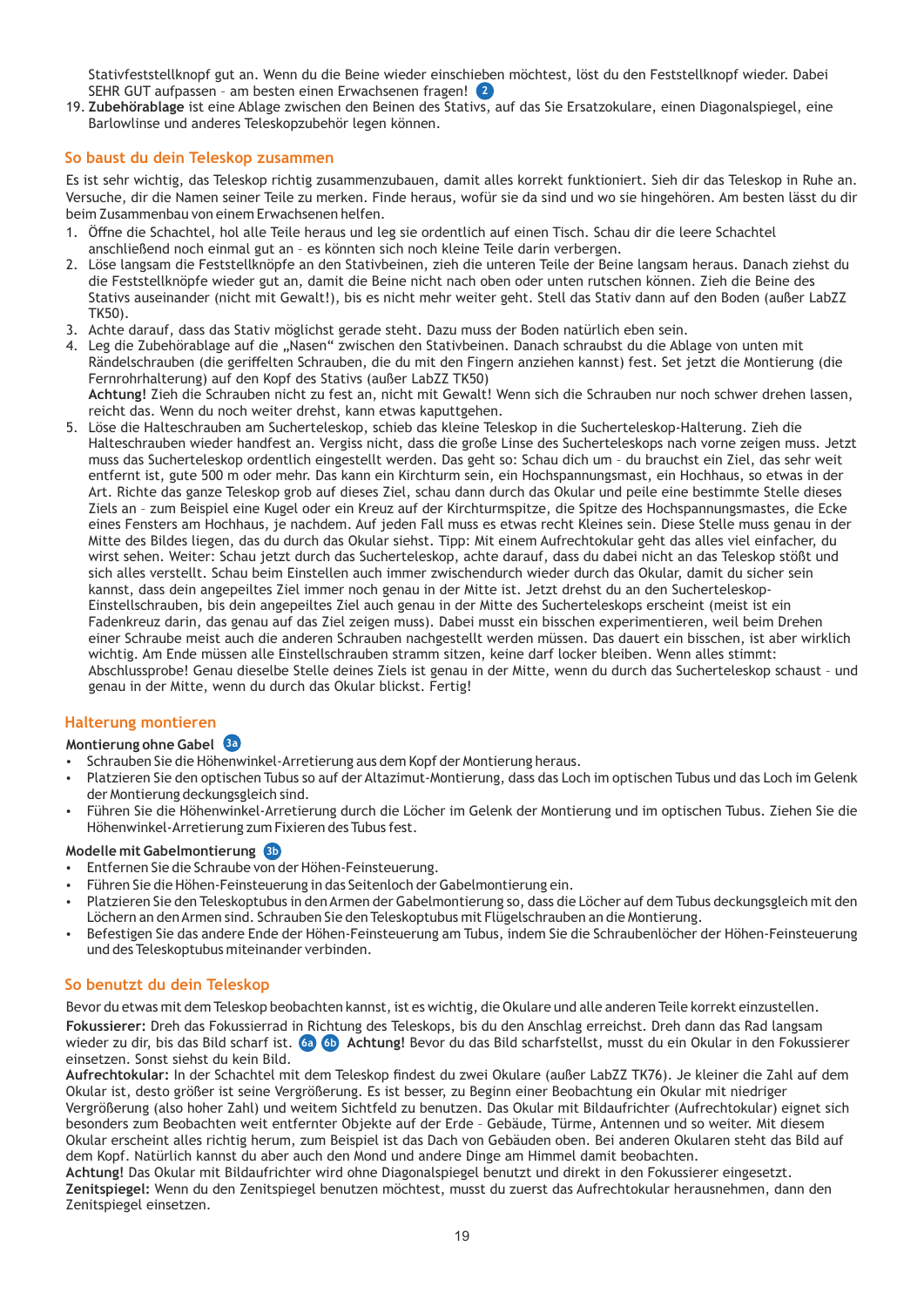**Okular:** Setz zunächst den Diagonalspiegel in den Fokussierer ein. Setz dann das Okular in den Diagonalspiegel. Es bietet eine höhere Vergrößerung und eignet sich großartig für Beobachtungen bei Nacht. **5a 5b**

**Barlowlinse:** Die Barlowlinse wird zusammen mit Okularen verwendet, diese Linse erhöht die Vergrößerung eines Okulars noch weiter. Das kann praktisch sein, wenn du zum Beispiel die Wolkenbänder des Jupiter noch größer sehen oder die Ringe des Saturns noch besser erkennen möchtest. Obendrein musst du mit einer Barlowlinse das Auge meist nicht so nah an das Okular halten. Aber – kaum etwas im Leben ist ohne Nachteile: Oft wird das Bild etwas dunkler oder ein wenig unschärfer. Experimentier am besten ein bisschen herum. Manchmal ist ein stärkeres Okular besser als ein schwächeres Okular mit Barlowlinse. Manchmal umgekehrt.

### **Tipps für die ersten Beobachtungen mit dem Teleskop**

### **VORSICHT! Schau nie (NIE!!!) mit dem Teleskop direkt in die Sonne oder auf den Himmel in der Nähe der Sonne! Das ist BRANDGEFÄHRLICH – du kannst sofort blind werden oder Augenschäden bekommen, die sich nicht mehr**  heilen lassen! Deswegen heißt hier NIE auch wirklich NIE! Benutz auch NIE sogenannte "Sonnenfilter" **oder ähnlichen gefährlichen Unsinn!**

Bevor du dich auf den Weg machst, das Weltall zu erkunden, solltest du dich bei Tageslicht mit der Bedienung deines Teleskops bekannt machen. Beobachte mit dem Okular mit Bildaufrichter (dem Aufrechtokular) verschiedene Dinge auf der Erde – Häuser, Bäume, Antennen auf den Hausdächern und so weiter. Dabei übst du, das Teleskop zu beherrschen und es auf das Objekt scharfzustellen, das du beobachten möchtest. Außerdem kannst du eine Menge Spaß dabei haben! **Achtung**! Stell das Teleskop an einem windgeschützten Ort auf. Wenn es windig ist, frierst du schnell – außerdem fängt das Teleskop an zu wackeln.

Wenn du dich später daran machst, den Mond, die Planeten und die Sterne bei Nacht zu beobachten, solltest du das Teleskop weit entfernt von Straßenlaternen, Scheinwerferlicht oder erleuchteten Fenstern aufstellen. Such dir eine Nacht aus, in der die Sterne hell leuchten und nicht (oder nur ganz wenig) flackern. Richte das Teleskop auf das Objekt, das du beobachten möchtest, zum Beispiel auf den Mond. Schau dann durch das Sucherteleskop und beweg den Tubus vorsichtig, bis das Objekt genau in der Mitte ist. Schau jetzt durch das Okular. Wenn alles geklappt hat, solltest du das Bild des Objekts sehen — aber um ein Vielfaches größer.

Geh vorsichtig mit dem Teleskop um, lass es ruhig angehen. Vermeide Stöße gegen das Teleskop, schiebe es nicht herum. Nach einiger Übungszeit wirst du herausfinden, wie du den Teleskoptubus bewegen kannst, ohne das beobachtete Objekt im Okular aus dem Blick zu verlieren.

|                                            | LabZZ TK50        | LabZZ TK60                                    | LabZZ TK76       |
|--------------------------------------------|-------------------|-----------------------------------------------|------------------|
| <b>Optische Bauweise</b>                   | Refraktor         |                                               | Newton-Reflektor |
| <b>Optisches Material</b>                  |                   | optisches Glas mit Antireflexionsbeschichtung |                  |
| Objektivlinsendurchmesser<br>(Öffnung), mm | 50                | 60                                            | 76               |
| Brennweite, mm                             | 360               | 700                                           | 700              |
| Höchste praktische<br>Vergrößerung, x      | 100               | 120                                           | 152              |
| Brennweitenverhältnis                      | f/7               | f/11,6                                        | f/9              |
| Tubusmaterial                              | Metall            |                                               |                  |
| Montierung                                 | azimuth (AZ)      |                                               |                  |
| Steckmaß des Okulars                       | 0,965"            | 1,25"                                         |                  |
| <b>Stativ</b>                              | Aluminium, 350 mm | Aluminium, 600-1000 mm                        |                  |
| Zubehörablage                              |                   | $+$                                           |                  |
| Sucherrohr                                 |                   | 5x24, optisch                                 |                  |
| <b>Okulare</b>                             | 6 mm, 20 mm       | 4 mm, 12,5 mm, 20 mm                          |                  |

### **Technische Daten**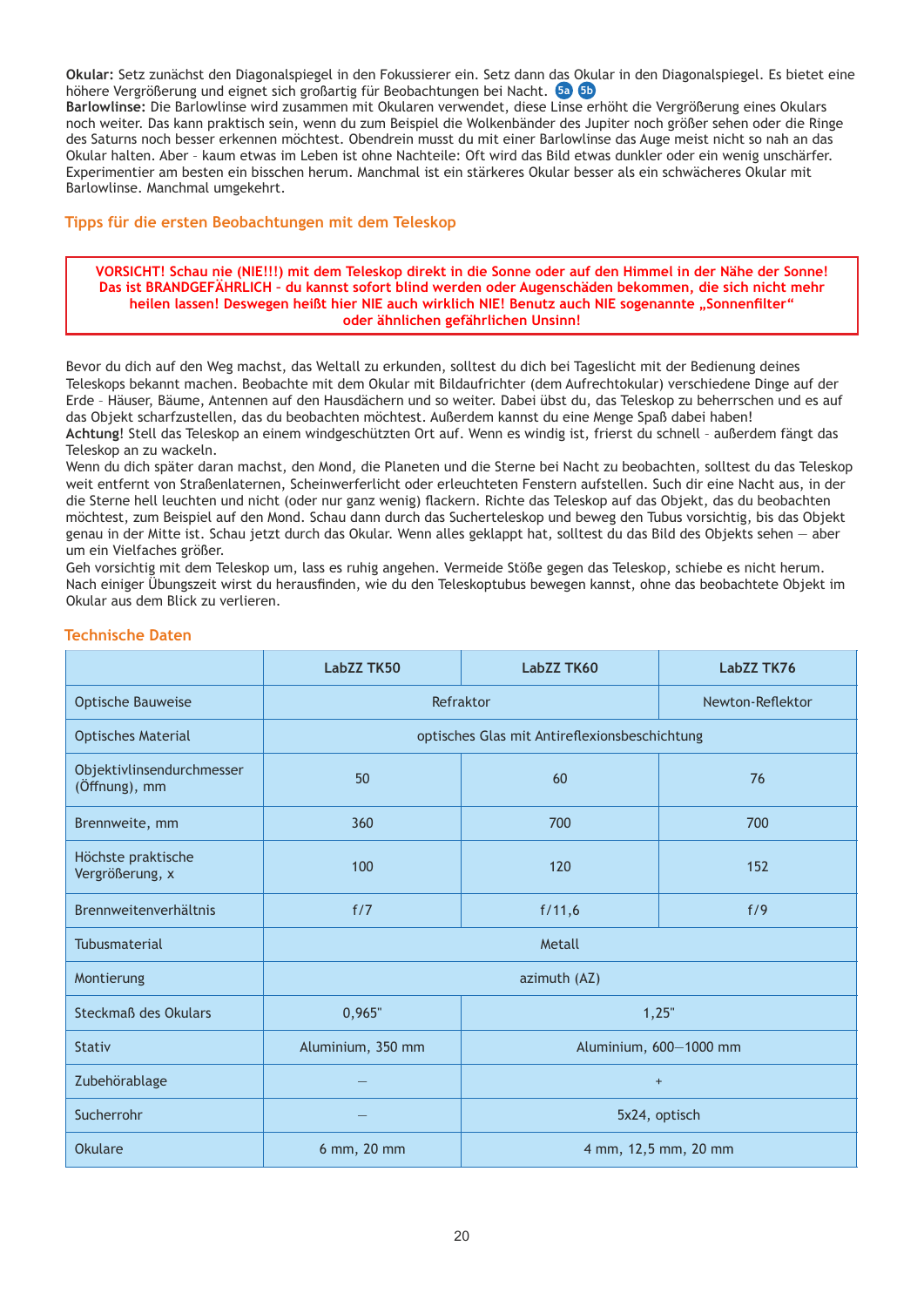| Diagonalspiegel | $90^\circ$ |  | $\qquad \qquad -$ |
|-----------------|------------|--|-------------------|
| Barlowlinse     | 3x<br>$-$  |  | ŻХ                |
| Aufrechtokular  | 1,5x       |  |                   |

Levenhuk behält sich das Recht vor, Produkte ohne vorherige Ankündigung zu modifizieren oder einzustellen.

### **Pflege und Wartung**

- џ **Richten Sie das Instrument ohne Spezialfilter unter keinen Umständen direkt auf die Sonne, andere helle Lichtquellen oder Laserquellen. Es besteht die Gefahr DAUERHAFTER NETZZHAUTSCHÄDEN und ERBLINDUNGSGEFAHR.**
- џ Treffen Sie geeignete Vorsichtsmaßnahmen, wenn Kinder oder Menschen das Instrument benutzen, die diese Anleitung nicht gelesen bzw. verstanden haben.
- џ Versuchen Sie egal aus welchem Grunde nicht, das Instrument selbst auseinanderzubauen, auch nicht zum Reinigen des Spiegels. Wenden Sie sich für Reparaturen oder zur Reinigung an ein spezialisiertes Servicecenter vor Ort.
- џ Schützen Sie das Instrument vor plötzlichen Stößen und übermäßiger mechanischer Krafteinwirkung.
- џ Berühren Sie die optischen Flächen nicht mit den Fingern. Verwenden Sie zur äußerlichen Reinigung des Teleskops ausschließlich die speziellen Reinigungstücher und das spezielle Optik-Reinigungszubehör von Levenhuk.
- Lagern Sie das Instrument an einem trockenen, kühlen Ort, der frei von gefährlichen Säuren und anderen Chemikalien ist, und in ausreichendem Abstand zu Heizgeräten, offenem Feuer und anderen Hochtemperaturquellen. Das Instrument ist nicht für Dauerbetrieb ausgelegt.
- џ Decken Sie das vordere Ende des Teleskops stets mit der Staubschutzkappe ab, wenn es nicht in Verwendung ist. Sie verhindern dadurch, dass sich Staub auf dem Spiegel oder den Linsenflächen absetzen kann.
- џ **Kinder dürfen das Teleskop nur unter Aufsicht Erwachsener verwenden.**

### **Lebenslange internationale Garantie**

Levenhuk garantiert für alle Teleskope, Mikroskope, Ferngläser und anderen optischen Erzeugnisse mit Ausnahme von Zubehör **lebenslänglich** die Freiheit von Material- und Herstellungsfehlern. Die lebenslange Garantie ist eine Garantie, die für die gesamte Lebensdauer des Produkts am Markt gilt. Für Levenhuk-Zubehör gewährleistet Levenhuk die Freiheit von Material- und Herstellungsfehlern innerhalb von **zwei Jahren** ab Kaufdatum. Produkte oder Teile davon, bei denen im Rahmen einer Prüfung durch Levenhuk ein Material- oder Herstellungsfehler festgestellt wird, werden von Levenhuk repariert oder ausgetauscht. Voraussetzung für die Verpflichtung von Levenhuk zu Reparatur oder Austausch eines Produkts ist, dass dieses zusammen mit einem für Levenhuk ausreichenden Kaufbeleg an Levenhuk zurückgesendet wird. Weitere Einzelheiten entnehmen Sie bitte unserer Website: www.levenhuk.de/garantie

Bei Problemen mit der Garantie, oder wenn Sie Unterstützung bei der Verwendung Ihres Produkts benötigen, wenden Sie sich an die lokale Levenhuk-Niederlassung.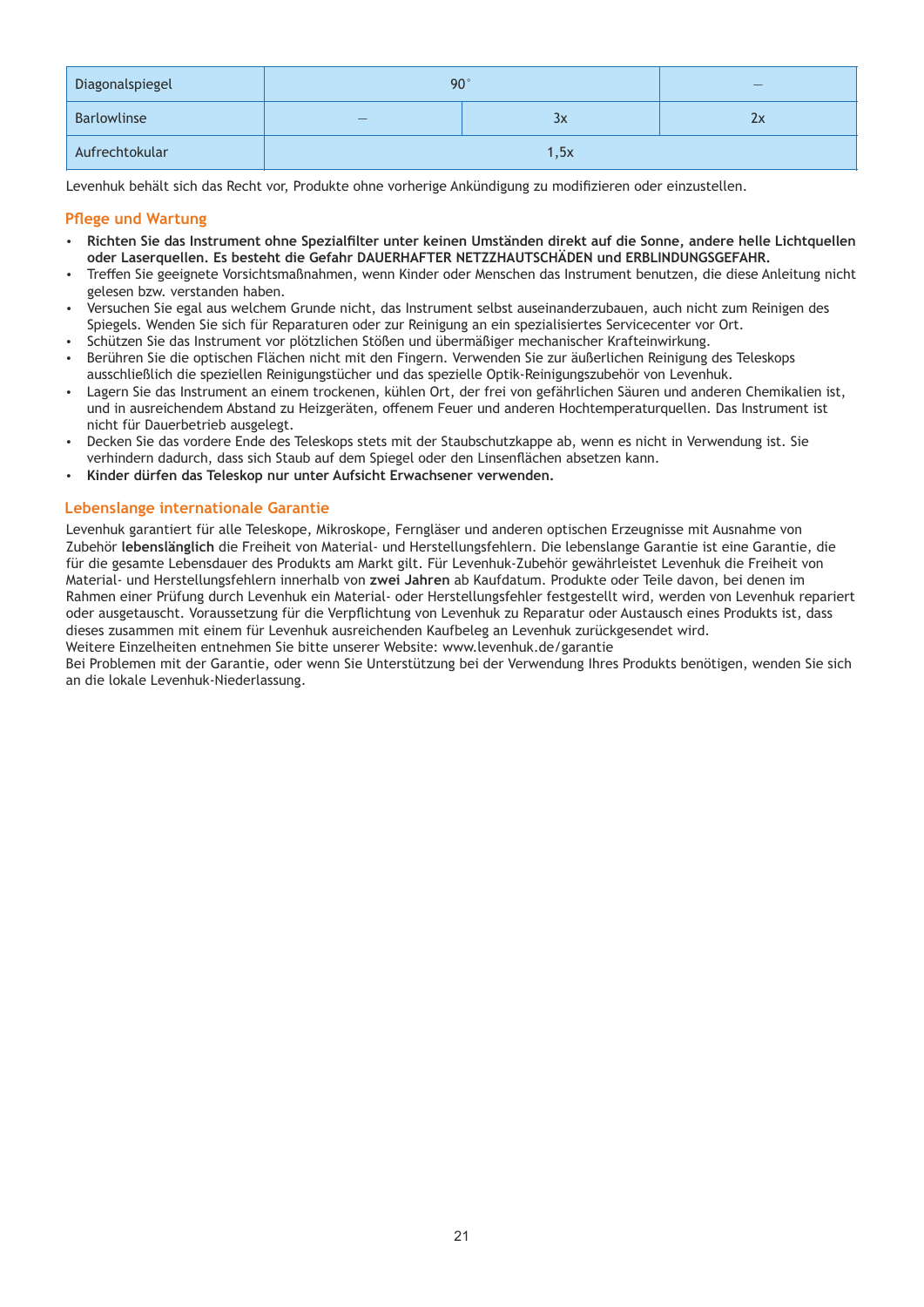### **Querido amigo!**

¡Los telescopios Levenhuk LabZZ TK abrirán el asombroso mundo de emocionantes descubrimientos científicos! El telescopio del kit permite estudiar la Luna, los planetas y las estrellas brillantes; descifrar los misterios del cosmos infinito y observar objetos lejanos. La vida a nuestro alrededor, de forma que la experiencia con el telescopio Levenhuk LabZZ TK es al mismo tiempo instructiva y entretenida.

**ES**

Lee con atención el manual completo antes de utilizar el telescopio o el microscopio y no lo pierdas, ya que es posible que lo necesites más adelante.

### **Información para los padres**

Apreciado adulto: Recuerde que es responsable de la seguridad de sus hijos en todo momento. Asegúrese de que sus hijos siempre trabajen con el microscopio o con el telescopio de forma segura. Lea el manual completo detenidamente, especialmente en lo que se refiere a las instrucciones de mantenimiento y de manipulación.

Aunque su hijo sea mayor y lea bien, repita con él todas las reglas en voz alta de nuevo antes de empezar a trabajar con los instrumentos y asegúrese de que su hijo o hija entienda claramente estas instrucciones.

**¡PRECAUCIÓN! ¡HAY RIESGO DE ASFIXIA! Estos instrumentos contienen piezas pequeñas. Los telescopios están diseñados para niños de más de 5 años y solamente deben usarse bajo la supervisión de un adulto.**

### **Diseño del telescopio**

- 1. **Objetivo.** Esta es la parte más importante del telescopio. El objetivo es un sistema de lentes que recoge la luz de un objeto lejano y que forma una imagen. El objetivo siempre debería estar dirigido en la dirección del objeto que quieres observar.
- 2. **Tubo del telescopio.** Los rayos de luz recogidos por el objetivo viajan en el interior del tubo óptico hasta entrar en el ocular.
- 3. **Ocular.** Cuando miras a la Luna, los planetas y las estrellas, lo haces a través del ocular. El ocular aumenta muchas veces el tamaño de las imágenes de los objetos, por eso se ven con mayor tamaño que si se observan con el ojo desnudo.
- 4. **Protector de rocío.** El parasol es un tubo corto que se coloca en el objetivo. Evita que la luz de las farolas de la calle, de los coches, de las ventanas o de otras fuentes de luz cercanas, lleguen al objetivo y empeoren la imagen del objeto que quieres observar.
- 5. **Espejo principal.** Una de las partes más importantes del reflector. Mediante el espejo principal, los rayos de luz se recogen en un solo haz. Este espejo está hecho de vidrio especial y tiene una capa protectora, así que no debes tocarlo.
- 6. **Buscador.** Es un telescopio pequeño unido al tubo del telescopio de mayor tamaño. El buscador tiene pocos aumentos pero un campo de visión amplio (lo que significa que puedes ver zonas más grandes al mismo tiempo). El buscador te ayuda a que puedas encontrar el objeto que buscas más rápido y más fácilmente. Una vez que hayas localizado el objeto con el buscador, puedes pasar a observarlo en detalle con el telescopio.
- 7. **Horquilla del buscador.** Sirve para unir el buscador al tubo del telescopio. **4**
- 8. **Tornillos de ajuste del buscador.** Te ayudará a ajustar el objeto observado con la mayor precisión posible. Gira los tornillos para que la imagen quede centrada. **7**
- 9. **Montura de horquill.** Se utiliza para montar de forma estable el tubo del telescopio en la montura.
- 10. **Enfocador.** Es el elemento en el que se inserta el ocular. El enfocador es necesario para acercar o alejar el ocular del objetivo. Haciendo esto es posible conseguir imágenes lo más nítidas posibles.
- 11. Si la imagen obtenida a través del ocular no es nítida, rota con cuidado el **mando de enfoque**. **6a 6b**
- 12. **Espejo diagonal.** Si quieres observar objetos situados por encima de tu cabeza, utiliza el espejo diagonal para que no tengas que echar la cabeza hacia atrás. El espejo diagonal está en el interior del enfocador. Este espejo desvía los rayos de luz de forma que es posible realizar observaciones en una posición más cómoda.
- 13. **Montura altazimutal.** Es un mecanismo especial que permite mover el telescopio de arriba a abajo y de izquierda a derecha.
- 14. **Bloqueo de azimut.** Mueve el tubo de forma horizontal.
- 15. **Bloqueo de altitud.** Mueve el tubo verticalmente.
- 16. **Control de movimiento lento de altitud.** Se utiliza para fijar el telescopio después de ajustar la posición del telescopio verticalmente y permite mover el tubo del telescopio con mayor suavidad.
- 17. **Trípode de sobremesa.** Es necesario que el telescopio sea muy estable para que las imágenes no tiemblen. Por eso el tubo está instalado sobre un soporte especial, el trípode.
- 18. La **perilla de bloqueo del trípode** permite bloquear de forma segura la altura del trípode después de ajustar la altura de la pata. Afloja la perilla de bloqueo para extender o retraer las patas del trípode. Aprieta la perilla de bloqueo para fijar la altura de las patas del trípode. **2**
- 19. La **Bandeja de accesorios** se encuentra entre las patas del trípode. En ella puedes colocar oculares de repuesto, un espejo diagonal, una lente Barlow y otros accesorios para telescopios. La bandeja también ayuda a estabilizar el telescopio.

### **Montaje del telescopio**

Es muy importante montar el telescopio de forma correcta para que funcione bien. Revisa el telescopio cuidadosamente. Intenta recordar los nombres de las piezas, dónde va cada una y para qué se utilizan. Es mejor montar el telescopio con ayuda de un adulto.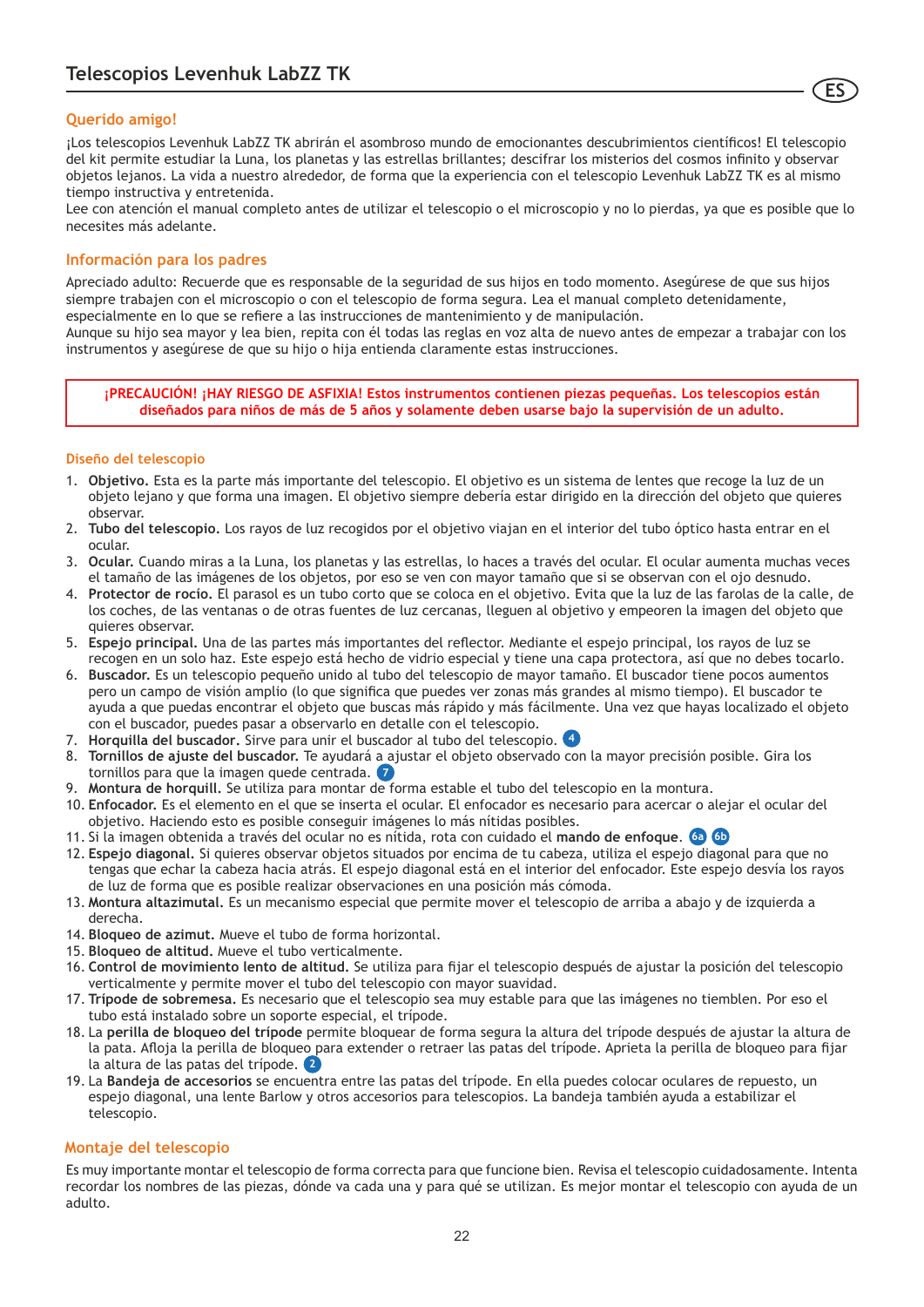- 1. Abre la caja y saca todas las piezas. Asegúrate de que la caja esté vacía, es posible que se hayan quedado piezas pequeñas dentro.
- 2. Afloje con cuidado el mecanismo de bloqueo del trípode y saque la parte inferior de cada pata. Apriete el mecanismo de bloqueo para fijar las patas en su lugar. Separe las patas del trípode y póngalo de pie (excepto LabZZ TK50).
- Extiende las patas del trípode y colócalo en una superficie plana para que quede estable. 3.
- 4. Sitúe la bandeja de accesorios sobre el soporte y fíjelo con los tornillos de mariposa. Coloque la montura ecuatorial en el cabezal del trípode (excepto LabZZ TK50).
- **¡Atención!** No aprietes excesivamente el tornillo, ya que podría dañarse la rosca.
- 5. Afloja los tornillos de fijación del buscador y desliza el buscador dentro de la base. Aprieta los tornillos cuidadosamente. El buscador se tiene que montar de manera que apunte en la misma dirección que el tubo del telescopio. Para alinear el buscador, escoge un objeto distante que esté al menos a 500 metros y apunta el telescopio hacia el objeto. Ajusta el telescopio de manera que el objeto quede en el centro de la vista del ocular. Comprueba el buscador para ver si el objeto también queda centrado en los ejes. Usa los tres tornillos de ajuste para centrar el visor del buscador en el objeto.

### **Cómo instalar la montura**

### **Montura sin horquilla 3a**

- џ Quita el mando de bloqueo de altitud del cabezal de la montura.
- џ Sitúa el tubo óptico del telescopio en la montura altazimutal de forma que el orificio en el tubo óptico encaje con el del cabezal de la montura.
- џ Inserta el bloqueo de altitud a través del cabezal de la montura y el tubo óptico. Asegúrate de que el orificio esté libre antes de apretar el mando. Fija el bloqueo de altitud.

### **Modelos con montura de horquilla 3b**

- Quita el tornillo del control de movimiento lento.
- Inserta el control de altitud de movimiento lento en el orificio lateral de la montura de la horquilla.
- џ Sitúa el tubo del telescopio entre los brazos de la horquilla de forma que los orificios del tubo encajen con los de los brazos. Asegura el tubo del telescopio a la montura con tornillos de mariposa.
- џ Conecta el otro extremo del control de movimiento lento al tubo insertando los tornillos en los orificios del control de movimiento lento con el tubo del telescopio.

### **Cómo trabajar con el telescopio**

Antes de empezar a realizar observaciones es muy importante instalar correctamente los oculares y el resto de las piezas.

**Enfocador:** Gira el tornillo de enfoque hacia el telescopio hasta que llegue al tope. Después gira el tornillo hacia ti poco a poco hasta que la imagen aparezca nítida. **¡Atención!** Antes de enfocar la vista (ajustar la nitidez), asegúrate de que **6a 6b** el ocular esté insertado en el enfocador. De lo contrario, no verás ninguna imagen.

**Ocular erector:** En la caja del telescopio encontrarás dos oculares (excepto LabZZ TK76). Cuanto menor sea el número del ocular, mayores serán sus aumentos. Es mejor empezar a realizar observaciones utilizando un ocular de pocos aumentos pero con un campo de visión mayor. También es posible utilizar el ocular inversor de imágenes para observar la Luna y los planetas, así como un gran número de objetos terrestres lejanos, tales como edificios, torres, antenas, etc.

**¡Atención!** El ocular inversor de imágenes tiene que colocarse directamente en el enfocador, sin utilizar el espejo diagonal. **Espejo diagonal:** Saca el ocular inversor de imágenes e introduce el espejo diagonal en el enfocador.

**Ocular:** Una vez introducido el espejo diagonal en el enfocador, coloca el ocular en su interior. Proporciona aumentos mayores y es excelente para realizar observaciones nocturnas. **5a 5b**

**Lente de Barlow.** La Barlow Lens se utiliza junto con los oculares para lograr el máximo aumento. Expande el cono de la luz enfocada antes de alcanzar el punto focal de manera que la distancia focal del telescopio parece mayor al ocular. Además de aumentar la amplificación los beneficios de usar una lente de Barlow incluyen un alivio de la vista mejorado y una aberración esférica del ocular reducida. Por eso una lente de Barlow junto con otra lente suelen ser mejores que una sola lente que produzca la misma magnificación. La mejor ventaja es que con una lente de Barlow puede potencialmente duplicar el número de oculares en su colección.

### **Cómo empezar a realizar observaciones**

**¡PRECAUCIÓN! ¡No mires nunca al Sol ni a zonas del cielo cercanas al Sol a través de un telescopio! Podrías dañarte la vista o incluso quedarte ciego!**

Antes de empezar a explorar el cosmos es necesario que te familiarices con el telescopio utilizándolo durante el día. Puedes utilizar el ocular inver sor de imágenes para observar objetos terrestres como casas, árboles, antenas en los tejados ¡y muchos otros! De esta forma podrás aprender a controlar el telescopio, enfocando los objetos que desees observar.

¡Y además es muy divertido! **¡Atención!** El telescopio tiene que usarse en un lugar protegido del viento. Cuando vayas a observar la Luna, los planetas y las estrellas por la noche, recuerda elegir sitios alejados de las farolas, de las luces de los coches y de las luces de las ventanas. Intenta realizar observaciones en noches en que las estrellas brillen bien y de manera uniforme.

Apunta el telescopio hacia el objeto deseado, por ejemplo la Luna. Mirando por el buscador, mueve el tubo lentamente hasta que el objeto se encuentre en el centro. Si ahora miras a través del ocular verás la imagen del objeto ¡aumentada muchas veces! Cuando trabajes con el telescopio, hazlo con cuidado y ten paciencia. No lo empujes y no lo muevas de su sitio. Después de practicar aprenderás a mover el tubo del telescopio sin perder de vista el objeto mientras miras por el ocular.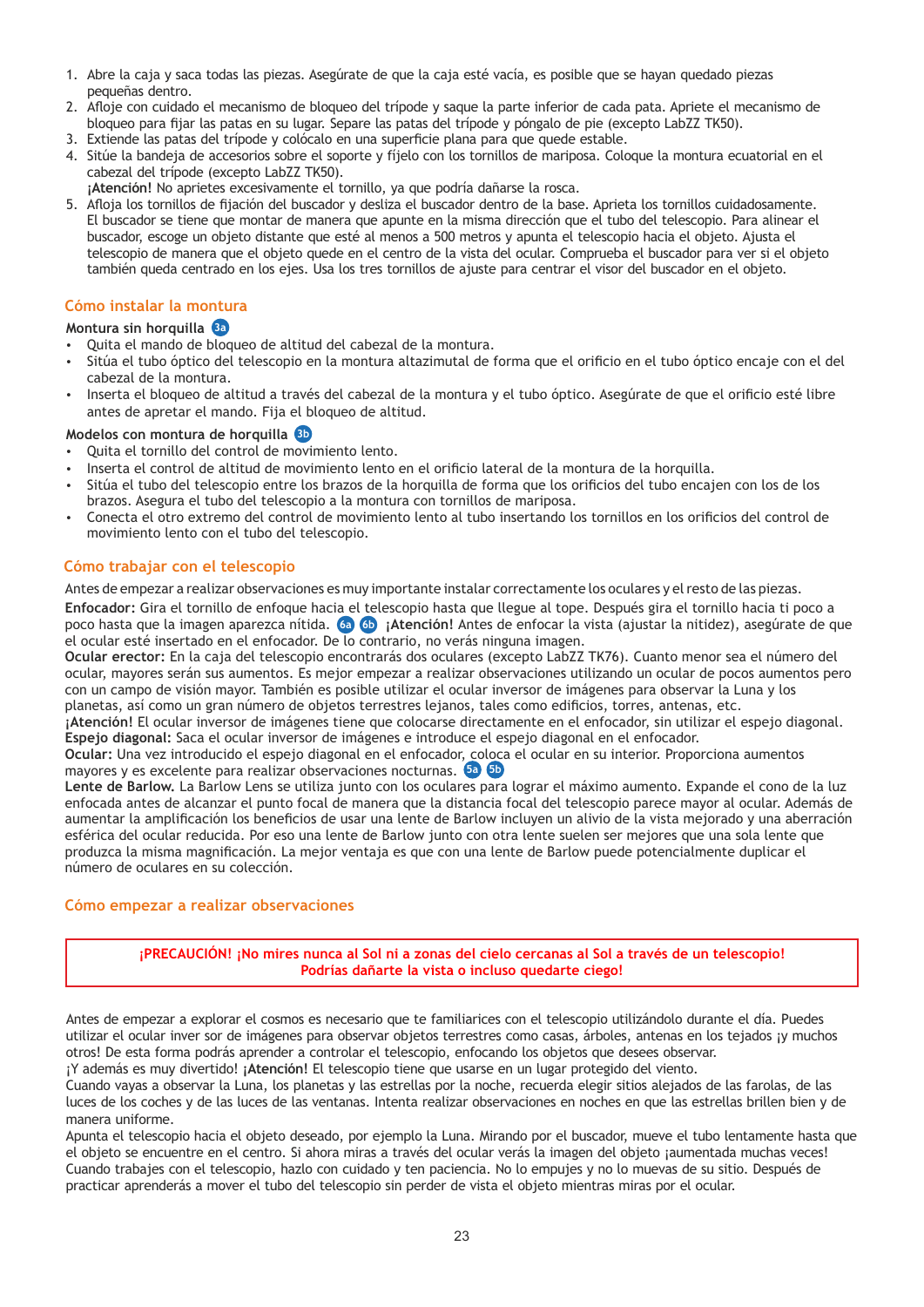### **Especificaciones**

|                                      | LabZZ TK50       | LabZZ TK60                                       | LabZZ TK76           |
|--------------------------------------|------------------|--------------------------------------------------|----------------------|
| Diseño óptico                        | refractor        |                                                  | reflector newtoniano |
| Material de los elementos<br>ópticos |                  | vidrio óptico con revestimiento anti-reflectante |                      |
| Apertura, mm                         | 50               | 60                                               | 76                   |
| Distancia focal, mm                  | 360              | 700                                              | 700                  |
| Potencia práctica<br>máxima, x       | 100              | 120                                              | 152                  |
| Relación focal                       | f/7              | f/11,6                                           | f/9                  |
| Material del tubo                    | metal            |                                                  |                      |
| Tipo de montura                      |                  | azimut (AZ)                                      |                      |
| Diámetro del tubo del<br>ocular      | 0,965"           | 1,25"                                            |                      |
| Trípode                              | aluminio, 350 mm | aluminio, 600-1000 mm                            |                      |
| Bandeja de accesorios                |                  | $\begin{array}{c} + \end{array}$                 |                      |
| <b>Buscador</b>                      |                  | 5x24, óptico                                     |                      |
| <b>Oculares</b>                      | 6 mm, 20 mm      | 4 mm, 12,5 mm, 20 mm                             |                      |
| Espejo diagonal                      | $90^\circ$       |                                                  |                      |
| Lente de Barlow                      |                  | 3x                                               | 2x                   |
| Ocular erector                       | 1,5x             |                                                  |                      |

Levenhuk se reserva el derecho a modificar o descatalogar cualquier producto sin previo aviso.

### **Cuidado y mantenimiento**

- џ **Nunca, bajo ninguna circunstancia, mire directamente al sol, a otra fuente de luz intensa o a un láser a través de este instrumento, ya que esto podría causar DAÑO PERMANENTE EN LA RETINA y CEGUERA.**
- Tome las precauciones necesarias si utiliza este instrumento acompañado de niños o de otras personas que no hayan leído o que no comprendan totalmente estas instrucciones.
- џ No intente desmontar el instrumento usted mismo bajo ningún concepto, ni siquiera para limpiar el espejo. Si necesita repararlo o limpiarlo, contacte con el servicio técnico especializado que corresponda a su zona.
- Proteja el instrumento de impactos súbitos y de fuerza mecánica excesiva.
- No toque las superficies ópticas con los dedos. Para limpiar el exterior del instrumento, utilice únicamente los paños y herramientas de limpieza especiales de Levenhuk.
- џ Guarde el instrumento en un lugar seco y fresco, alejado de ácidos peligrosos y otros productos químicos, radiadores, de fuego y de otras fuentes de altas temperaturas.
- џ Vuelva a colocar el guardapolvo sobre la parte delantera del telescopio cuando no lo use. Esto evita que se deposite polvo sobre la superficie del espejo o de la lente.
- џ **Los niños únicamente deben utilizar este telescopio bajo la supervisión de un adulto.**

### **Garantía internacional de por vida Levenhuk**

Todos los telescopios, microscopios, prismáticos y otros productos ópticos de Levenhuk, excepto los accesorios, cuentan con una **garantía de por vida** contra defectos de material y de mano de obra. La garantía de por vida es una garantía a lo largo de la vida del producto en el mercado. Todos los accesorios Levenhuk están garantizados contra defectos de material y de mano de obra durante **dos años** a partir de la fecha de compra en el minorista. Levenhuk reparará o reemplazará cualquier producto o pieza que, una vez inspeccionada por Levenhuk, se determine que tiene defectos de materiales o de mano de obra. Para que Levenhuk pueda reparar o reemplazar estos productos, deben devolverse a Levenhuk junto con una prueba de compra que Levenhuk considere satisfactoria.

Para más detalles visite nuestra página web: www.levenhuk.es/garantia

En caso de problemas con la garantía o si necesita ayuda en el uso de su producto, contacte con su oficina de Levenhuk más cercana.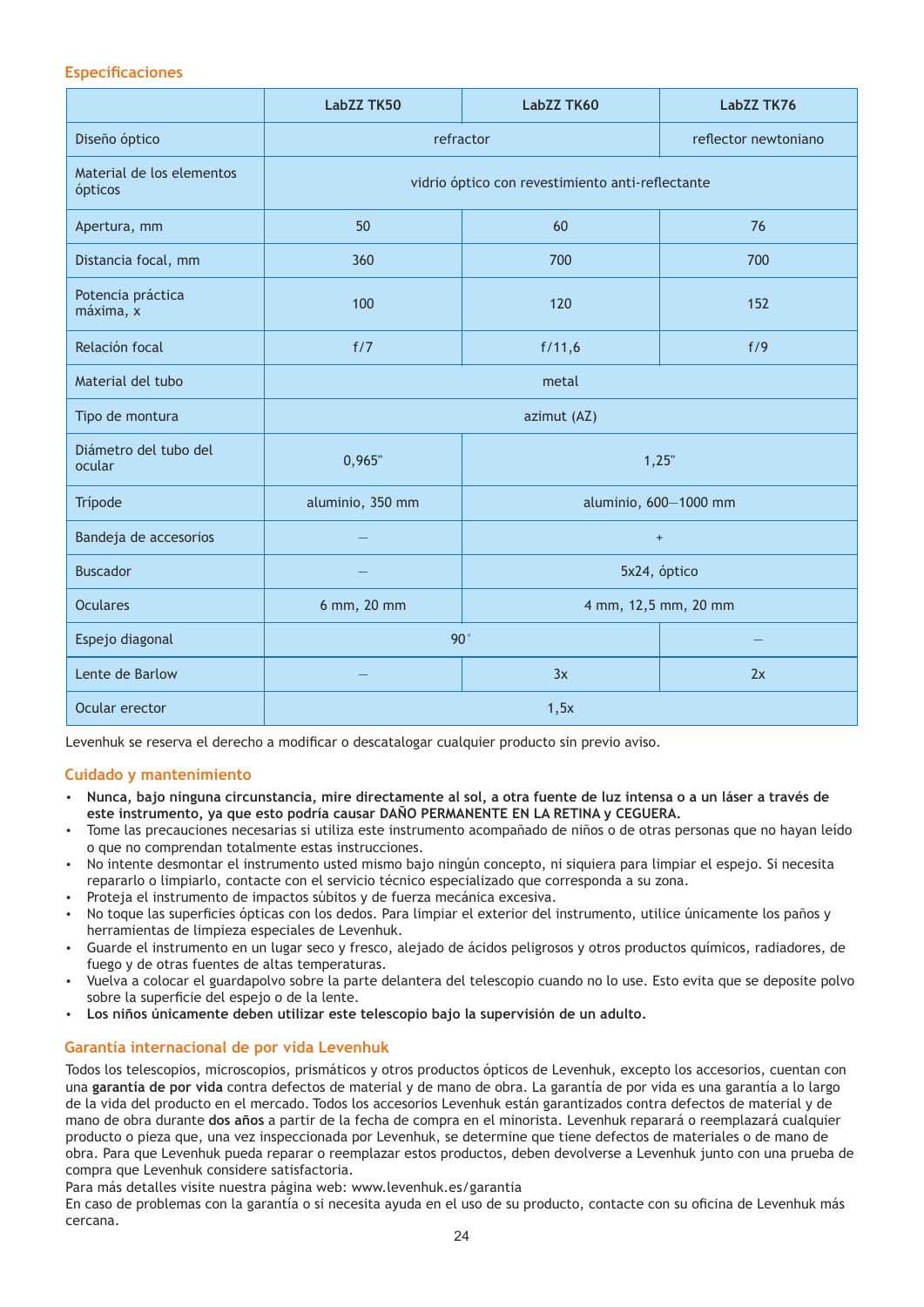### **Kedves Barátunk!**

A Levenhuk LabZZ TK teleszkópokkal feltárul az izgalmas tudományos felfedezések csodálatos világa! A készletben található teleszkóppal tanulmányozható a Hold, a bolygók és a fényes csillagok, felfedhetők a végtelen világegyetem rejtelmei, és a legtöbb távoli objektum megfigyelhető. A Levenhuk LabZZ TK egyszerre tanulhatsz és szórakozhatsz. A teleszkóp használata előtt figyelmesen olvasd végig a használati útmutatót. Ne veszítsd el; később még szükség lehet rá.

**HU**

### **Információk szülőknek**

Kedves Szülő! Ne feledje, gyermeke biztonságáért minden esetben Ön felel. A mikroszkóp, illetve a teleszkóp használatakor mindig figyeljen a gyermek biztonságára. Figyelmesen olvassa végig a használati útmutatót, különös tekintettel a kezelési és karbantartási utasításokra. Még ha gyermeke már elég idős is ahhoz, hogy ügyesen olvasson, az eszközök használatának megkezdése előtt még egyszer szóban ismételje el neki az összes szabályt. Ügyeljen rá, hogy gyermeke megfelelően megértse az utasításokat.

**VIGYÁZAT! FULLADÁSVESZÉLY! Az eszközökön apró részegységek találhatók. Teleszkópok 5 évnél idősebb gyermekek számára készült, és kizárólag felnőtt felügyelete mellett használható.**

### **A teleszkóp felépítése**

- 1. **Objektív.** A teleszkóp legfontosabb része. Az objektív egy olyan lencserendszer, amely a távoli objektumból összegyűjti a fényt, és megformálja annak képét. Az objektívet mindig a megfigyelni kívánt objektum irányába kell állítani.
- 2. **Teleszkóp tubus.** Az objektív által összegyűjtött fénysugarak az optikai tubuson keresztül jutnak be a szemlencsébe.
- 3. **Szemlencse.** A Holdat, a bolygókat és a csillagokat a szemlencsén keresztül lehet megfigyelni. A szemlencse többszörösére nagyítja az objektumok képeit; emiatt minden objektum nagyobbnak tűnik, mint amikor szabad szemmel figyeljük meg azokat.
- 4. **Párafogó csésze.** Napellenző egy rövid tubus, amelyet az objektívre kell ráhelyezni. Feladata, hogy ne engedje be a közúti lámpákból, autólámpákból, ablakokból és más közeli fényforrásokból eredő fényt az objektívbe, ezzel elrontva a megfigyelni kívánt objektum megformált képét.
- 5. **Elsődleges tükör.** A reflektor egyik legfontosabb része. A főtükör segítségével az eszköz egyetlen fénycsóvába gyűjti össze a fénysugarakat. Ez a tükör speciális üvegből készült, és védőborítással rendelkezik, emiatt nem szabad hozzáérni.
- 6. **Keresőtávcső** kisméretű teleszkóp, amely a nagy teleszkóp tubusához rögzül. A keresőtávcső kismértékű nagyítóerővel és széles látómezővel bír (az utóbbi azt jelenti, hogy egyszerre nagyobb területek láthatók be). A keresőtávcső arra szolgál, hogy gyorsabban és könnyebben sikerüljön megtalálni a kívánt objektumot. Miután a keresőtávcsővel megtaláltad az objektumot, a teleszkóppal részletesen megfigyelheted azt.
- 7. **Keresőtávcső talpazata** szükséges ahhoz, hogy a keresőtávcsövet a teleszkóp tubusához lehessen rögzíteni. **4**
- 8. **A keresőtávcső állítására szolgáló csavarok:** a lehető legpontosabban segít ráhangolni az eszközt az éppen megfigyelt objektumra. Forgasd úgy a csavarokat, hogy a kép középre kerüljön. **7**
- 9. **Villa alakú állvány:** célja, hogy a teleszkóptubust sikerüljön stabilan rászerelni az állványra.
- 10. **Fókuszállító** speciális eszköz, amelybe a szemlencsét kell behelyezni. A fókuszállító arra szolgál, hogy a szemlencsét közelebb vagy távolabb lehessen vinni az objektívtől. Így maximálisan tiszta képek érhetők el.
- 11. Ha a szemlencsében látott kép nem tiszta, óvatosan forgasd el a **fókuszállító gomb. 6a 6b**
- 12. **Diagonális tükör.** Ha olyan objektumokat szeretnél megfigyelni, amelyek jóval fejmagasság fölött helyezkednek el, a diagonális tükröt használva nem kell hátrahajtanod a fejed. A diagonális tükröt a fókuszállítóba kell behelyezni. Áttereli a fénysugarakat, ezáltal kényelmesebb helyzetben végezhető a megfigyelés.
- 13. **Alt-azimut állvány** speciális szerkezet, amely révén a teleszkóp tubusa fel-le, illetve balra-jobbra mozgatható.
- 14. **Azimut szorítógomb:** a tubus vízszintes irányú mozgásáért felel.
- 15. **Magassági szorítógomb** a tubus függőleges irányú mozgásáért felel.
- 16. **Magassági lassú mozgatású vezérlő:** a teleszkóp függőleges helyzetének beállítása után a teleszkóp rögzítésére szolgál; segítségével a teleszkóptubus egyenletesebben mozgatható.
- 17. A **háromlábú állványra.** A teleszkópnak mindig stabilan kell állnia ahhoz, hogy a képek ne rázkódjanak. Emiatt a tubust speciális támaszra kell helyezni — a háromlábú állványra.
- 18. A **háromlábú állvány szorítógombjával** biztosan rögzítheti a háromlábú állvány magasságát a lábak magasságának beállítása után. Lazítsa meg a szorítógombot a háromlábú állvány lábainak ki- és behúzásához. Húzza meg a szorítógombot a háromlábú állvány láb-magasságainak rögzítéséhez. **2**
- 19. A **tartozéktálca** a háromlábú állvány lábai között található. Oda teheti le a csere lencséket, a diagonális tükröt, a Barlowlencsét és a teleszkóp többi tartozékát. A tálca a teleszkóp stabilizálásában is segíti!

### **A teleszkóp összeszerelése**

A megfelelő működés érdekében nagyon fontos, hogy a teleszkóp helyesen legyen összeszerelve. Alaposan vizsgáld meg a teleszkópot. Próbáld megjegyezni a részegységek neveit, ill. hogy melyik részegység hova és mire való. A teleszkóp összeszereléséhez érdemes felnőtt segítségét kérni.

- 1. Nyisd ki a dobozt, és vedd ki az összes részegységet. Kétszer is ellenőrizd le a dobozt, amikor az már üres lehet, hogy néhány részegység még benne maradt.
- Lassan lazítsa meg a háromlábú állvány szorítógombjait és óvatosan húzza ki a háromlábú állvány lábainak alsó szakaszát. 2. Húzza meg a csavarokat, hogy megtartsa a lábakat a megfelelő helyen. Húzza szét a háromlábú állvány lábait és állítsa le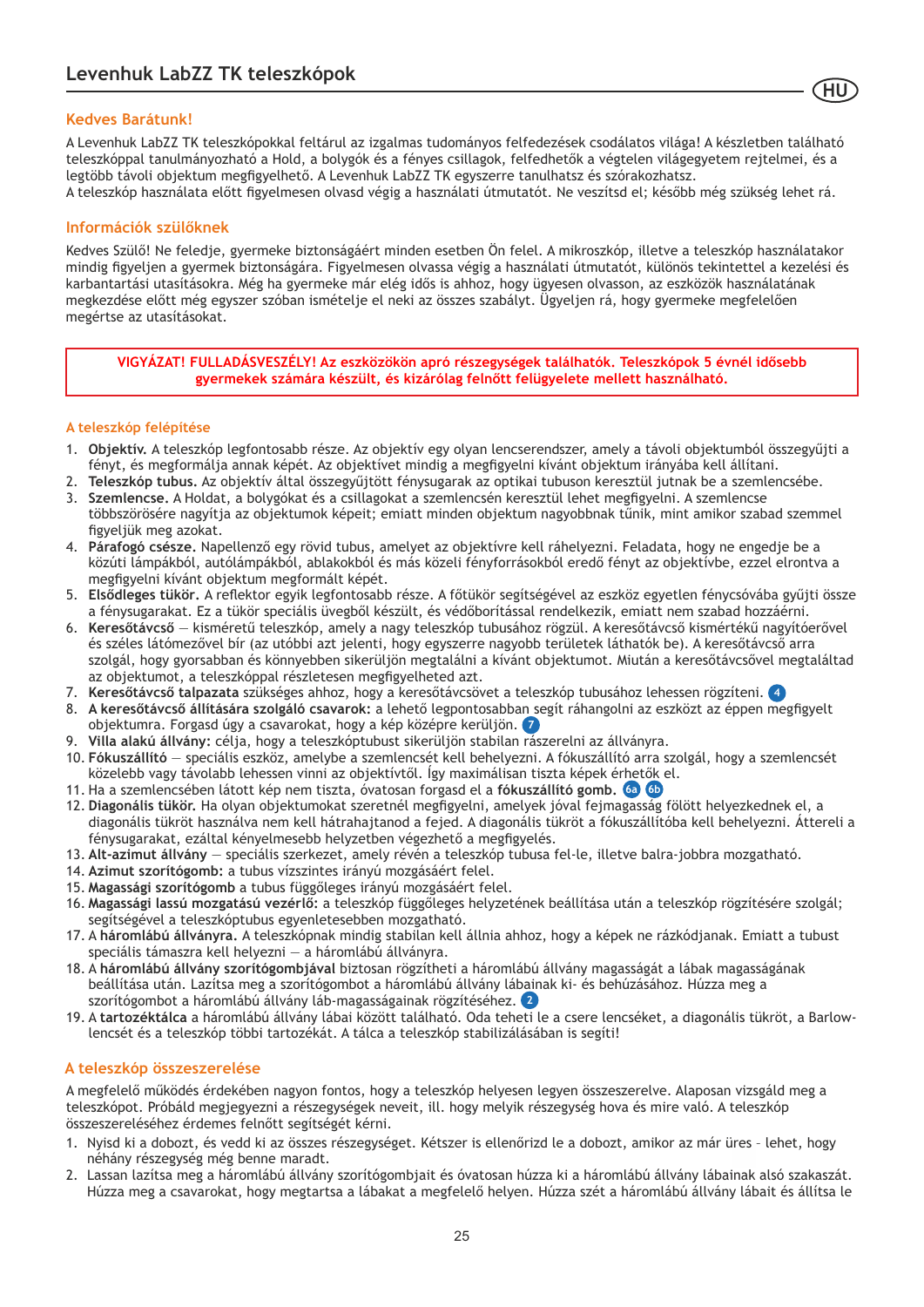függőlegesen a háromlábú állványt (kivéve: LabZZ TK50).

- 3. Hajtsd ki a háromlábú állvány lábait, és helyezd le egy sík felületre úgy, hogy stabilan álljon.
- 4. Helyezze a tartozéktartó tálcát a tartókonzol tetejére, és rögzítse azt a megfelelő helyzetben a kézzel állítható csavarokkal. Rögzítse az állványt a helyén a kézzel állítható csavarokkal (kivéve: LabZZ TK50).
- **Figyelem!** Ne húzd meg túlságosan a csavart, mert így véletlenül megsérülhet a csavarmenet.
- 5. Lazítsd ki a keresőtávcső szerelőcsavarjait, és csúsztasd rá az egységet a keresőtávcső alapzatára. Ovatosan húzd meg a csavarokat. A keresőtávcsövet úgy kell beszerelni, hogy az ugyanabba az irányba nézzen, mint a teleszkóp tubusa. A keresőteleszkóp beigazításához válasszon egy távoli objektumot, amely legalább 500 méter távolságra helyezkedik el, és irányítsa rá a teleszkópot. Állítsa be a teleszkópot úgy, hogy az objektum a szemlencse látómezejének közepén helyezkedjen el. Nézzen bele a keresőtávcsőbe és ellenőrizze, hogy az objektum a hajszálkereszten is központi helyzetben van-e. Használja a három beállítócsavart, hogy központosítsa a keresőtávcső hajszálkeresztjét az objektumon.

### **Az állvány telepítésének menete**

### **Állvány villa nélkül 3a**

- џ Távolítsa el a magassági rögzítőgombot a tartószerkezet fejéről.
- џ Helyezze a teleszkóp optikai tubusát az alt-azimut állványra úgy, hogy az optikai tubus furata egy vonalba kerüljön a tartószerkezet fején lévő furattal.
- џ Vezesse át a magassági rögzítőgombot a tartószerkezet fején és az optikai tubuson. A gomb meghúzása előtt győződjön meg, hogy a furat a teljes hosszán szabad-e. Rögzítse a magassági rögzítőgombot.

### **Villa alakú állvánnyal rendelkező modellek 3b**

- Távolítsd el a csavart a lassított magasság-szabályozóról.
- џ Helyezd bele a lassított magasság-szabályozót a villás állvány oldalsó furatába.
- џ Helyezze el a teleszkóp tubust a villa alakú karok közé úgy, hogy a tubuson lévő furatok illeszkedjenek a kar furataihoz. Rögzítse a teleszkóp tubust az állványhoz a kézzel állítható csavarokkal.
- џ A lassított magasság-szabályozó másik végét rögzítsd hozzá a tubushoz úgy, hogy a lassított magasság-szabályozón és a teleszkóptubuson található csavarfuratokat egymáshoz csatlakoztatod.

### **Práce s teleskopem**

Amegfigyelések megkezdése előtt nagyon fontos, hogy megfelelően beszereld a szemlencséket és az összes kiegészítő részegységet. **Fókuszállító:** Forgasd el a fókuszállító gombot a teleszkóp felé ütközésig (amíg már nem megy tovább). Ezután lassan kezd el elforgatni a gombot magad felé, amíg a kép tiszta nem lesz. **Vigyázat!** A képfókusz beállítása (az élesség beállítása) **6a 6b** előtt ellenőrizd, hogy a szemlencse benne van-e a fókuszállítóban. Máskülönben nem látható majd kép.

**Álló szemlencse:** A csomagban a teleszkóp mellett két darab szemlencse található (kivéve: LabZZ TK76). Az álló szemlencse a Hold és a bolygók megfigyelésére szolgál, továbbá megfigyelhető vele számos távoli földi objektum is, például épületek, tornyok, antennák stb.!

**Figyelem!** Az álló szemlencsét közvetlenül a fókuszállítóba kell behelyezni, a diagonális tükör nélkül

**Diagonális tükör:** Húzd ki az álló szemlencsét, és helyezd be a diagonális tükröt a fókuszállítóba.

**Szemlencse:** Miután behelyezted a diagonális tükröt a fókuszállítóba, helyezd bele a szemlencsét. Ez nagyobb mértékű nagyítást biztosít, és kiváló eszköz éjszakai megfigyelésekhez. **5a 5b**

**Barlow-lencse.** A Barlow-lencsét a szemlencsével együtt kell használni a maximális nagyítóerő elérése érdekében. Kiterjeszti a fókuszált fény kúpját, mielőtt az elérné a fókuszpontot, ezáltal a teleszkóp fókusztávolsága hosszabbnak tűnik a szemlencsén. A nagyítás növelése mellett a Barlow-lencse használatának előnyei közé tartozik a jobb szemtávolság és a szemlencse szférikus aberrációjának csökkentése. Ebből adódóan egy Barlow-lencse plusz egy lencse használata gyakran felülmúlja az ugyanolyan nagyítással rendelkező szimpla lencsét. És a legnagyobb előny az, hogy a Barlow-lencse potenciálisan megduplázhatja a készlete szemlencséinek számát.

### **A megfigyelés megkezdése**

**VIGYÁZAT! Ennek az eszköznek a használatával soha, semmilyen körülmények között ne nézzen közvetlenül a Napba, vagy egyéb, nagyon erős fényforrásba vagy lézersugárba, mert ez maradandó károsodást okoz a retinájában és meg is vakulhat!**

Mielőtt elkezdenéd megfigyelni a világegyetemet, először tanuld meg nappal használni a teleszkópot. Az álló szemlencse segítségével különböző földi objektumok figyelhetők meg — házak, fák, háztetőkön lévő antennák és még sok más! Így megtanulod kezelni a teleszkópot, és a kívánt objektumokra irányítani azt. Mindemellett még jól is szórakozol! **Vigyázat!** A teleszkópot szélvédett helyen kell használni.

A Hold, a bolygók és a csillagok éjszakai megfigyelésekor olyan helyet válassz, amely távol van a közúti lámpákból, az autólámpákból és az ablakokból beszűrődő fénytől. Próbálj meg olyan éjszakát választani a megfigyeléshez, amikor a csillagok fényesen és egyenletesen csillognak.

Irányítsd a teleszkópot a kívánt objektumra, például a Holdra. A keresőtávcsőn átnézve lassan mozgasd a tubust, amíg az objektum már középre kerül. Ekkor nézz bele a szemlencsébe, és máris megláthatod az objektum sokszorosára nagyított képét!

A teleszkóp használata közben mindig legyél óvatos és türelmes. Ne told előre, és ne vidd máshova a helyéről. Némi gyakorlás után már úgy tudod majd mozgatni a teleszkóp tubusát, hogy az objektum nem kerül ki a szemlencse látóköréből.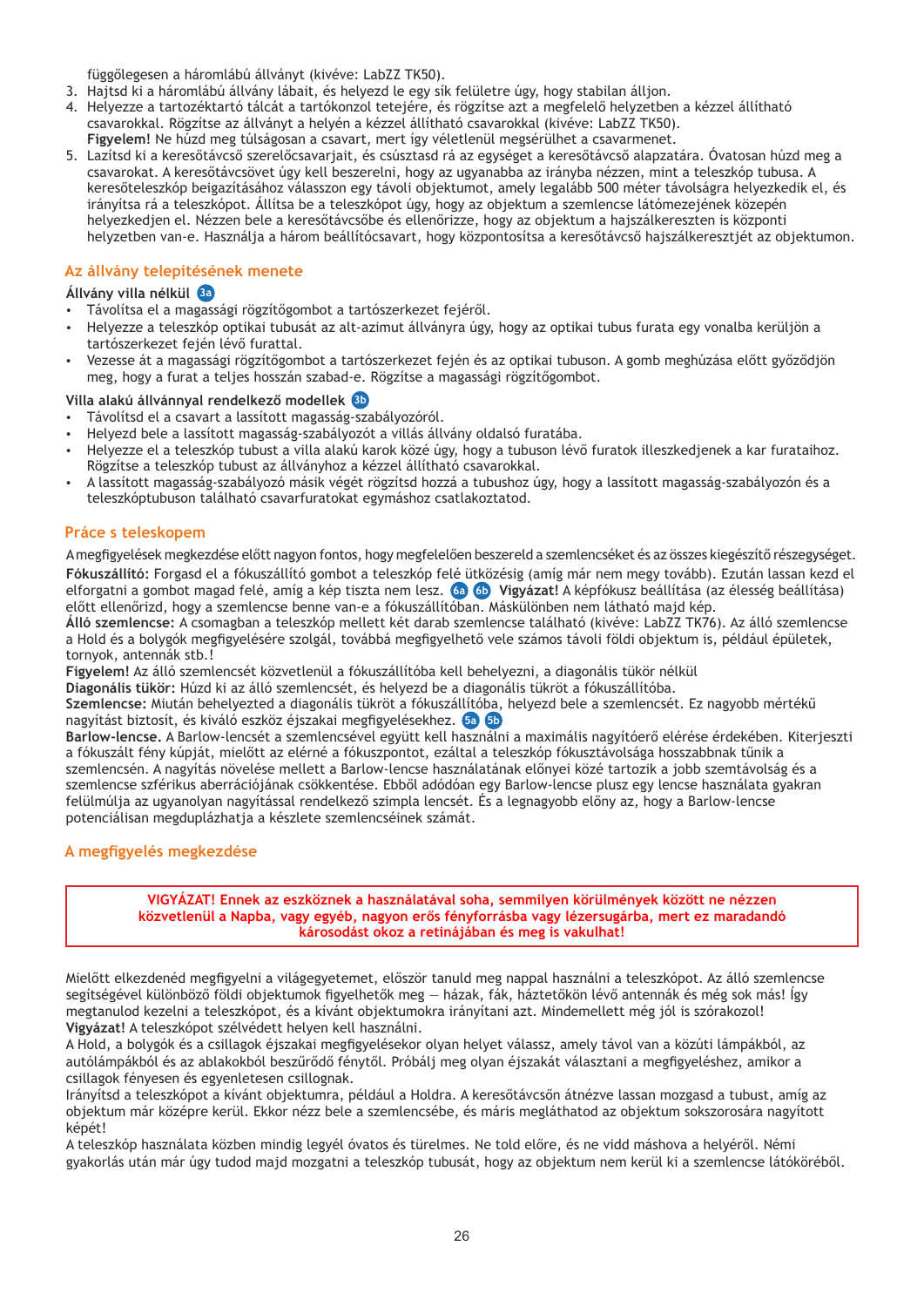### **Műszaki paraméterek**

|                                      | <b>LabZZ TK50</b>                           | LabZZ TK60                              | LabZZ TK76         |
|--------------------------------------|---------------------------------------------|-----------------------------------------|--------------------|
| Optikai kialakítás                   | refraktor                                   |                                         | Newton-i reflektor |
| Optika anyaga                        |                                             | optikai üveg tükröződésgátló bevonattal |                    |
| Rekesznyílás, mm                     | 50                                          | 60                                      | 76                 |
| Fókusztávolság, mm                   | 360                                         | 700                                     | 700                |
| Legnagyobb gyakorlati<br>nagyítás, x | 100                                         | 120                                     | 152                |
| Fókuszarány                          | f/7                                         | f/11,6                                  | f/9                |
| Tubus anyaga                         | fém                                         |                                         |                    |
| Háromlábú állvány                    | azimuth (AZ)                                |                                         |                    |
| Fókuszállító                         | 0,965"<br>1,25"                             |                                         |                    |
| Háromlábú állvány                    | alumínium, 600-1000 mm<br>alumínium, 350 mm |                                         |                    |
| Tartozéktartó tálca                  |                                             | $\ddot{}$                               |                    |
| Keresőtávcső                         |                                             |                                         | 5x24, optikai      |
| Szemlencsék                          | 4 mm, 12,5 mm, 20 mm<br>6 mm, 20 mm         |                                         |                    |
| Diagonális tükör                     | $90^{\circ}$                                |                                         |                    |
| <b>Barlow-lencse</b>                 |                                             | 3x                                      | 2x                 |
| Álló szemlencse                      |                                             | 1,5x                                    |                    |

A gyártó fenntartja magának a jogot a termékkínálat és a műszaki paraméterek előzetes értesítés nélkül történő módosítására.

### **Ápolás és karbantartás**

- џ **Speciális szűrő hiányában soha, semmilyen körülmények között ne nézzen közvetlenül a Napba, vagy egyéb, nagyon erős fényforrásba vagy lézersugárba az eszközön keresztül, mert ez MARADANDÓ KÁROSODÁST OKOZ A RETINÁJÁBAN ÉS MEG IS VAKILHAT**
- џ Legyen kellően óvatos, ha gyermekekkel vagy olyan személyekkel együtt használja az eszközt, akik nem olvasták vagy nem teljesen értették meg az előbbiekben felsorolt utasításokat.
- џ Bármi legyen is az ok, semmiképpen ne kísérelje meg szétszerelni az eszközt, ide értve a tükör megtisztítását is. Ha javításra vagy tisztításra szorul az eszköz, akkor keresse fel az erre a célra specializálódott helyi szolgáltatóközpontot.
- џ Óvja az eszközt a hirtelen behatásoktól és a hosszabb ideig tartó mechanikai erőktől.
- џ Az optikai elemek felületéhez soha ne érjen az ujjaival. Az eszköz külső megtisztításához használja a Levenhuk által erre a célra gyártott tisztítókendőt és optikai tisztító eszközöket.
- џ Száraz, hűvös helyen tárolja az eszközt, veszélyes savaktól és egyéb kémiai anyagoktól elkülönítetten, hősugárzóktól, nyílt lángtól és egyéb, magas hőmérsékletet leadni képes forrásoktól távol.
- џ Minden esetben tegye vissza a porvédő kupakot a teleszkóp elülső végére amikor az nincs használatban. Ezzel megakadályozhatja, hogy por rakódjon le a tükörre vagy a lencsék felületére.
- џ **A gyermekek a teleszkópot csak felnőtt felügyelete mellett használhatják.**

### **A Levenhuk nemzetközi, élettartamra szóló szavatossága**

A Levenhuk vállalat a kiegészítők kivételével az összes Levenhuk gyártmányú teleszkóphoz, mikroszkóphoz, kétszemes távcsőhöz és egyéb optikai termékhez **élettartamra szóló** szavatosságot nyújt az anyaghibák és/vagy a gyártási hibák vonatkozásában. Az élettartamra szóló szavatosság a termék piaci forgalmazási időszakának a végéig érvényes. A Levenhuk-kiegészítőkhöz a Levenhukvállalat a kiskereskedelmi vásárlás napjától számított **két évig** érvényes szavatosságot nyújt az anyaghibák és/vagy a gyártási hibák vonatkozásában. A Levenhuk vállalat vállalja, hogy a Levenhuk vállalat általi megvizsgálás során anyaghibásnak és/vagy gyártási hibásnak talált terméket vagy termékalkatrészt megjavítja vagy kicseréli. A Levenhuk vállalat csak abban az esetben köteles megjavítani vagy kicserélni az ilyen terméket vagy termékalkatrészt, ha azt a Levenhuk vállalat számára elfogadható vásárlási bizonylattal együtt visszaküldik a Levenhuk vállalat felé.

További részletekért látogasson el weboldalunkra: www.levenhuk.hu/garancia

Amennyiben garanciális probléma lépne fel vagy további van szüksége a termék használatát illetően, akkor vegye fel a kapcsolatot a helyi Levenhuk üzlettel.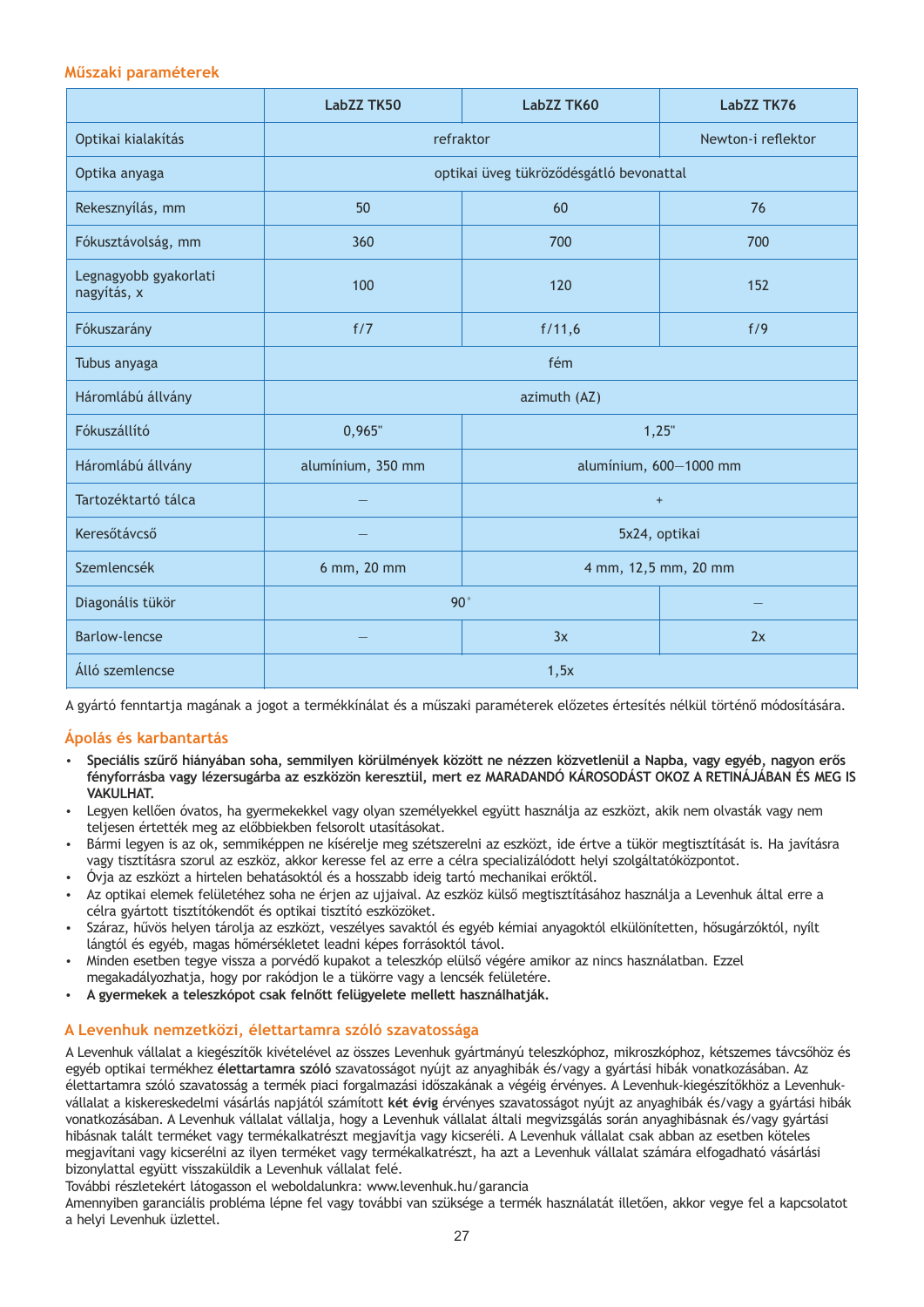### **Caro amico!**

I telescopi Levenhuk LabZZ TK ti faranno entrare nel favoloso mondo delle entusiasmanti scoperte scientifiche! Con il telescopio compreso nel kit è possibile esaminare la Luna, i pianeti e le stelle più luminose, svelare i misteri del cosmo infinito e osservare gli oggetti celesti più lontani. La tua esperienza con il Levenhuk LabZZ TK sarà istruttiva e divertente.

**IT**

Leggi con attenzione tutto il manuale prima di iniziare a usare il telescopio o il microscopio. E conservalo, potrebbe tornarti utile.

### **Informazioni per i genitori**

Cari adulti! Ricordate che siete responsabili dei vostri figli in ogni momento. Accertatevi sempre che i bambini siano al sicuro mentre utilizzano il microscopio o il telescopio. Leggete attentamente l'intero manuale, soprattutto le istruzioni per la cura e la manutenzione.

Anche se i vostri bambini sono già grandi e in grado di leggere, ripetete con loro le regole a voce alta almeno una volta prima di iniziare a usare lo strumento. Assicuratevi che vostro figlio o vostra figlia abbiano capito tutte le istruzioni.

**ATTENZIONE! PERICOLO DI SOFFOCAMENTO! Questi strumenti contengono piccole parti. I telescopi sono progettati per bambini di età superiore ai 5 anni e devono essere usati sotto la supervisione di un adulto.**

### **Montaggio del telescopio**

- 1. **Obiettivi.** La parte più importante del telescopio. L'obiettivo è un sistema di lenti che raccoglie la luce proveniente dagli oggetti distanti e ne forma l'immagine. L'obiettivo deve sempre essere puntato in direzione dell'oggetto che vuoi osservare.
- 2. **Tubo del telescopio.** I raggi di luce raccolti dall'obiettivo viaggiano lungo il tubo ottico per arrivare fino all'oculare.
- 3. **Oculare.** Tramite l'oculare, puoi guardare la Luna, i pianeti e le stelle. L'oculare ingrandisce l'immagine di un corpo celeste tantissime volte, è per questo che ti apparirà molto più grande rispetto a quando lo osservi a occhio nudo.
- 4. **Paraluce.** Si tratta di un tubo corto, da inserire sopra all'obiettivo. Serve per impedire che la luce proveniente dai lampioni, dai fari delle auto, dalle finestre e da altre sorgenti luminose vicine a te possa entrare nell'obiettivo e rovinare l'immagine del corpo celeste che desideri vedere.
- 5. **Specchio primario.** Una delle parti più importanti di un telescopio riflettore. Con l'aiuto dello specchio primario, i raggi luminosi sono raccolti in un singolo fascio. Questo specchio è realizzato con uno speciale vetro dotato di un rivestimento protettivo, quindi assicurati di non toccarlo.
- 6. **Cercatore:** si tratta di un piccolo telescopio che si aggancia al tubo del telescopio più grande. Il cercatore ha un ingrandimento piccolo e un ampio campo visivo (quest'ultimo termine significa che puoi vedere un'area più ampia di cielo alla volta). Il cercatore è pensato per aiutarti a trovare più facilmente e più velocemente il corpo celeste che vuoi vedere. Una volta trovato l'oggetto tramite il cercatore, potrai osservarlo in dettaglio grazie al telescopio.
- 7. **Supporto del cercatore:** è necessario per fissare il cercatore al tubo del telescopio. **4**
- 8. **Viti di regolazione del cercatore:** servono a inquadrare l'oggetto osservato nel modo più accurato possibile. Ruota le viti in modo che l'immagine sia centrata. **7**
- 9. **Montatura a forcella:** si usa per il fissaggio stabile del tubo ottico sulla montatura.
- 10. **Focheggiatore:** è uno speciale dispositivo in cui inserire l'oculare. Il focheggiatore è necessario per spostare l'oculare più vicino o più lontano rispetto all'obiettivo. Grazie a questo movimento, potrai ottenere il massimo della nitidezza per le tue immagini.
- 11. Se l'immagine che vedi attraverso l'oculare non è nitida, ruota la **manopola della messa a fuoco** con molta attenzione. **6a 6b**
- 12. **Diagonale a specchio.** Se desideri osservare gli oggetti posti direttamente in verticale rispetto alla tua posizione, usa un diagonale a specchio per non dover inclinare la testa all'indietro. Il diagonale a specchio si inserisce nel focheggiatore. Esso devia i raggi luminosi, così tu potrai osservare il cielo restando in una posizione più comoda.
- 13. **Montatura altazimutale:** si tratta di uno speciale meccanismo che consente di muovere il tubo del telescopio in su e in giù, a destra e a sinistra.
- 14. **Manopola di bloccaggio azimutale** muove il tubo in orizzontale.
- 15. **Manopola di blocco dell'altezza** muove il tubo in verticale.
- 16. **Regolazione fine dell'altezza** si usa per la regolazione del telescopio dopo averne impostato la posizione verticale e ti permette di muovere con fluidità il tubo ottico del telescopio.
- 17. **Treppiede.** Il telescopio deve essere ben stabile, così l'immagine che osservi non sarà tremolante. Ecco perché il tubo va installato su di un supporto speciale: il treppiede.
- 18. **Manopola di blocco del treppiede:** consente di bloccare saldamente l'altezza del treppiede dopo aver regolato la lunghezza delle gambe. Svitare la manopola di bloccaggio per allungare o accorciare le gambe del treppiede. Serrare la manopola di bloccaggio per fissare la lunghezza delle gambe del treppiede. **2**
- 19. **Vassoio degli accessori:** è posizionato tra le gambe del treppiede. È possibile usarlo per appoggiarvi gli oculari di ricambio, un diagonale a specchio, una lente di Barlow e altri accessori. Inoltre, il vassoio aiuta a stabilizzare il telescopio.

### **Come assemblare il tuo telescopio**

È davvero importante assemblare il telescopio correttamente, affinché funzioni nel modo giusto. Esamina il telescopio con attenzione. Cerca di ricordare il nome di tutti i componenti, qual è la loro posizione e a che cosa servono. È meglio assemblare il telescopio con l'aiuto di un adulto.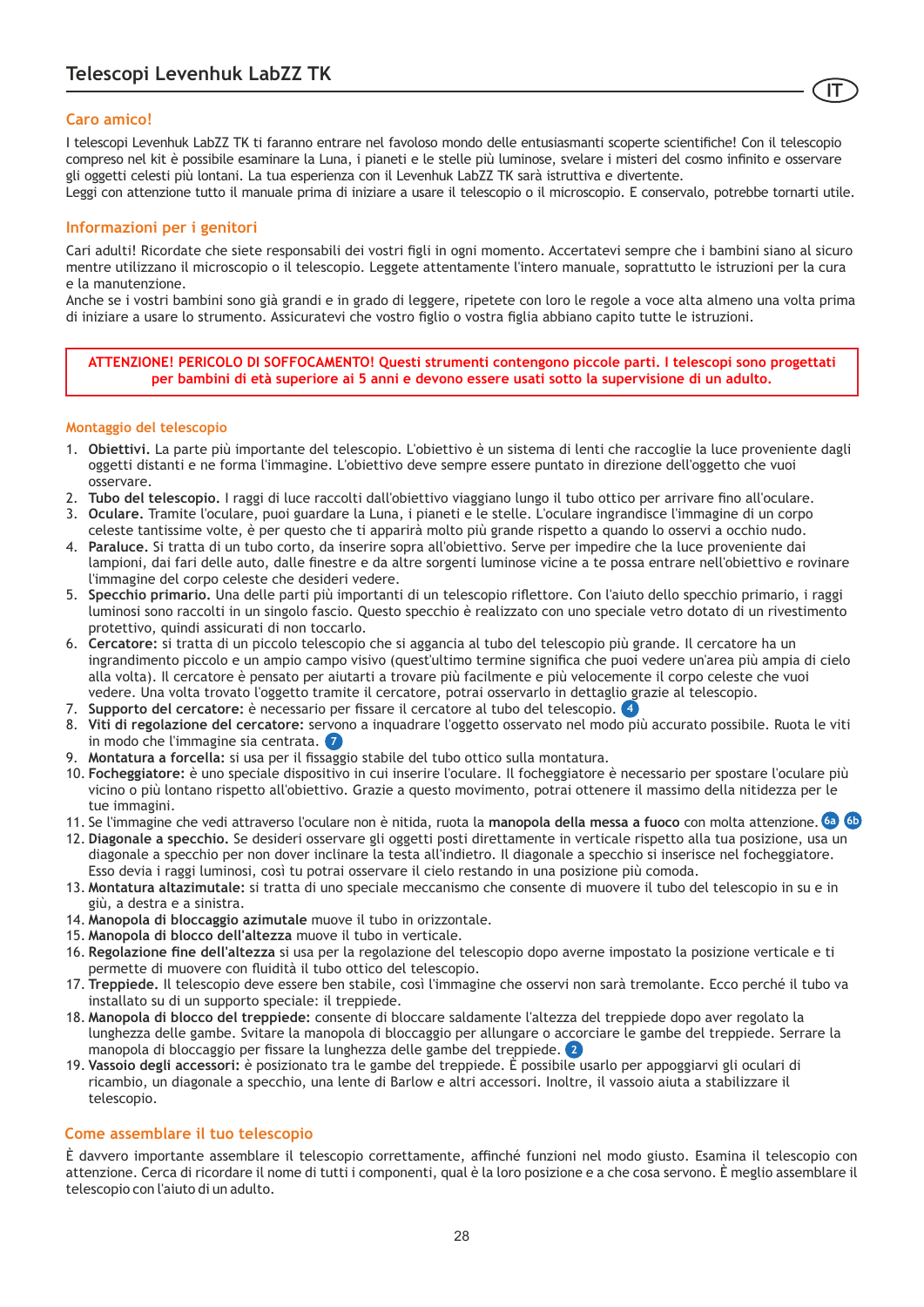- 1. Apri la scatola e tira fuori tutti i componenti. Controlla di nuovo che la scatola sia vuota: alcune piccole parti potrebbero essere ancora all'interno.
- 2. Allenta gradualmente le manopole di blocco del treppiede ed estrai con delicatezza la sezione inferiore di ogni gamba del treppiede. Serra i blocchi per mantenere le gambe in posizione. Allarga le gambe del treppiede per posizionarlo ben dritto (tranne LabZZ TK50).
- 3. Allarga le gambe del treppiede e posizionalo su una superficie piana, in modo che sia stabile.
- 4. Posiziona il vassoio porta-accessori in cima al supporto e fissalo con le viti a testa alettata. Inserisci la montatura equatoriale sulla testa del treppiede (tranne LabZZ TK50).
- **Attenzione!** Non stringere troppo la vite, rischi di danneggiare involontariamente la filettatura.
- 5. Allenta le viti di montaggio del cercatore e infila il cercatore nella sua base. Stringi tutte le viti, facendo attenzione. Il cercatore va installato in modo che punti nella stessa direzione del tubo del telescopio. Per allineare il cercatore, scegli un oggetto distante almeno 500 m e punta il telescopio su di esso. Regola il telescopio in modo che l'oggetto sia al centro del campo visivo dell'oculare. Controlla se l'oggetto è anche al centro del mirino del cercatore. Utilizza le viti di regolazione per centrare il mirino del cercatore sull'oggetto.

### **Come installare la montatura**

### **Montatura senza forcella 3a**

- Rimuovi la manopola di blocco dell'altezza dalla testa della montatura.
- џ Posiziona il tubo ottico del telescopio sulla montatura altazimutale in modo che il foro sul tubo sia allineato a quello sulla testa della montatura.
- џ Inserisci la manopola di blocco dell'altezza attraverso la testa della montatura e il tubo ottico. Assicurati che il foro sia libero fino in fondo prima di serrare la manopola. Serra la manopola di blocco dell'altezza.

### **Montatura a forcella 3b**

- Rimuovi la vite dal meccanismo di regolazione fine dell'altezza.
- Inserisci il meccanismo di regolazione fine dell'altezza nel foro a lato della montatura a forcella.
- Posiziona il tubo del telescopio tra i bracci della forcella in modo che i fori sul tubo corrispondano a quelli sui bracci. Fissa il tubo del telescopio alla montatura con le viti a testa alettata.
- џ Fissa l'altra estremità del meccanismo di regolazione fine dell'altezza al tubo, connettendo i rispettivi fori delle viti con il tubo del telescopio.

### **Come far funzionare il telescopio**

Prima di iniziare le osservazioni è importantissimo installare correttamente l'oculare e tutti i componenti aggiuntivi.

**Focheggiatore:** Gira la manopola della messa a fuoco verso il telescopio fino ad arrivare a fine corsa. Poi, inizia a girare lentamente la manopola verso di te finché l'immagine non è nitida. **Attenzione!** Prima di mettere a fuoco l'immagine **6a 6b** (regolarne la nitidezza), assicurati che l'oculare sia inserito nel focheggiatore. Altrimenti, non vedrai nessuna immagine. **Oculare raddrizzatore.** Nella scatola del telescopio troverai due oculari (tranne LabZZ TK76). L'oculare raddrizzatore può essere usato per l'osservazione della Luna e dei pianeti, oltre che per osservare numerosi oggetti terrestri distanti, come edifici, torri, antenne e molto altro!

**Attenzione!** L'oculare raddrizzatore deve essere inserito direttamente nel focheggiatore, senza diagonale a specchio. **Diagonale a specchio:** Estrai l'oculare raddrizzatore e inserisci il diagonale a specchio nel focheggiatore.

**Oculare.** Una volta inserito il diagonale a specchio nel focheggiatore, inserisci l'oculare. È meglio iniziare le osservazioni con un oculare a basso ingrandimento e ad ampio campo visivo. **5a 5b**

**Lente di Barlow.** La lente di Barlow viene usata insieme a un oculare per ottenere il massimo ingrandimento possibile. Essa allarga il cono di luce focalizzata prima che raggiunga il punto di fuoco, facendo sì che la focale del telescopio appaia più lunga in ingresso all'oculare. Oltre ad aumentare l'ingrandimento, i vantaggi dell'uso di una lente di Barlow comprendono una maggiore estrazione pupillare e una riduzione dell'aberrazione sferica dell'oculare. Perciò, la combinazione di lente normale e una lente di Barlow spesso dà risultati migliori che non l'uso di una lente singola, a parità di ingrandimento. Il miglior vantaggio risiede nel fatto che una lente di Barlow è potenzialmente in grado di raddoppiare il numero di oculari a disposizione.

### **Come iniziare a osservare**

**ATTENZIONE! Non utilizzare in nessun caso questo apparecchio per guardare direttamente il sole, un'altra sorgente di luce ad alta luminosità o un laser , perché ciò potrebbe provocare danni permanenti alla retina e portare a cecità.**

Prima di iniziare a esplorare il cosmo, dovresti cominciare a maneggiare il telescopio durante il giorno. Usa l'oculare raddrizzatore per osservare diversi oggetti terrestri: case, alberi, antenne sui tetti e molti altri! In questo modo imparerai a controllare il telescopio e a puntarlo verso gli oggetti desiderati. Inoltre, è davvero divertente! **Attenzione!** Il telescopio deve essere usato in un luogo protetto dal vento.

Quando osservi la Luna, i pianeti e le stelle di notte, ricorda di scegliere sempre una postazione lontana da lampioni, fari d'auto e finestre accese. Cerca di effettuare le tue osservazioni nelle notti in cui le stelle sono ben visibili e luminose. Punta il telescopio verso l'oggetto desiderato, per esempio, verso la Luna. Osservando attraverso il cercatore, muovi lentamente il tubo finché l'oggetto non si trova al centro. Ora osserva tramite l'oculare e vedrai l'immagine dell'oggetto molto ingrandita!

Quando usi il telescopio, sii paziente e presta attenzione. Non maneggiarlo in modo brusco e non spostarlo dalla sua posizione. Con un po' di pratica, imparerai a muovere il tubo del telescopio senza far uscire l'oggetto dal campo visivo dell'oculare.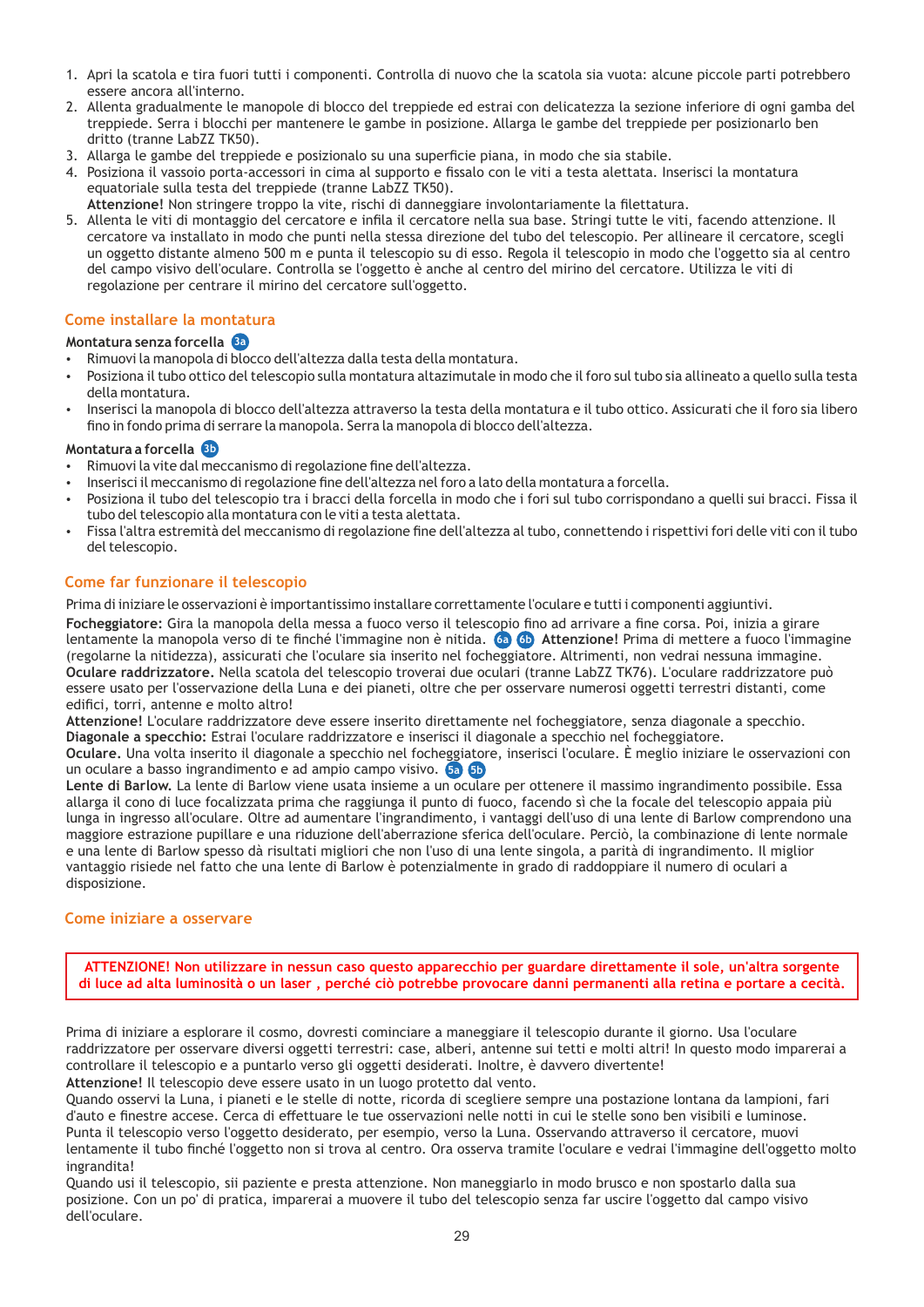### **Specifiche**

|                                             | LabZZ TK50                                 | LabZZ TK60                       | LabZZ TK76            |
|---------------------------------------------|--------------------------------------------|----------------------------------|-----------------------|
| Design ottico                               | rifrattore                                 |                                  | riflettore newtoniano |
| Materiale delle ottiche                     | vetro ottico con rivestimento antiriflesso |                                  |                       |
| Apertura, mm                                | 50                                         | 60                               | 76                    |
| Distanza focale, mm                         | 360                                        | 700                              | 700                   |
| Potere di ingrandimento<br>utile massimo, x | 100                                        | 120                              | 152                   |
| Rapporto focale                             | f/7                                        | f/11,6                           | f/9                   |
| Materiale tubo                              | metallo                                    |                                  |                       |
| Montaggio                                   | azimut (AZ)                                |                                  |                       |
| Diametro barilotto<br>dell'oculare          | 0,965"                                     | 1,25"                            |                       |
| Treppiede                                   | alluminio, 350 mm                          | alluminio, 600-1000 mm           |                       |
| Ripiano per accessori                       |                                            | $\begin{array}{c} + \end{array}$ |                       |
| Mirino                                      |                                            | 5x24, ottico                     |                       |
| Oculari                                     | 6 mm, 20 mm                                | 4 mm, 12,5 mm, 20 mm             |                       |
| Specchio diagonale                          | $90^\circ$                                 |                                  |                       |
| Lente di Barlow                             |                                            | 3x                               | 2x                    |
| Oculare raddrizzatore                       | 1,5x                                       |                                  |                       |

Levenhuk si riserva il diritto di modificare qualsiasi prodotto o sospenderne la produzione senza alcun preavviso.

### **Cura e manutenzione**

- џ **Non utilizzare in nessun caso questo apparecchio per guardare direttamente il sole, un'altra sorgente di luce ad alta luminosità o un laser, perché ciò potrebbe provocare DANNI PERMANENTI ALLA RETINA e portare a CECITÀ.**
- Nel caso si utilizzi l'apparecchio in presenza di bambini o altre persone che non siano in grado di leggere o comprendere appieno queste istruzioni, prendere le precauzioni necessarie.
- Non cercare per nessun motivo di smontare autonomamente l'apparecchio. Per qualsiasi intervento di riparazione e pulizia, contattare il centro di assistenza specializzato di zona.
- џ Proteggere l'apparecchio da urti improvvisi ed evitare che sia sottoposto ad eccessiva forza meccanica.
- џ Non toccare le superfici ottiche con le dita. Per pulire l'esterno dell'apparecchio, utilizzare soltanto le salviette apposite e gli strumenti di pulizia dell'ottica appositi offerti da Levenhuk.
- џ Conservare l'apparecchio in un posto fresco e asciutto, al riparo da acidi pericolosi e altri prodotti chimici, da apparecchi di riscaldamento, da fiamme libere e da altre fonti di calore.
- џ Quando il telescopio non è in uso, ricollocare il coperchio antipolvere sulla sua estremità anteriore. In questo modo si evita che la polvere si depositi sulle superfici dello specchio o delle lenti.
- џ **I bambini dovrebbero utilizzare il telescopio soltanto con la supervisione di un adulto.**

### **Garanzia internazionale Levenhuk**

Tutti i telescopi, i microscopi i binocoli e gli altri prodotti ottici Levenhuk, ad eccezione degli accessori, godono di una **garanzia a vita** per i difetti di fabbricazione o dei materiali. Garanzia a vita rappresenta una garanzia per la vita del prodotto sul mercato. Tutti gli accessori Levenhuk godono di una garanzia di **due anni** a partire dalla data di acquisto per i difetti di fabbricazione e dei materiali. Levenhuk riparerà o sostituirà i prodotti o relative parti che, in seguito a ispezione effettuata da Levenhuk, risultino presentare difetti di fabbricazione o dei materiali. Condizione per l'obbligo di riparazione o sostituzione da parte di Levenhuk di tali prodotti è che il prodotto venga restituito a Levenhuk unitamente ad una prova d'acquisto la cui validità sia riconosciuta da Levenhuk.

Per maggiori dettagli, visitare il nostro sito web: www.levenhuk.eu/warranty

Per qualsiasi problema di garanzia o necessità di assistenza per l'utilizzo del prodotto, contattare la filiale Levenhuk di zona.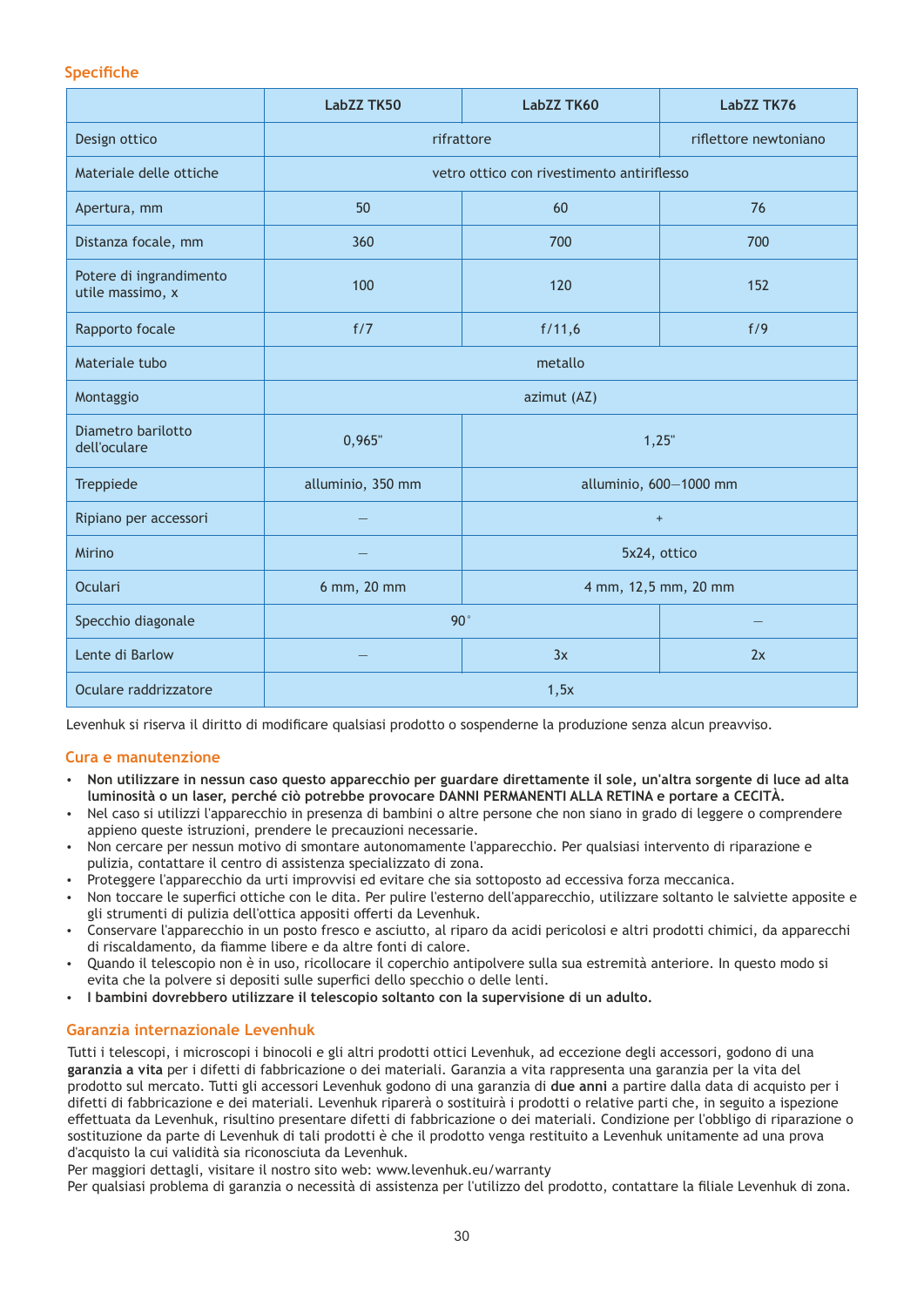### **Drogi Użytkowniku!**

Teleskopy Levenhuk LabZZ TK otwierają drzwi do wspaniałego świata odkryć naukowych! Dołączony do zestawu teleskop umożliwia badanie Księżyca, planet i jasnych gwiazd, odkrywanie tajemnic bezkresnego Wszechświata oraz obserwację nawet najdalej położonych obiektów. Odkrycia dokonywane przy użyciu teleskopów Levenhuk LabZZ TK nie tylko poszerzają wiedzę, ale też sprawiają wiele radości.

**PL**

Przed rozpoczęciem użytkowania teleskopu lub mikroskopu dokładnie zapoznaj się z całą instrukcją obsługi. Zachowaj ją na przyszłość, gdyż może przydać się później.

### **Informacje dla rodziców**

Drogi Rodzicu! Jako osoba sprawująca opiekę rodzicielską nad dzieckiem odpowiadasz za jego bezpieczeństwo. Podczas użytkowania z mikroskopu lub teleskopu pamiętaj, aby zawsze zapewnić dziecku bezpieczne warunki pracy. Dokładnie zapoznaj się z całą instrukcją obsługi, zwracając szczególną uwagę na instrukcje dotyczące obchodzenia się z przyrządami i ich konserwacji.

Nawet jeśli dziecko jest starsze i potrafi już czytać, jeszcze raz powtórz na głos zasady użytkowania przyrządów. Sprawdź, czy dziecko w pełni rozumie te instrukcje.

**UWAGA! RYZYKO ZADŁAWIENIA! Przyrządy zawierają drobne części. Teleskopy zostały zaprojektowane dla dzieci powyżej 5 i powinny być używane wyłącznie pod nadzorem osoby dorosłej.**

### **Budowa teleskopu**

- 1. **Obiektyw.** Jest to najważniejsza część teleskopu. Obiektyw składa się z układu soczewek, który zbiera światło odległych obiektów i odtwarza ich obraz. Element ten powinien być zawsze zwrócony w stronę obiektu, który zamierzasz obserwować.
- 2. **Tubus teleskopu.** Wiązki światła zebrane przez obiektyw są przesyłane przez tubus optyczny i docierają do okularu.
- 3. **Okular.** Księżyc, planety i gwiazdy ogląda się przez okular. Wielokrotnie powiększa on obraz obserwowanych obiektów dlatego właśnie wszystko, co obserwujesz, wygląda na większe, niż gdy spoglądasz na to gołym okiem.
- 4. **Odrośnik.** Osłona ma postać krótkiej tuby umieszczonej na obiektywie. Jej zadaniem jest zatrzymywanie światła ulicznych latarni, samochodów, światła przedostającego się przez okna, a także pochodzącego z innych pobliskich źródeł. Dzięki niej nie dociera ono do obiektywu, co gwarantuje wysoką jakość obrazu obserwowanego obiektu.
- 5. **Lustro główne.** Jedna z najważniejszych części teleskopu zwierciadlanego. Lustro główne służy do zbierania promieni światła i przekazywania ich dalej w postaci wiązki. To lustro jest wykonane ze specjalnego szkła z powłoką ochronną należy pamiętać, aby go nie dotykać.
- 6. **Luneta nastawcza** to mały teleskop zamocowany na tubusie dużego teleskopu. Cechuje się on niewielkim powiększeniem i szerokim polem widzenia (co oznacza, że można obserwować większy obszar). Luneta nastawcza umożliwia szybsze i łatwiejsze znajdowanie szukanych obiektów. Po znalezieniu obiektu za pomocą lunety nastawczej można go w większym powiększeniu przez teleskop.
- 7. **Wspornik lunety nastawczej** służy przymocowaniu jej do tubusu teleskopu. **4**
- 8. **Śruby do regulacji lunety nastawczej** pomagają precyzyjnie ustawić obraz na obserwowanym obiekcie. Obracaj śruby, aby wypośrodkować obraz w okularze. **7**
- 9. **Montaż widłowy** pozwala stabilnie zamocować tubus teleskopu do montażu.
- 10. **Wyciąg** to specjalne urządzenie, w którym umieszczony jest okular. Umożliwia on przybliżanie okularu do obiektywu lub oddalanie go od niego. W ten sposób można uzyskać maksymalną wyrazistość obrazu.
- 11. Jeśli oglądany przez okular obraz jest niewyraźny, ostrożnie obróć **pokrętło regulacji ostrości. 6a 6b**
- 12. **Lustro diagonalne.** Jeśli zamierzasz obserwować obiekty znajdujące się nad Twoją głową, użyj lustra diagonalnego, aby uniknąć przechylania głowy do tyłu. Lustro diagonalne jest zamontowane w wyciągu. Odbija ono wiązki światła, co pozwala na zajęcie wygodniejszej pozycji w czasie prowadzenia obserwacji.
- 13. **Montaż azymutalny** jest specjalnym mechanizmem umożliwia jącym zmianę pozycji tubusu teleskopu w górę i w dół oraz na boki.
- 14. **Pokrętło blokujące teleskop w poziomie** zmienia pozycję tubusu w poziomie.
- 15. **Pokrętło blokujące teleskop w pionie** zmienia pozycję tubusu w pionie.
- 16. **Pokrętło mikroruchów w pionie** służy do precyzyjnej regulacji teleskopu po ustawieniu elewacji, umożliwiając płynniejsze przesuwanie tubusu teleskopu.
- 17. **Statyw.** Teleskop musi cechować się wyjątkową stabilnością, aby uniknąć drgania obserwowanego obrazu. Dlatego właśnie tubus montowany jest na specjalnej podstawie, którą jest statyw.
- 18. **Pokrętło blokady statywu** pozwala zablokować ustawienie wysokości statywu po wyregulowaniu długości nóg. Poluzuj
- 19. **Półka na akcesoria** jest między nogami statywu. Można na niej umieścić zapasowe okulary, lustro diagonalne, soczewkę pokrętło blokady, aby wydłużyć lub skrócić nogi statywu. Dokręć pokrętło blokady, aby zablokować wysokość nóg statywu. **2** Barlowa lub inne akcesoria do teleskopu. Półka stabilizuje również teleskop.

### **Jak pr awidłowo złożyć teleskop?**

Prawidłowe złożenie teleskopu jest niezwykle ważne dla jego właściwego działania. Dobrze przyjrzyj się swojemu teleskopowi. Spróbuj zapamiętać nazwy jego części, ich lokalizację i funkcje. Najlepiej będzie, jeśli złożysz swój teleskop z pomocą osoby dorosłej.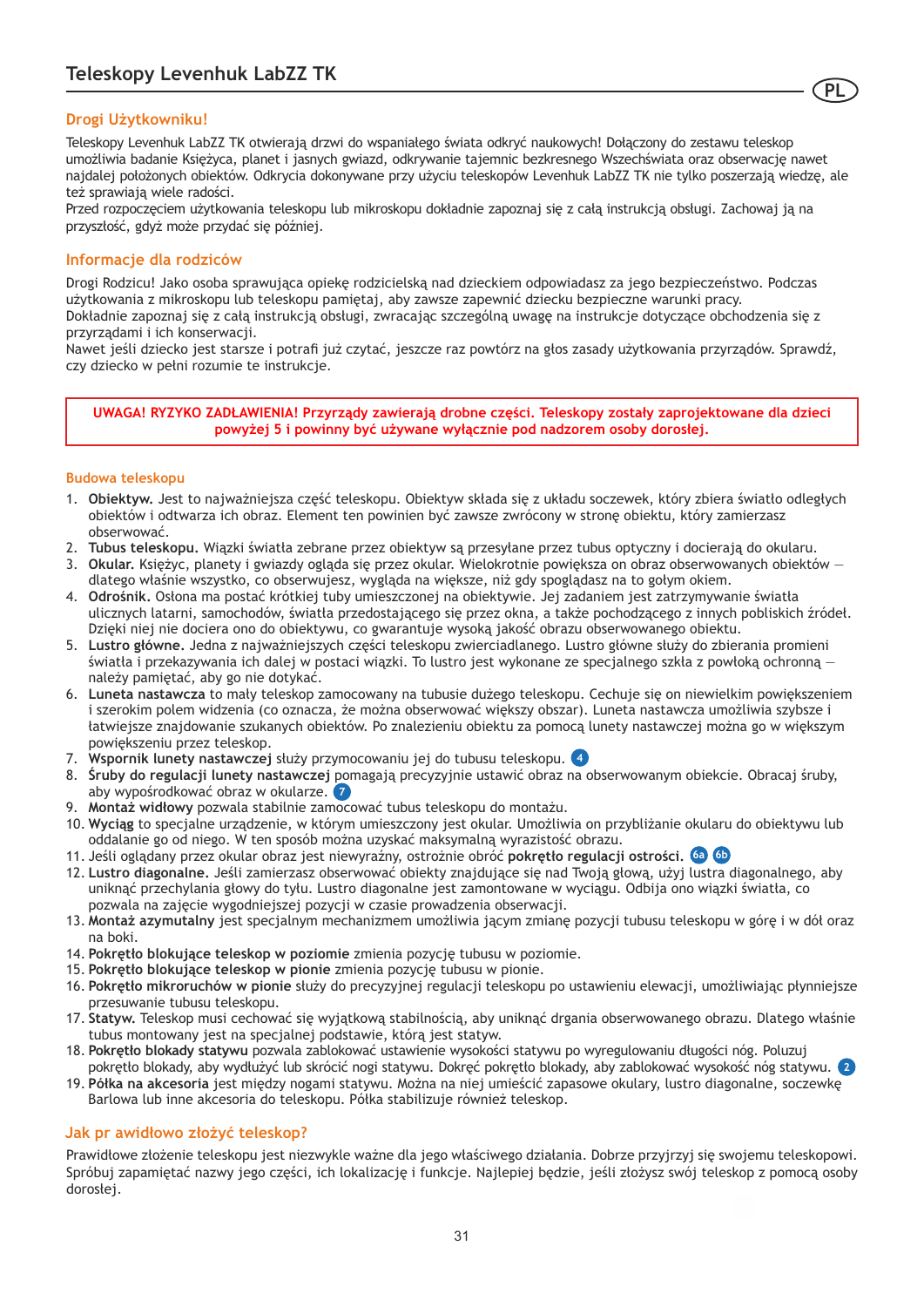- 1. Otwórz pudełko i wyjmij z niego wszystkie elementy. Po opróżnieniu opakowania dokładnie sprawdź, czy na pewno jest ono puste — małe części zestawu mogą wciąż być w środku.
- 2. Powoli poluzuj pokrętła blokujące statyw i delikatnie wysuń dolne części nóg statywu. Dokręć pokrętła blokujące, aby ustawić określoną wysokość nóg. Rozstaw nogi statywu i ustaw go prosto (oprócz LabZZ TK50).
- 3. Rozstaw nogi statywu na płaskiej powierzchni, tak aby stał on stabilnie.
- 4. Umieść półkę na akcesoria na górze wspornika i zabezpiecz ją, przykręcając śruby radełkowane. Zamocuj montaż paralaktyczny na głowicy statywu (oprócz LabZZ TK50).
- **Uwaga!** Unikaj zbyt mocnego dokręcania śruby, ponieważ może to doprowadzić do uszkodzenia gwintu.
- 5. Poluzuj śruby mocujące lunety nastawczej i wsuń ją w podstawę szukacza. Następnie ostrożnie dokręć śruby. Luneta powinna zostać zamontowana tak, aby była skierowana w tę samą stronę co tubus teleskopu. Aby wyrównać lunetę nastawczą, wybierz obiekt znajdujący się w odległości co najmniej 500 m i skieruj na niego teleskop. Wyreguluj teleskop w taki sposób, aby obiekt znalazł się na środku pola widzenia okularu. Spójrz przez lunetę nastawczą i sprawdź, czy obiekt ten znajduje się również na środku jej krzyżyka. Do ustawienia krzyżyka lunety nastawczej na obiekcie użyj trzech śrub regulacyjnych

### **Mocowanie montażu**

### **Montaż bez wideł 3a**

- џ Wykręć pokrętło blokujące teleskop w pionie z głowicy montażu.
- џ Umieść tubus optyczny teleskopu na montażu azymutalnym, dopasowując do siebie otwory w obu elementach.
- џ Wsuń pokrętło blokujące teleskop w pionie przez otwory w głowicy montażu i tubusie optycznym (przed dokręceniem pokrętła sprawdź, czy otwory nie są zablokowane). Przymocuj tubus, przykręcając pokrętło blokujące teleskop w pionie.

### **Modele z montażem widłowym 3b**

- џ Wykręć śrubę z pokrętła mikroruchów w pionie.
- џ Włóż pokrętło mikroruchów w pionie do bocznego otworu w montażu widłowym.
- Umieść tubus teleskopu pomiędzy ramionami montażu widłowego tak, aby otwory w tubusie zrównały się z otworami w ramionach. Dokręć tubus teleskopu do montażu śrubami radełkowanymi.
- џ Zamocuj drugi koniec pokrętła mikroruchów w pionie do tubusu, łącząc otwory na śruby pokrętła mikroruchów w pionie i tubusu teleskopu.

### **Na czym polega praca z teleskopem?**

Bardzo ważne jest, aby przed rozpoczęciem obserwacji prawidłowo zamontować okulary i wszystkie dodatkowe elementy.

**Wyciąg:** maksymalnie obróć pokrętło regulacji ostrości w stronę teleskopu. Następnie zacznij powoli obracać pokrętło w przeciwnym kierunku do momentu, aż obraz stanie się wyraźny. **Uwaga!** Przed ustawieniem ostrości obrazu sprawdź, **6a 6b** czy okular został włożony do wyciągu. W przeciwnym razie obraz nie będzie widoczny.

**Okular odwracający:** w opakowaniu oprócz teleskopu znajdziesz dwa okulary (oprócz LabZZ TK76). Okular odwracający może być stosowany do obserwacji Księżyca i planet. Przy jego użyciu obejrzysz także odległe obiekty ziemskie, w tym budynki, wieże i anteny!

**Uwaga!** Okular odwracający powinien być umieszczony bezpośrednio wewnątrz wyciągu bez lustra diagonalnego. **Lustro diagonalne:** wyjmij okular odwracający i włóż lustro diagonalne do wyciągu.

**Okular:** po umieszczeniu lustra diagonalnego w wyciągu, włóż do niego okular. Najlepiej rozpocząć obserwacje, używając okularu o małym powiększeniu i szerokim polu widzenia. **5a 5b**

**Soczewka Barlowa:** soczewki Barlowa używa się razem z okularami teleskopu do uzyskania maksymalnego powiększenia. Rozszerza ona stożek skupionego światła przed dotarciem do ogniska, dzięki czemu ogniskowa teleskopu ulegnie wydłużeniu w stosunku do okularu. Oprócz zwiększania powiększenia soczewka Barlowa pomaga zwiększyć oddalenie źrenicy wyjściowej oraz zredukować aberrację sferyczną okularu. Z tego powodu korzystanie z soczewki Barlowa i drugiej soczewki często pozwala uzyskać lepsze rezultaty niż przy korzystaniu z jednej soczewki o tym samym powiększeniu. Najważniejszą zaletą soczewki Barlowa jest możliwość potencjalnego podwojenia liczby posiadanych okularów.

### **Jak rozpocząć obserwację?**

**UWAGA! Nigdy nie patrz przez teleskop na Słońce ani otaczające je niebo! Może to skutkować uszkodzeniem wzroku, a nawet ślepotą!**

Przed rozpoczęciem odkrywania Kosmosu dobrze jest nauczyć się obsługi teleskopu w ciągu dnia. Użyj okularu odwracającego, aby obserwować rozmaite obiekty ziemskie — domy, drzewa, anteny na dachach i wiele innych! W ten sposób nauczysz się obsługi teleskopu i ustawiania ostrości dla wybranych obiektów. Ponadto sprawi Ci to prawdziwą przyjemność! **Uwaga!** Teleskop powinien być używany w miejscu osłoniętym przed wiatrem.

Kiedy rozpoczniesz już obserwacje Księżyca, planet i gwiazd nocą, pamiętaj, aby wybrać się w miejsce oddalone od latarni ulicznych, świateł samochodów i światła przedostającego się przez okna budynków. Postaraj się prowadzić nocne obserwacje, gdy światło gwiazd jest jasne i równomierne.

Skieruj teleskop na wybrany obiekt, na przykład Księżyc. Patrząc przez lunetę nastawczą, powoli zmieniaj pozycję tubusu, aż obiekt będzie znajdował się na samym środku obrazu. Gdy spojrzysz przez okular, zobaczysz wielokrotnie powiększony obraz obserwowanego obiektu!

Pracując z teleskopem, zachowaj ostrożność i cierpliwość. Nie popychaj go ani nie przesuwaj z miejsca, w którym stoi. Po zdobyciu odrobiny doświadczenia nauczysz się zmieniać pozycję tubusu teleskopu bez utraty obiektu z pola widzenia okularu.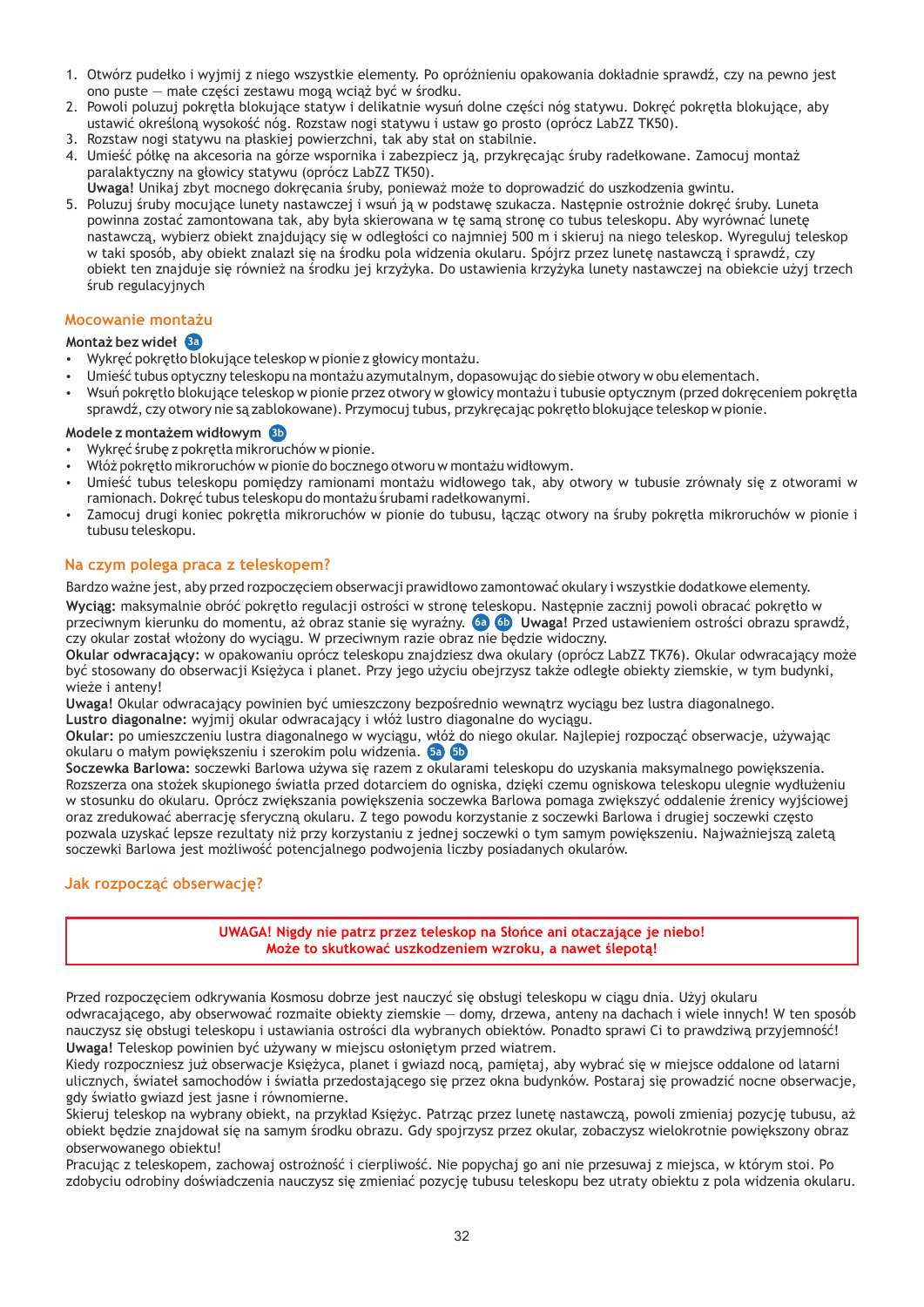### **Dane techniczne**

|                               | LabZZ TK50         | LabZZ TK60                                 | LabZZ TK76                            |
|-------------------------------|--------------------|--------------------------------------------|---------------------------------------|
| Konstrukcja optyczna          | refraktor          |                                            | teleskop zwierciadlany<br>(reflektor) |
| Materiał układu optycznego    |                    | szkło optyczne z powłoką przeciwodblaskową |                                       |
| Apertura, mm                  | 50                 | 60                                         | 76                                    |
| Ogniskowa, mm                 | 360                | 700                                        | 700                                   |
| Maksymalne<br>powiększenie, x | 100                | 120                                        | 152                                   |
| Liczba przysłony              | f/7                | f/11,6                                     | f/9                                   |
| Materiał tubusu               | metal              |                                            |                                       |
| Montaż                        |                    | azymut (AZ)                                |                                       |
| Tubus ogniskujący             | 0,965"             |                                            | 1,25"                                 |
| Statyw                        | aluminiowy, 350 mm | aluminiowy, 600-1000 mm                    |                                       |
| Tacka na akcesoria            |                    | $\begin{array}{c} + \end{array}$           |                                       |
| Luneta nastawcza              |                    | 5x24, optyczna                             |                                       |
| <b>Okulary</b>                | 6 mm, 20 mm        | 4 mm, 12,5 mm, 20 mm                       |                                       |
| Lustro ukośne                 | 90°                |                                            |                                       |
| Soczewka Barlowa              |                    | 3x                                         | 2x                                    |
| Okular odwracający            | 1,5x               |                                            |                                       |

Levenhuk zastrzega sobie prawo do modyfikowania lub zakończenia produkcji dowolnego produktu bez wcześniejszego powiadomienia.

### **Konserwacja i pielęgnacja**

- џ **Pod żadnym pozorem nie wolno kierować urządzenia bezpośrednio na słońce, światło laserowe lub inne źródło jasnego światła bez stosowania specjalnego filtra, ponieważ może to spowodować TRWAŁE USZKODZENIE SIATKÓWKI lub doprowadzić do ŚLEPOTY.**
- џ Zachowaj szczególną ostrożność, gdy urządzenia używają dzieci lub osoby, które nie w pełni zapoznały się z instrukcjami.
- џ Nie podejmuj prób samodzielnego demontażu urządzenia, nawet w celu wyczyszczenia lustra. W celu wszelkich napraw i czyszczenia skontaktuj się z punktem serwisowym.
- џ Chroń urządzenie przed upadkami z wysokości i działaniem nadmiernej siły mechanicznej.
- џ Nie dotykaj powierzchni optycznych palcami. Do czyszczenia zewnętrznych powierzchni teleskopu używaj tylko specjalnych ściereczek i narzędzi do czyszczenia optyki Levenhuk.
- џ Przyrząd powinien być przechowywany w suchym, chłodnym miejscu, z dala od niebezpiecznych kwasów oraz innych substancji chemicznych, grzejników, otwartego ognia i innych źródeł wysokiej temperatury.
- џ Jeśli teleskop nie jest używany, załóż osłonę przeciwpyłową na jego przednią część. Zapobiegnie to gromadzeniu się kurzu na powierzchni lustra i soczewki.
- џ **Używanie teleskopu przez dzieci może odbywać się tylko pod nadzorem osób dorosłych.**

### **Gwarancja międzynarodowa Levenhuk**

Wszystkie teleskopy, mikroskopy, lornetki i inne przyrządy optyczne Levenhuk, za wyjątkiem akcesoriów, posiadają **dożywotnią gwarancję** obejmującą wady materiałowe i wykonawcze. Dożywotnia gwarancja to gwarancja na cały okres użytkowania produktu. Wszystkie akcesoria Levenhuk są wolne od wad materiałowych i wykonawczych i pozostaną takie przez **dwa lata** od daty zakupu detalicznego. Firma Levenhuk naprawi lub wymieni produkty lub ich części, w przypadku których kontrola prowadzona przez Levenhuk wykaże obecność wad materiałowych lub wykonawczych. Warunkiem wywiązania się przez firmę Levenhuk z obowiązku naprawy lub wymiany produktu jest dostarczenie danego produktu firmie razem z dowodem zakupu uznawanym przez Levenhuk. Więcej informacji na ten temat znajduje się na stronie: www.levenhuk.pl/gwarancja

W przypadku wątpliwości związanych z gwarancją lub korzystaniem z produktu, proszę skontaktować się z lokalnym przedstawicielem Levenhuk.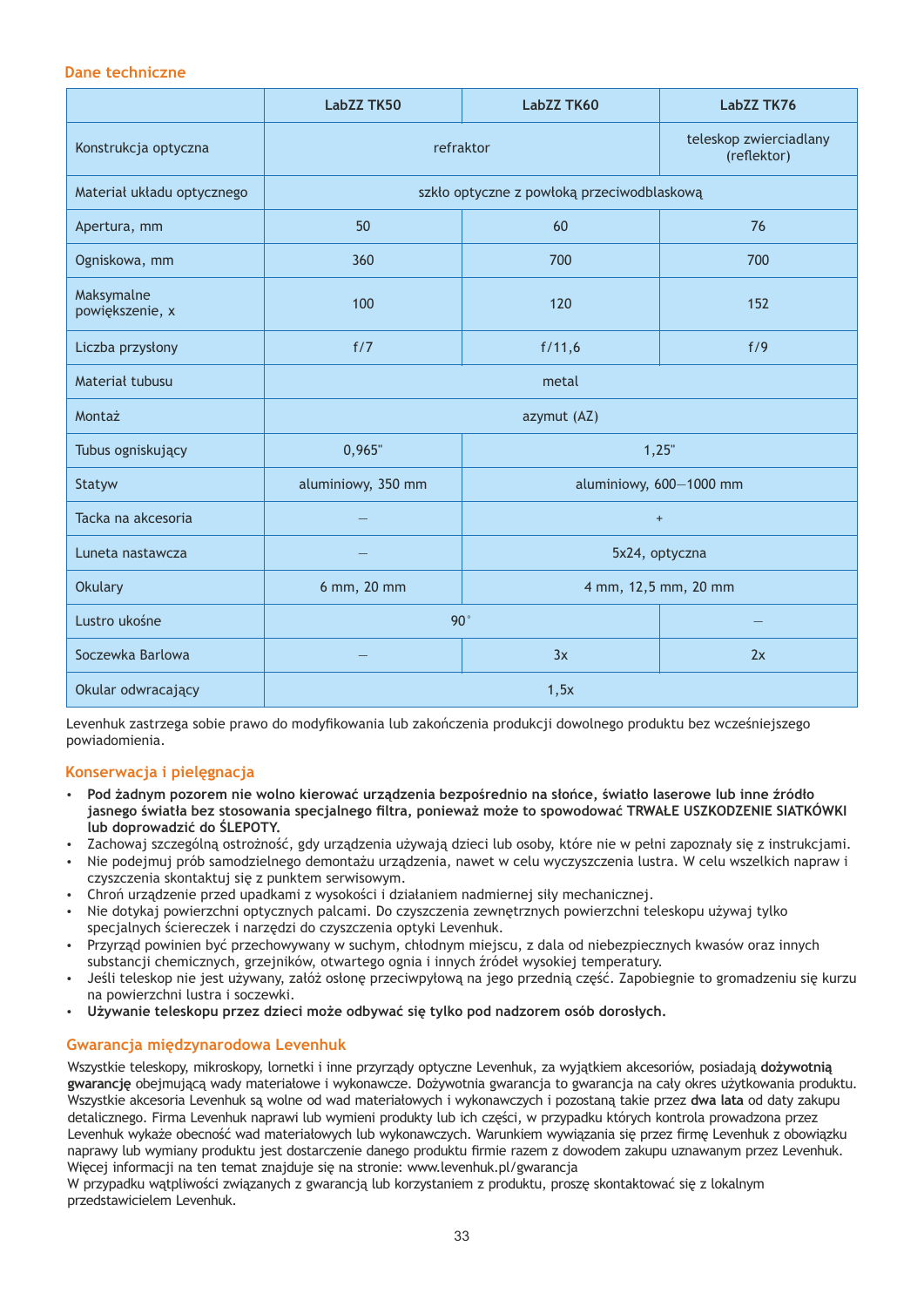### **Caro amigo!**

Com os telescópios LabZZ TK da Levenhuk, irá entrar no mundo incrível e empolgante das descobertas científicas! Com o telescópio, é possível estudar a Lua, os planetas e as estrelas brilhantes, desvendar os mistérios do cosmos infinito e observar os objetos mais distantes. A experiência com o LabZZ TK da Levenhuk será tão informativa quanto divertida. Leia atentamente todo o manual antes de utilizar o telescópio ou o microscópio. Não o perca, pois poderá ser necessário mais tarde.

**PT**

### **Informação para os pais**

Caro adulto! Lembre-se de que é sempre responsável pelo seu filho. Garanta sempre a segurança da criança ao trabalhar com o telescópio. Leia cuidadosamente todo o manual, especialmente as instruções de manuseio e manutenção. Mesmo que o seu filho tenha idade suficiente e leia bem, repita todas as regras em voz alta mais uma vez antes de começar a trabalhar com os instrumentos. Certifique-se de que a criança compreende claramente estas instruções.

**ATENÇÃO! PERIGO DE ASFIXIA! Estes dispositivos incluem peças pequenas. Os telescópios foram concebidos para crianças com mais de 5 anos de idade e devem ser utilizados apenas sob supervisão de adultos.**

### **Construção do telescópio**

- 1. **Objetiva.** A parte mais importante do telescópio. A objetiva é um sistema de lentes que captura a luz do objeto distante e forma a sua imagem. A objetiva deve sempre ser apontada na direção do objeto a observar.
- 2. **Tubo do telescópio.** Os raios de luz capturados pela objetiva percorrem o tubo ótico para entrarem na ocular.
- 3. **Ocular.** Pode ver-se a Lua, os planetas e as estrelas através da ocular. A ocular amplia imagens de objetos muitas vezes e é por isso que todos os objetos parecem maiores do que quando observados a olho nu.
- 4. **Tampa anti-humidade.** A proteção da luz solar é um tubo curto que é colocado na objetiva. É necessário para não permitir que a luz das lâmpadas de rua, luzes dos carros, janelas e outras fontes de luz próximas entrem na objetiva e estraguem a imagem resultante do objeto a observar.
- 5. **Espelho principal.** Uma das peças mais importantes é o refletor. Com a ajuda do espelho principal, os raios de luz dispersos formam um único raio. O espelho é feito de um vidro especial e tem um revestimento protetor para garantir que não toca nele diretamente.
- 6. **Buscador** é um pequeno telescópio que está fixo ao tubo do telescópio grande. O buscador tem uma pequena ampliação e um campo de visão amplo (este último significa que podem ser vistas áreas maiores ao mesmo tempo). O buscador serve para ajudar a encontrar o objeto pretendido de forma mais rápida e fácil. Após o objeto ser encontrado com o buscador, pode ser observado em detalhe através do telescópio.
- 7. **Suporte do buscador** é necessário para fixar o buscador ao tubo do telescópio. **4**
- 8. **Parafusos de ajuste do buscador** irão ajudá-lo a ajustar o mais corretamente possível o objeto que está a observar. Rode os parafusos para centrar a imagem. **7**
- 9. **Montagem em garfo** é utilizada para estabilizar o tubo do telescópio no suporte de montagem.
- 10. **Tubo de focagem**  é um dispositivo especial no qual a ocular está inserida. O tubo de focagem é necessário para aproximar ou afastar a ocular da objetiva. Assim, é possível obter a máxima nitidez das imagens.
- 11. Se a imagem vista através da ocular não estiver nítida, rode o **botão de focagem** com cuidado. **6a 6b**
- 12. **Espelho diagonal.** Para observar objetos bem acima da cabeça, utilize o espelho diagonal para que não tenha de inclinar a cabeça para trás. O espelho diagonal está inserido no focalizador. Desvia os raios de luz para que seja possível observar a partir de uma posição mais confortável.
- 13. **Montagem altazimutal** é um mecanismo especial que permite mover o tubo do telescópio para cima e para baixo, para a direita e para a esquerda.
- 14. **Botão de bloqueio do azimute** move o tubo na horizontal.
- 15. **Botão de bloqueio da altitude** move o tubo na vertical.
- 16. **Controlo de movimento lento de altitude** é utilizado para fixar o telescópio depois de o ajustar na vertical e permite-lhe mover o tubo do telescópio sem problemas.
- 17. **Tripé**. O telescópio deve estar muito estável para que as imagens visualizadas não fiquem tremidas. Por isso, o tubo está instalado num suporte especial — o tripé.
- 18. O **botão de bloqueio do tripé** permite fixar adequadamente a altura do tripé depois de regular a altura das respetivas pernas. Desaperte o botão de bloqueio para estender ou retrair as pernas do tripé. Aperte o botão de bloqueio para fixar a altura das pernas do tripé. **2**
- 19. O **tabuleiro de acessórios** encontra-se entre as pernas do tripé. Pode colocar oculares de substituição, um espelho diagonal, uma lente Barlow e outros acessórios para telescópio no tabuleiro de acessórios. O tabuleiro também ajuda a estabilizar o telescópio.

### **Como montar o telescópio**

É muito importante montar o telescópio corretamente para que funcione da forma certa. Examine o telescópio cuidadosamente. Tente lembrar-se dos nomes das peças, onde fica cada peça e para que é necessária. É melhor montar o telescópio com a ajuda de um adulto.

1. Abra a caixa e retire todas as peças. Verifique novamente a caixa quando estiver vazia, porque podem ter lá ficado algumas peças pequenas.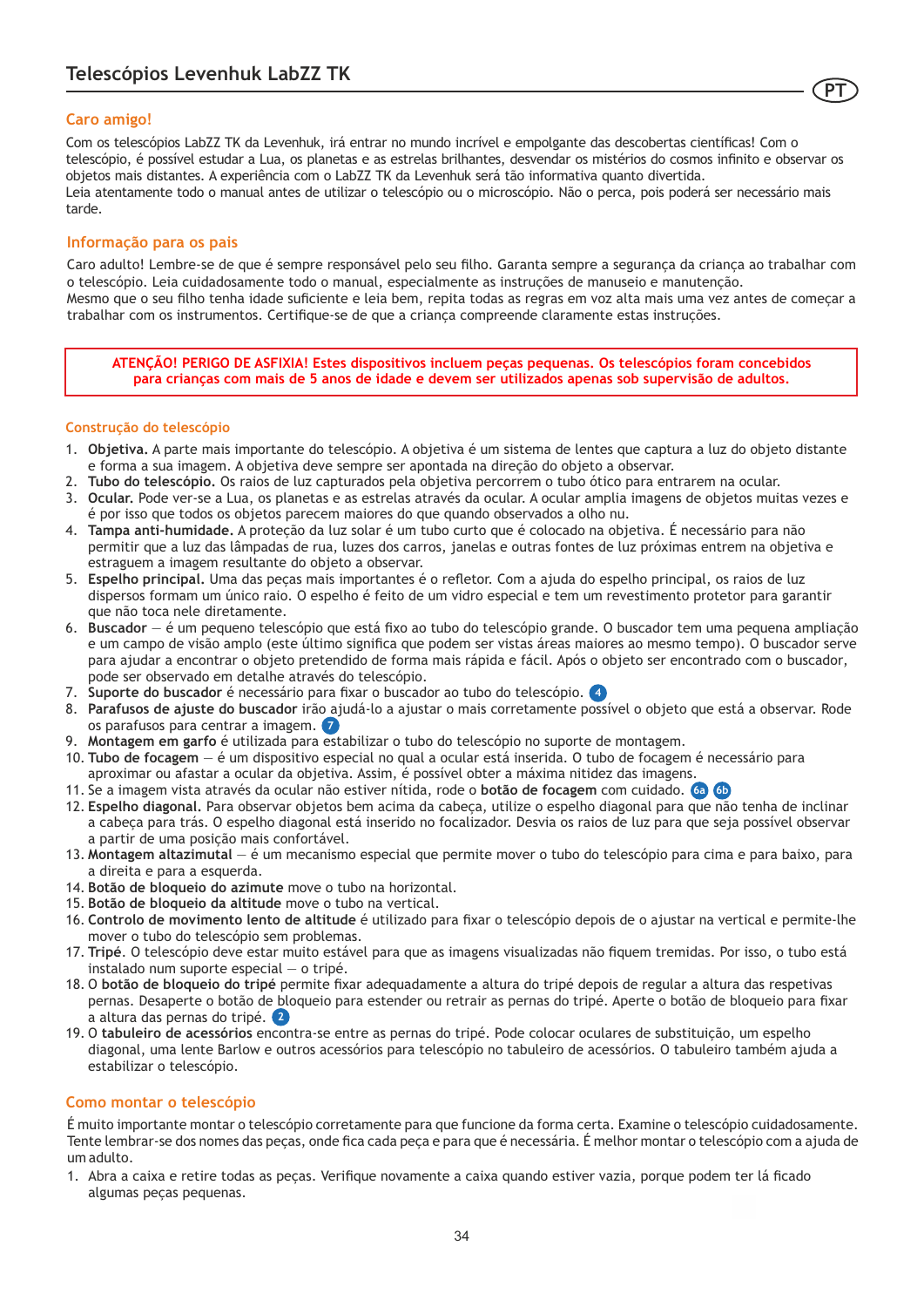- 2. Desaperte lentamente os botões de bloqueio do tripé e, com cuidado, puxe a secção inferior de cada perna do tripé. Aperte as abraçadeiras para fixar as pernas. Afaste as pernas do tripé e coloque o tripé na vertical (exceto LabZZ TK50).
- 3. Afaste as pernas do tripé e instale-o numa superfície plana, para que fique estável.
- 4. Coloque o tabuleiro de acessórios sobre o suporte e prenda-o com parafusos, em baixo. Monte o suporte equatorial na cabeça do tripé (exceto LabZZ TK50).
- **Atenção!** Não aperte demasiado o parafuso, porque pode danificar acidentalmente a rosca.
- 5. Desaperte os parafusos de montagem do buscador e faça deslizar na base do buscador. Aperte cuidadosamente os parafusos. O buscador deve ser instalado de modo a apontar na mesma direção do tubo do telescópio. Para alinhar o buscador, escolha um objeto que esteja a uma distância de pelo menos 500 metros e aponte o telescópio para o objeto. Ajuste o telescópio de modo a colocar o objeto no centro da mira da ocular. Verifique o buscador para ver se o objeto também está centrado na mira. Use três parafusos de ajuste para centrar a mira do buscador no objeto.

### **Como instalar o suporte de montagem**

### **Montagem sem garfo 3a**

- Remova o botão de bloqueio da altitude da cabeça de montagem.
- џ Coloque o tubo ótico do telescópio na montagem em altazimute de modo a que o orifício no tubo ótico fique alinhado com o orifício na cabeça de montagem.
- Insira o botão de bloqueio da altitude na cabeca de montagem e no tubo ótico. Certifique-se de que o orifício está livre antes de apertar o botão. Fixe o botão de bloqueio da altitude.

### **Montagem em garfo 3b**

- џ Remova o parafuso do controlo de movimento lento de altitude.
- џ Insira o controlo de movimento lento de altitude no orifício lateral do suporte de montagem em garfo.
- џ Coloque o tubo do telescópio entre os braços do garfo de modo a que os orifícios no tubo correspondam aos orifícios do braço. Fixe o tubo do telescópio à montagem com parafusos.
- Fixe a outra extremidade do controlo de movimento lento de altitude ao tubo, ligando os orifícios para parafusos do mesmo controlo e do tubo do telescópio.

### **Como utilizar o telescópio**

Antes de iniciar as observações, é muito importante instalar as oculares e todas as peças adicionais corretamente.

**Tubo de focagem:** rode o botão de focagem na direção do telescópio até ao máximo. Em seguida, comece a girar o botão na sua direção muito lentamente até que a imagem fique clara. **Atenção!** Antes de focar a vista (ajustando a nitidez), a **6a 6b** ocular deverá estar inserida no focalizador. Caso contrário, não será possível ver uma imagem.

**Ocular com regulação de imagem:** na caixa do telescópio encontra-se a ocular com regulação de imagem (exceto LabZZ Tk76). A ocular com regulação de imagem pode ser utilizada para observações lunares e planetárias, bem como para observar um elevado número de objetos terrestres distantes, tais como edifícios, torres, antenas e muitos outros!

**Atenção!** O sistema de alongamento da ocular deve ser inserido diretamente no focalizador, sem o espelho diagonal.

**Espelho diagonal.** Retire o sistema de alongamento da ocular e insira o espelho diagonal no focalizador.

**Oculares.** Após a inserção do espelho diagonal no focalizador, deverá ser inserida a ocular no mesmo. É melhor começar a utilizar uma ocular com pouca ampliação e um amplo campo de visão. **5a 5b**

**Lente de Barlow.** A lente de Barlow é utilizada juntamente com as oculares para obter o máximo de ampliação. Expande o cone da luz direcionada antes de alcançar o ponto focal, de modo que o comprimento focal do telescópio pareça mais longo na ocular. Além de aumentar a ampliação, a utilização de uma lente de Barlow tem como benefícios um maior alívio para os olhos e uma menor aberração esférica da ocular. Por esta razão, uma Barlow mais uma lente superam, muitas vezes, uma única lente com a mesma ampliação. A melhor vantagem é que uma lente de Barlow pode duplicar o número de oculares na sua coleção.

### **Como começar a observar**

**ATENÇÃO! Nunca olhe diretamente para o Sol nem para a área do céu que o rodeia através de um telescópio! Tal pode causar danos oculares permanentes e levar à cegueira!**

Antes de começar a explorar o cosmos, é necessário aprender a utilizar o telescópio durante o dia. Utilize o sistema de alongamento da ocular para observar diferentes objetos terrestres: casas, árvores, antenas nos telhados e muito mais! Desta forma, é possível aprender a controlar o telescópio e a concentrar-se nos objetos pretendidos. Além disso, é muito divertido! **Atenção!** O telescópio deve ser utilizado num local protegido do vento.

Quando chegar à observação da Lua, planetas e estrelas à noite, deverão ser escolhidos locais longe de luzes da rua, dos carros e das janelas. Tente observar em noites em que as estrelas têm um brilho forte e uniforme.

Aponte o telescópio para o objeto pretendido, como, por exemplo, a Lua. Olhando através do buscador, mova lentamente o tubo até que o objeto esteja no centro. Agora, através da ocular, é possível ver a imagem do objeto ampliado muitas vezes! Ao utilizar o telescópio, é necessário ter cuidado e paciência. Não o empurre e não o tire do lugar. Após algum treino, é possível aprender a mover o tubo do telescópio sem perder o objeto na ocular.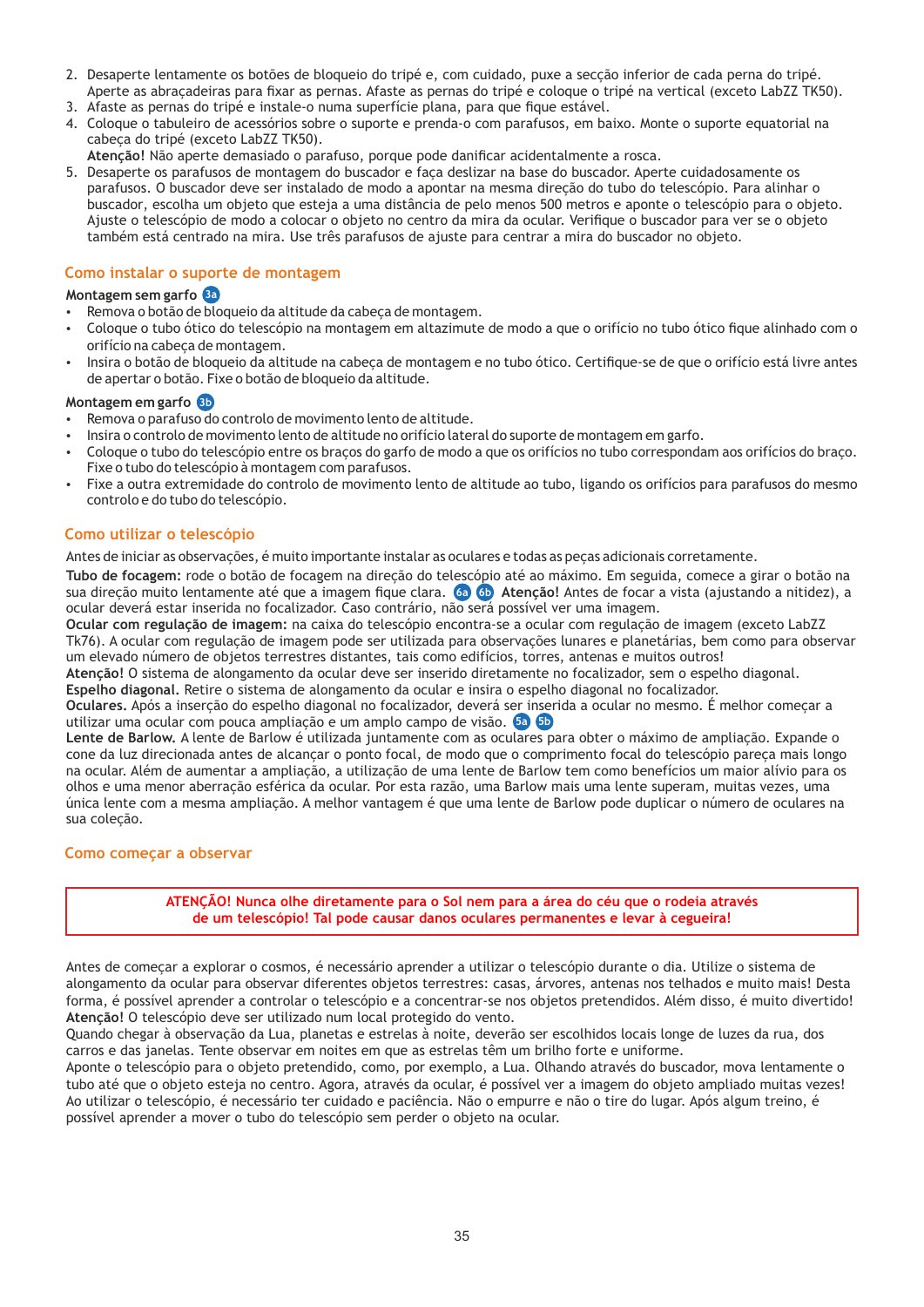### **Especificações**

|                                   | LabZZ TK50                                | LabZZ TK60                                | LabZZ TK76           |
|-----------------------------------|-------------------------------------------|-------------------------------------------|----------------------|
| Estrutura ótica                   | refractor                                 |                                           | Refletor newtoniano  |
| Material ótico                    |                                           | vidro ótico com revestimento anti-reflexo |                      |
| Abertura, mm                      | 50                                        | 60                                        | 76                   |
| Distância focal, mm               | 360                                       | 700                                       | 700                  |
| Ampliação máxima prática, x       | 100                                       | 120                                       | 152                  |
| Abertura focal                    | f/7                                       | f/11,6                                    | f/9                  |
| Material do tubo                  | metal                                     |                                           |                      |
| Montagem                          | azimute (AZ)                              |                                           |                      |
| Diâmetro da ocular                | 0,965"<br>1,25"                           |                                           |                      |
| Tripé                             | alumínio, 350 mm<br>alumínio, 600-1000 mm |                                           |                      |
| Tabuleiro de acessórios           |                                           | $\begin{array}{c} + \end{array}$          |                      |
| <b>Buscador</b>                   |                                           |                                           | 5x24, óptico         |
| <b>Oculares</b>                   | 6 mm, 20 mm                               |                                           | 4 mm, 12,5 mm, 20 mm |
| Espelho diagonal                  | $90^\circ$                                |                                           |                      |
| Lente de Barlow                   |                                           | 3x                                        | 2x                   |
| Ocular com regulação<br>de imagem | 1,5x                                      |                                           |                      |

O fabricante se reserva no direito de fazer alterações na variedade e nas especificações dos produtos sem notificação prévia.

### **Cuidado e manutenção**

- џ **Nunca, em qualquer circunstância, olhe diretamente para o Sol, ou para outra fonte de luz intensa, ou para um laser através deste dispositivo, pois isso pode causar DANOS PERMANENTES À RETINA e pode levar à CEGUEIRA.**
- Tome as precauções necessárias quando usar o dispositivo com crianças, ou com outras pessoas que não leram, ou não compreenderam totalmente estas instruções.
- Não tente desmontar o dispositivo por conta própria por qualquer motivo, incluindo para limpar o espelho. Para fazer consertos e limpezas de qualquer tipo, por favor entre em contato com seu centro de serviços especializados.
- џ Proteja o dispositivo de impactos súbitos e de força mecânica excessiva.
- џ Não toque nas superfícies ópticas com seus dedos. Para limpar o exterior do dispositivo, use apenas lenços especiais para limpeza e ferramentas especiais de limpeza óptica da Levenhuk.
- Guarde o dispositivo em um local seco e fresco, longe de ácidos perigosos e outros produtos químicos, de aquecedores, de fogo e de outras fontes de altas temperaturas.
- Sempre recoloque a capa de poeira quando terminar suas observações para proteger o dispositivo da poeira e evitar manchas.
- Procure um médico imediatamente se uma peça pequena ou uma pilha for engolida.
- џ **Crianças só devem usar o telescópio sob a supervisão de um adulto.**

### **Garantia vitalícia internacional Levenhuk**

Todos os telescópios, microscópios, binóculos ou outros produtos ópticos Levenhuk, exceto seus acessórios, são acompanhados de **garantia vitalícia** contra defeitos dos materiais e acabamento. A garantia vitalícia é uma garantia para a vida útil do produto no mercado. Todos os acessórios Levenhuk têm garantia de materiais e acabamento livre de defeitos por **dois anos** a partir da data de compra. A Levenhuk irá reparar ou substituir o produto ou sua parte que, com base em inspeção feita pela Levenhuk, seja considerado defeituoso em relação aos materiais e acabamento. A condição para que a Levenhuk repare ou substitua tal produto é que ele seja enviado à Levenhuk juntamente com a nota fiscal de compra. Para detalhes adicionais, visite nossa página na internet: www.levenhuk.eu/warranty

Se surgirem problemas relacionados à garantia ou se for necessária assistência no uso do produto, contate a filial local da Levenhuk.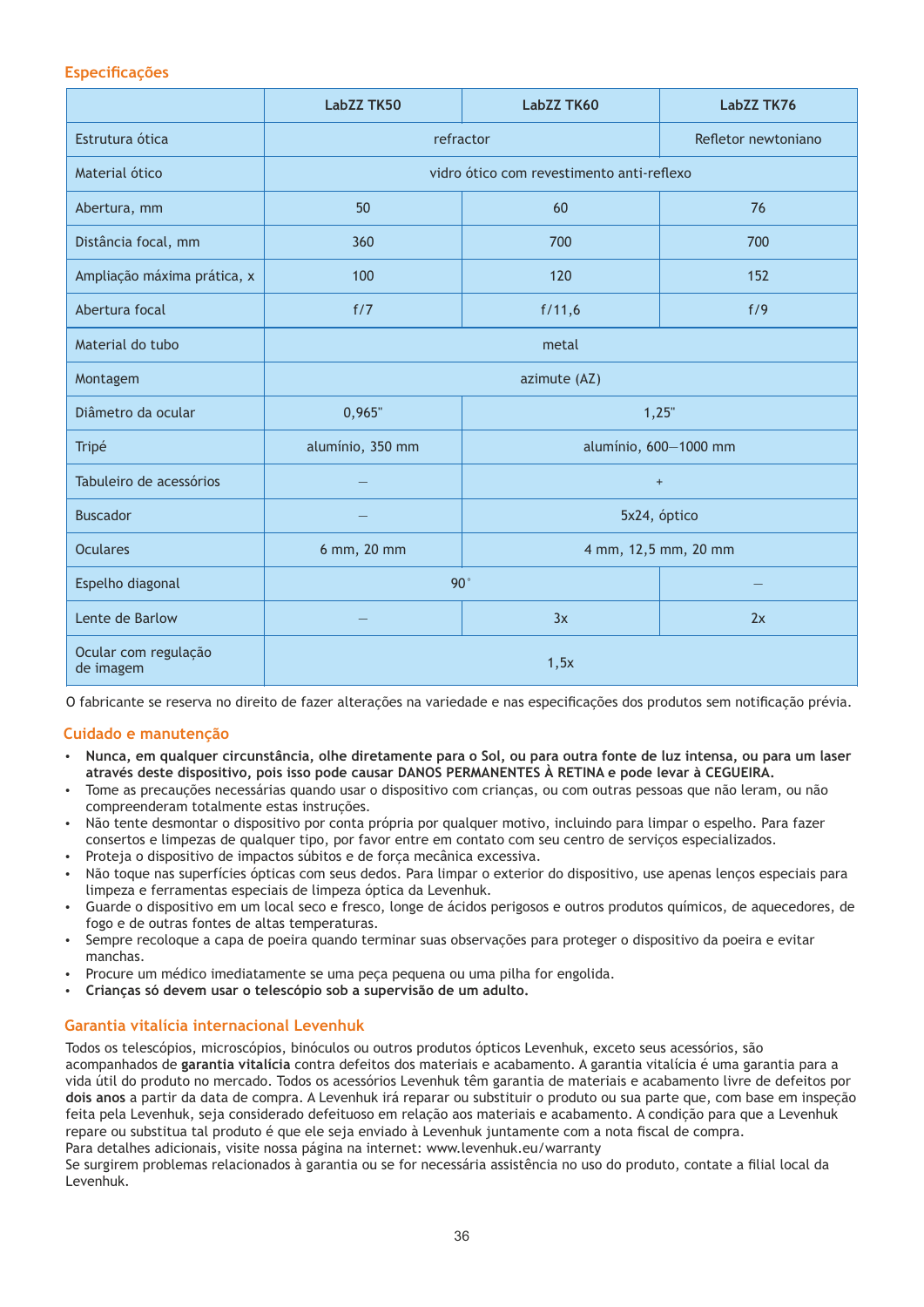### **Дорогой друг!**

Детский телескоп Levenhuk LabZZ TK откроет тебе двери в мир захватывающих явлений! С помощью телескопа ты сможешь изучать Луну, планеты и яркие звезды, разгадывать загадки огромного космоса. Мы надеемся, что время, проведенное с телескопом Levenhuk LabZZ, будет для тебя и полезным, и очень увлекательным. Внимательно прочти всю инструкцию перед использованием телескопа. Не теряй ее: она может еще понадобиться.

**RU**

### **Информация для родителей**

Уважаемые взрослые! Помните, что вы несете ответственность за ребенка. Сделайте все возможное для обеспечения его полной безопасности при работе с телескопом. Внимательно прочтите всю инструкцию, особенно правила обращения с прибором и ухода за ним. Даже если ребенок достаточно взрослый и прекрасно умеет читать, проговорите с ним все эти правила вслух. Убедитесь, что ребенок твердо усвоил их ДО начала работы.

**ВНИМАНИЕ! ОПАСНОСТЬ УДУШЬЯ! В этих приборах есть мелкие детали. Телескопы предназначены для детей не младше 5 лет. Работать с ними можно только под присмотром взрослых.**

### **Как устроен телескоп?**

- 1. **Объектив.** Это самая важная часть телескопа. Объектив это система линз, которая собирает лучи света от отдаленного объекта и формирует его изображение. Объектив нужно всегда направлять в сторону того объекта, который ты хочешь рассмотреть.
- 2. **Труба телескопа**. По трубе телескопа лучи света, собранные объективом, попадают в окуляр.
- 3. **Окуляр**. Именно через окуляр ты смотришь на Луну, планеты и звезды. Окуляр увеличивает изображение, поэтому все объекты выглядят крупнее, чем их можно увидеть невооруженным глазом.
- 4. **Защитная бленда.** Бленда это короткая трубка, которая надевается на объектив. Это нужно, чтобы свет от фонарей, фар, окон и других ближних источников не попадал в объектив и не мешал получить изображение отдаленных объектов.
- 5. **Главное зеркало**. Одна из самых важных частей телескопа–рефлектора. С его помощью лучи света собираются в один пучок. Это зеркало сделано из специального стекла и имеет защитное покрытие, так что ни в коем случае не трогай его.
- 6. **Искатель** это маленький телескоп, который крепится к трубе большого телескопа. Искатель имеет небольшое увеличение и широкое поле зрения (то есть позволяет охватить взглядом большее пространство). С помощью искателя гораздо легче найти интересующий тебя объект, чтобы потом как следует рассмотреть его в телескоп.
- 7. **Крепление для искателя** нужно, чтобы установить искатель на трубу телескопа. **4**
- 8. **Юстировочные винты** искателя помогут настроиться на наблюдаемый объект максимально точно. Покрути винты так, чтобы изображение стало располагаться по центру. **7**
- 9. **Хомут** используется для устойчивого крепления трубы телескопа на монтировке.
- 10. **Фокусер** это устройство, в которое вставляется окуляр. Фокусер нужен, чтобы перемещать окуляр ближе к объективу или дальше от него. Плавно меняя положение окуляра, ты сможешь добиться максимальной четкости изображения.
- 11. **6b** Если изображение в окуляре нечеткое, нужно осторожно покрутить **ручку фокусировки**. **6a**
- 12. **Диагональное зеркало**. Когда ты хочешь рассмотреть объекты, находящиеся высоко над головой, используй диагональное зеркало, чтобы не запрокидывать голову. Это устройство устанавливается в фокусер и отклоняет лучи света, позволяя вести наблюдения из более удобного положения.
- 13. **Азимутальная монтировка** это специальный механизм, с помощью которого ты сможешь передвигать трубу телескопа вверх–вниз и вправо–влево.
- 14. **Фиксатор оси азимута** служит для движения телескопа по горизонтали.
- 15. **Фиксатор оси высоты** используется для движения трубы телескопа по вертикали.
- 16. **Ручка регулировки по высоте** служит для фиксации телескопа после регулировки положения телескопа по вертикали и позволяет передвигать трубу телескопа более плавно используется для движения трубы телескопа по вертикали.
- 17. **Тренога**. Чтобы изображение в окуляре не дрожало, положение телескопа должно быть очень устойчивым. Для этого труба телескопа устанавливается на специальную опору — треногу.
- 18. **Фиксатор высоты ножек треноги** позволяет надежно зафиксировать высоту треноги после регулировки высоты ножек. Ослабь фиксаторы, чтобы выдвинуть или задвинуть ножки и, затяни фиксатор, чтобы зафиксировать высоту ножек треноги. **2**
- 19. **Лоток для аксессуаров** устанавливается между ножками треноги. На него ты можешь положить сменные окуляры, диагональное зеркало, линзу Барлоу и другие аксессуары телескопа. Лоток также помогает телескопу быть более устойчивым.

### **Как собрать телескоп**

Чтобы телескоп работал как положено, важно правильно его собрать. Подробно изучи телескоп. Выучи названия всех его частей и их расположение. Запомни, зачем нужны все детали телескопа. Собирать телескоп лучше с кем–то из старших.

- 1. Открой коробку и вытащи все детали. Внимательно осмотри пустую коробку мелкие детали могут затеряться.
- 2. Ослабь фиксаторы высоты ножек треноги и аккуратно вытянь нижнюю секцию каждой ножки треноги. Затяни фиксаторы, чтобы закрепить ножки в нужном положении (кроме модели LabZZ Tk50).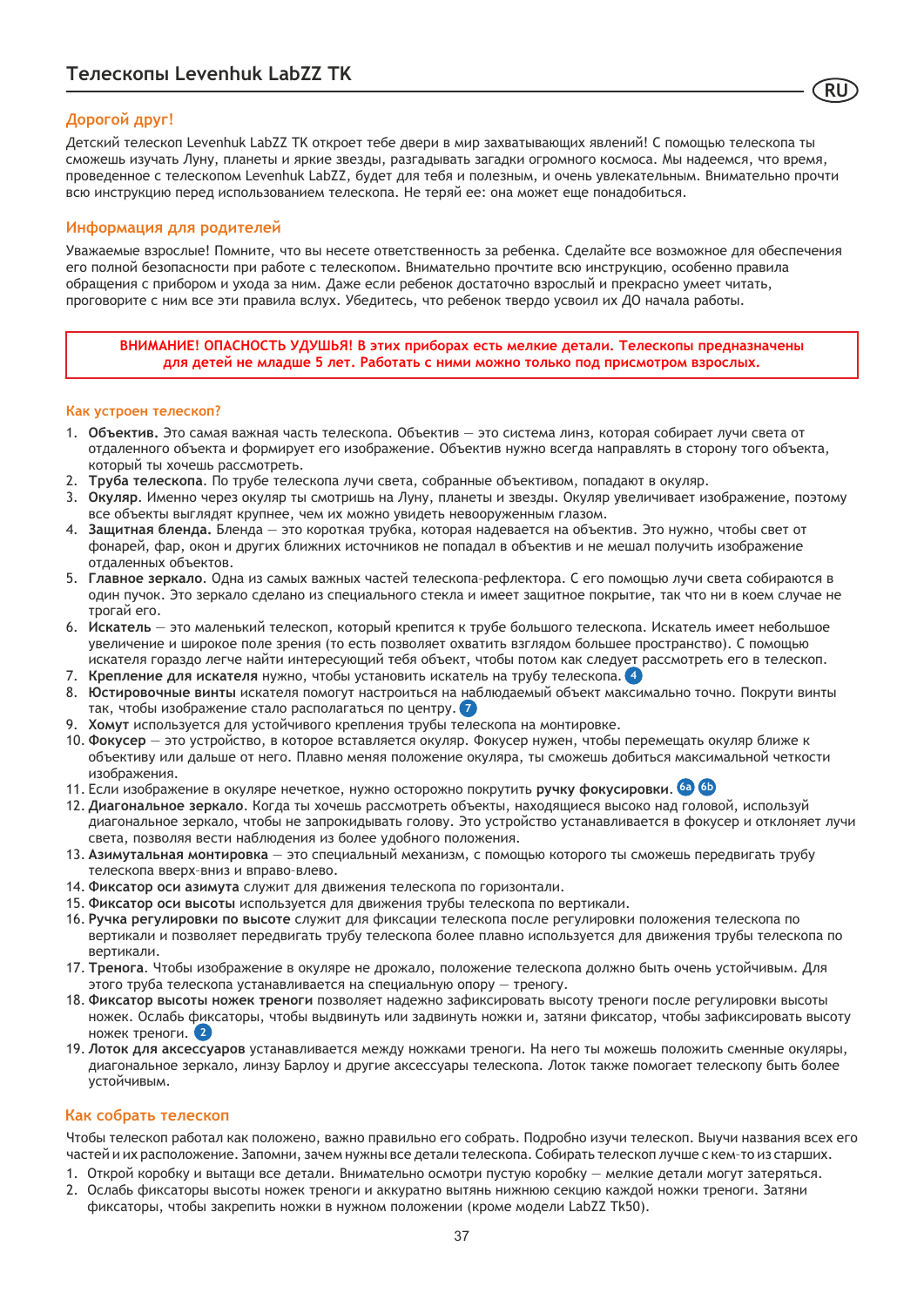- 3. Раздвинь ножки треноги и установи ее на ровной поверхности так, чтобы ее положение было устойчивым.
- 4. Помести лоток для аксессуаров поверх крепления и закрепи его снизу фиксирующими барашковыми винтами или с помощью одного винта в центре (кроме модели LabZZ Tk50).
- **Важно!** Не перетяни винты, чтобы не сорвать резьбу!
- 5. Ослабь винты искателя и задвинь его в крепление. Осторожно затяни винты. Искатель надо устанавливать так, чтобы труба телескопа и труба искателя смотрели в одну сторону. Выбери удаленный объект на расстоянии не менее 500 метров от тебя и нацель на него телескоп. Отрегулируй телескоп так, чтобы объект попал в центр поля зрения окуляра. Убедись, что объект, центрированный в трубе телескопа, находится в центре визирной сетки искателя. Используя три юстировочных винта, центрируй визирную сетку искателя на объекте.

### **Как установить монтировку**

### **Безвилочная конструкция 3a**

- Выкрути фиксатор высоты из головки треноги.
- Установи трубу на азимутальную монтировку так, чтобы отверстие на трубе совпало с отверстием в головке треноги.
- Продень фиксатор высоты в отверстия на трубе и в головке треноги. Закрепи трубу телескопа на монтировке, затянув фиксатор.

### **Вилочная конструкция 3b**

- Выкрути винт из ручки регулировки по высоте.
- Вставь ручку регулировки высоты в боковое отверстие вилочной монтировки.
- Вдвинь трубу телескопа так, чтобы отверстия на трубе совпали с отверстиями вилочной монтировки. Закрепите трубу телескопа на монтировке, соединив барашковыми винтами отверстия трубы и монтировки.
- Закрепите другой конец ручки регулировки по высоте на трубе, соединив винтом отверстия ручки и трубы телескопа.

### **Как работать с телескопом**

Перед началом наблюдения важно правильно установить окуляры и дополнительные детали.

**Фокусер**. Прокрути ручку фокусировки от себя, пока трубка фокусера не зайдет внутрь до конца. Затем начинай медленно крутить ручки фокусировки на себя, пока изображение не станет четким. **Важно**! Перед **6a 6b** фокусировкой (настройкой четкости) убедись, что в фокусер вставлен окуляр. Без него ты не увидишь изображение.

**Оборачивающий окуляр**. В коробке с телескопом ты найдешь оборачивающий окуляра (кроме модели LabZZ TK76). Оборачивающий окуляр можно использовать для наблюдения Луны и планет, а еще с его помощью ты сможешь изучить множество далеких наземных предметов: труб, антенн или зданий! **Важно!** Оборачивающий окуляр нужно устанавливать сразу в фокусер, без диагонального зеркала.

**Диагональное зеркало**. Вытащи оборачивающий окуляр и вставь диагональное зеркало в трубку фокусера. **Окуляры**. Когда диагональное зеркало вставлено в фокусер, установи в него окуляр. Начинать наблюдения всегда лучше с окуляра с небольшим увеличением и широким обзором. Чем меньше число на окуляре, тем выше увеличение. **5a 5b**

**Линза Барлоу**. Линза Барлоу используется вместе с окулярами для достижения максимального увеличения. При использовании линзы Барлоу уменьшается поле зрения, а фокусное расстояние телескопа становится больше (вдвое, если используется линза Барлоу 2х, и втрое, если используется линза Барлоу 3х). Помимо дополнительного увеличения преимущества использования линзы Барлоу заключаются в улучшенном выносе зрачка и уменьшении сферических искажений в окуляре. Но самое большое преимущество линзы Барлоу состоит в том, что при том же количестве окуляров в вашей коллекции вам доступен больший диапазон увеличений.

### **Как начать наблюдения**

### **ВНИМАНИЕ! Никогда не смотри в телескоп на Солнце и небо рядом с ним! Так можно необратимо повредить зрение и даже ослепнуть!**

Прежде чем начать изучение космоса, научись пользоваться телескопом днем. Используй оборачивающий окуляр, чтобы рассмотреть различные наземные объекты: дома, деревья, антенны на крышах и многое другое! Так ты научишься управлять телескопом и фокусироваться на нужном объекте. Кроме того, это очень интересно! **Важно**! Телескоп следует установить в месте, защищенном от ветра.

Изучение Луны, планет и звезд лучше всего проводить вдали от светящихся окон, фонарей и фар машин. Старайся выбирать такие ночи, когда звезды светят ярко и ровно.

Наведи телескоп на выбранный объект, например Луну. Глядя в искатель, медленно перемещай трубу телескопа, пока объект не окажется в центре. Посмотри в окуляр телескопа — и ты увидишь увеличенное изображение объекта! Пользуясь телескопом, будь аккуратным и терпеливым. Телескоп — очень чувствительный инструмент. Не двигай и не толкай его. После небольшой тренировки ты легко научишься передвигать трубу телескопа так, чтобы не потерять изображение из поля зрения окуляра.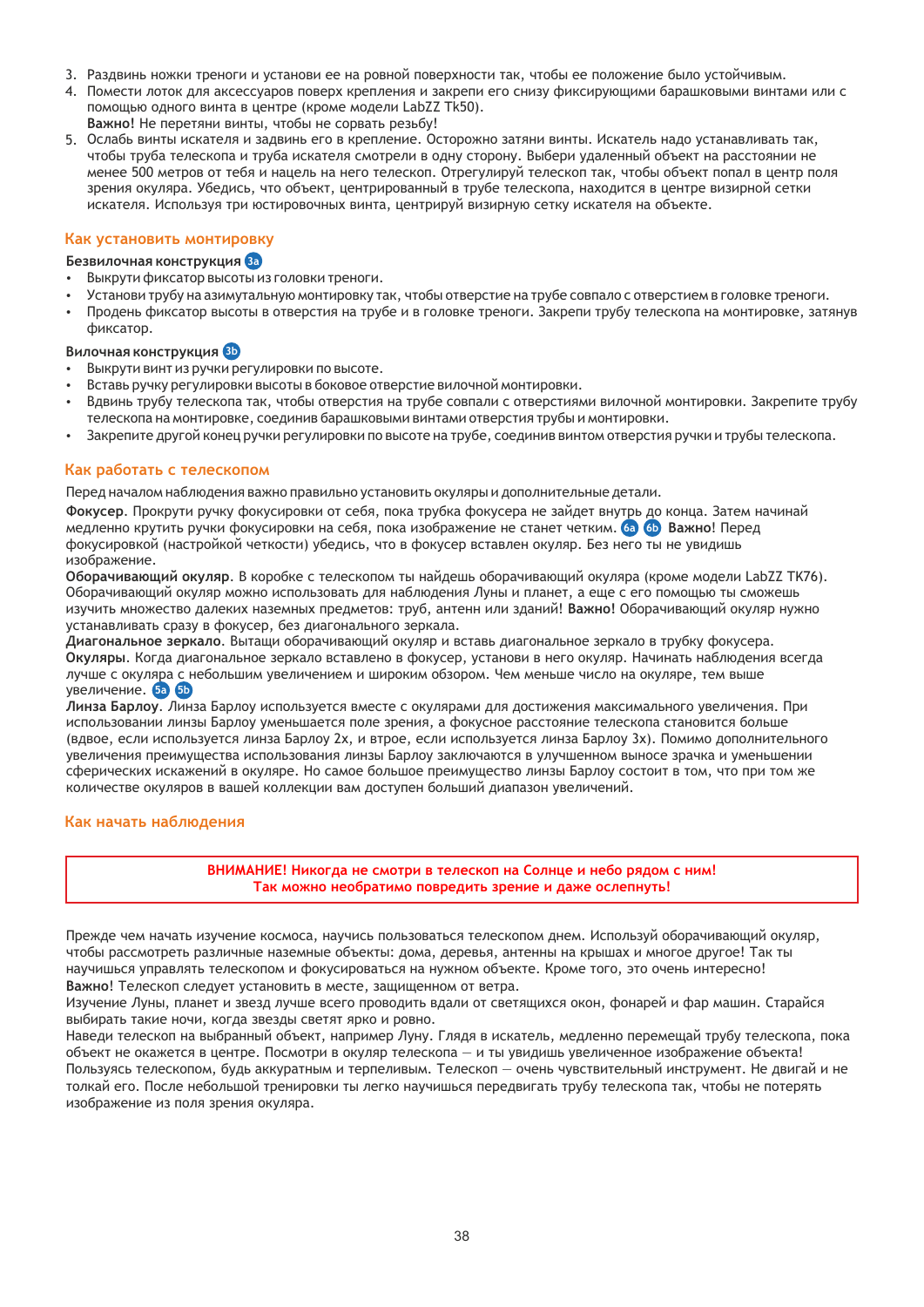### **Технические характеристики**

|                                    | <b>LabZZ TK50</b>   | LabZZ TK60                                 | LabZZ TK76           |
|------------------------------------|---------------------|--------------------------------------------|----------------------|
| Оптическая схема                   |                     | рефрактор-ахромат                          | рефлектор Ньютона    |
| Материал оптики                    |                     | оптическое стекло с антибликовым покрытием |                      |
| Апертура, мм                       | 50                  | 60                                         | 76                   |
| Фокусное расстояние, мм            | 360                 | 700                                        | 700                  |
| Макс. полезное<br>увеличение, крат | 100                 | 120                                        | 152                  |
| Светосила                          | f/7                 | f/11,6                                     | f/9                  |
| Материал трубы                     | металл              |                                            |                      |
| Монтировка                         | азимутальная (AZ)   |                                            |                      |
| Посадочный диаметр<br>окуляров     | 0,965"              | 1,25"                                      |                      |
| Тренога                            | алюминиевая, 350 мм | алюминиевая, 600-1000 мм                   |                      |
| Лоток для аксессуаров              |                     |                                            | $\ddot{}$            |
| Искатель                           |                     |                                            | 5х24, оптический     |
| Окуляры                            | 6 мм, 20 мм         |                                            | 4 мм, 12,5 мм, 20 мм |
| Диагональное зеркало               | 90°                 |                                            |                      |
| Линза Барлоу                       |                     | 3x                                         | 2x                   |
| Оборачивающий окуляр               | 1,5x                |                                            |                      |

Производитель оставляет за собой право вносить любые изменения или прекращать производство изделия без предварительного уведомления.

### **Уход и хранение**

- џ **Никогда не смотрите в прибор на Солнце или область рядом с ним без специального фильтра, а также на другой источник яркого света или лазерного излучения. ЭТО ОПАСНО ДЛЯ ЗРЕНИЯ И МОЖЕТ ПРИВЕСТИ К СЛЕПОТЕ!**
- Будьте внимательны, если пользуетесь прибором вместе с детьми или людьми, не знакомыми с инструкцией.
- Не разбирайте прибор (в том числе и для очистки зеркал). Сервисные и ремонтные работы могут проводиться только в специализированном сервисном центре.
- Оберегайте прибор от резких ударов и чрезмерных механических воздействий.
- Не касайтесь пальцами поверхностей линз. Для внешней очистки телескопа используйте специальную салфетку и специальные чистящие средства, например оригинальные средства Levenhuk для чистки оптики.
- Храните прибор в сухом прохладном месте, недоступном для воздействия кислот или других активных химических веществ, вдали от отопителей (бытовых, автомобильных) и от открытого огня и других источников высоких температур.
- Когда прибор не используется, всегда надевайте на него пылезащитную крышку. Это защищает поверхность линз и зеркал от попадания пыли.
- џ **Дети могут пользоваться телескопом только под присмотром взрослых.**

### **Международная пожизненная гарантия Levenhuk**

Компания Levenhuk гарантирует отсутствие дефектов в материалах конструкции и дефектов изготовления изделия. Продавец гарантирует соответствие качества приобретенного вами изделия компании Levenhuk требованиям технической документации при соблюдении потребителем условий и правил транспортировки, хранения и эксплуатации изделия. Срок гарантии: на аксессуары — **6 (шесть) месяцев** со дня покупки, на остальные изделия — **пожизненная гарантия** (действует в течение всего срока эксплуатации прибора). Гарантия позволяет бесплатно отремонтировать или обменять продукт Levenhuk, подпадающий под условия гарантии, в любой стране, где есть офис Levenhuk. Подробнее об условиях гарантийного обслуживания см. на сайте www.levenhuk.ru/support

Когда прибор не используется, всегда надевайте на него пылезащитную крышку. Это защищает поверхность линз и зеркал от попадания пыли.